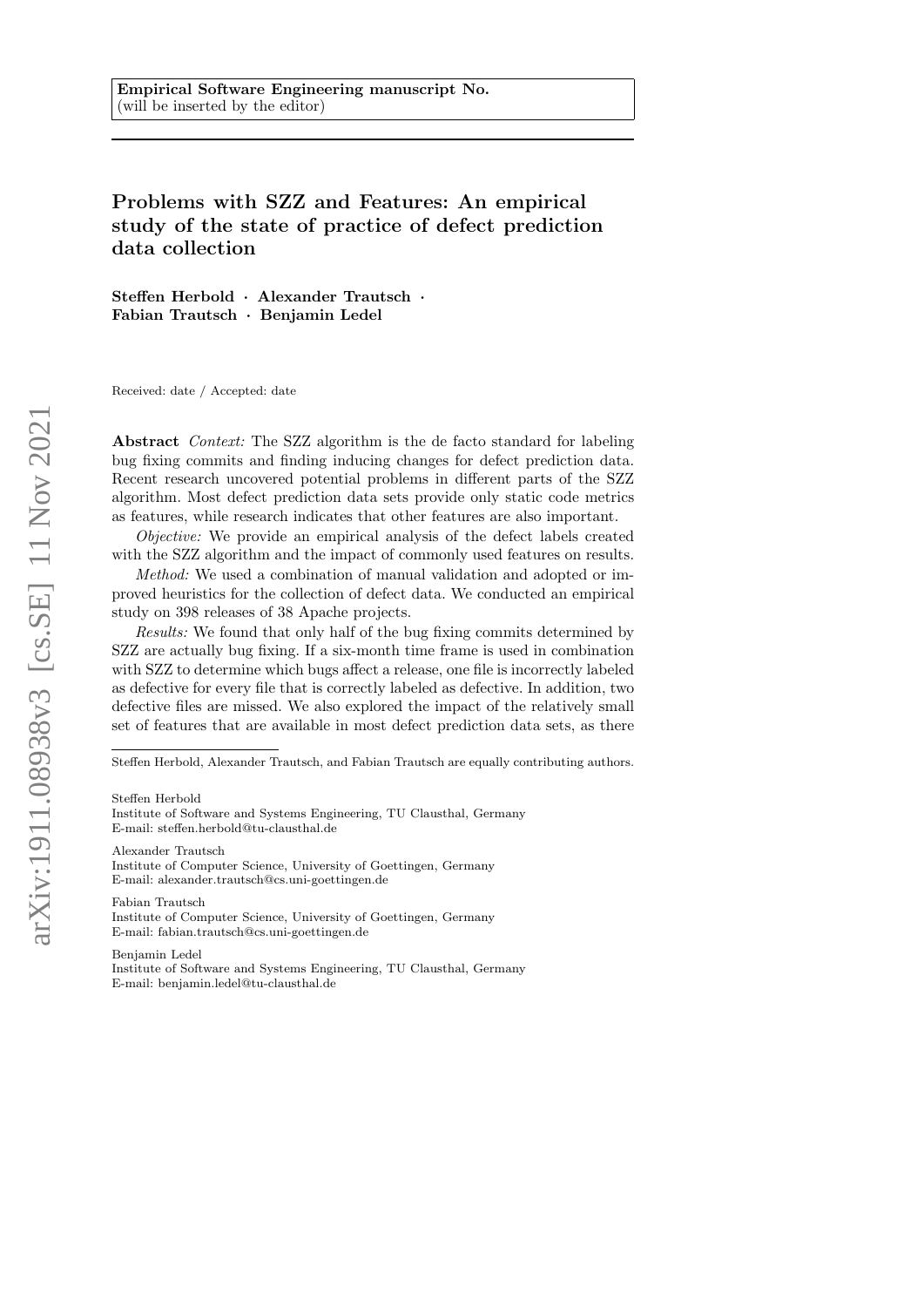are multiple publications that indicate that, e.g., churn related features are important for defect prediction. We found that the difference of using more features is not significant.

Conclusion: Problems with inaccurate defect labels are a severe threat to the validity of the state of the art of defect prediction. Small feature sets seem to be a less severe threat.

Keywords SZZ, bug fix labeling, bug inducing changes, defect prediction data, data set

## 1 Introduction

Defect prediction is an active direction of software engineering research with hundreds of publications. The systematic literature review by [Hall et al.](#page-49-0) [\(2012\)](#page-49-0) already found 208 studies on defect prediction published between 2000 and 2010, many more have been published since then. Many of these studies were enabled by the sharing of data, highlighted by the early efforts from the PROMISE repository [\(Menzies et al., 2015\)](#page-50-0), which is nowadays known as Seacraft [\(Menzies et al., 2017\)](#page-50-1). Only few publications on defect prediction collect new data. Instead, most researchers rely on well-known data sets, e.g., the NASA data [\(NASA, 2004\)](#page-50-2), the SOFTLAB data [\(Turhan et al., 2009\)](#page-53-0), or the data about Java projects from [Jureczko and Madeyski](#page-49-1) [\(2010\)](#page-49-1) often referred to as PROMISE. A recent literature review on cross-project defect prediction highlights that these and other data sets have become the de facto standard for defect prediction research [\(Hosseini et al., 2017\)](#page-49-2). While sharing and re-using data is a good thing in general, heavy re-use may also lead to problems with the external validity of results [\(Trautsch et al., 2017\)](#page-53-1). The biggest problem outlined by [Trautsch et al.](#page-53-1) [\(2017\)](#page-53-1) is that if there are problems that affect the validity of shared data, these problems lead to threats to the validity of all research that re-used this data. Unfortunately, there is evidence that shared defect prediction data is affected by two problems: 1) problems with the defect labels; and 2) limitations regarding the features used by researchers.

The first problem is related to the defect labels, that were determined by different publications that consider different aspects of the defect labeling process. The focus of these publications is mostly on the SZZ algorithm [\(Sliwerski](#page-52-0) ´ [et al., 2005\)](#page-52-0), which was applied by most of the currently used data sets (see Section [2\)](#page-3-0).<sup>[1](#page-1-0)</sup> Research revealed several problems with  $SZZ$ , e.g., due to ignoring the affected version field of issue reports [\(Da Costa et al., 2017\)](#page-48-0) or the identification of irrelevant changes [\(Mills et al., 2018\)](#page-50-3). The use of a six-month time frame for the assignment of defects to releases has also recently been

<span id="page-1-0"></span><sup>1</sup> Please note that we use the term SZZ for both phases of SZZ, i.e., the issue linking and the identification of inducing changes. While we are aware that parts of the research community restrict the term SZZ to the identification of inducing changes, i.e., only the second phase of the original SZZ algorithm, this has not been the case in the literature on defect prediction data. Here, the opposite is the case and many data sets use the term SZZ and only apply the first phase of SZZ (see Section [2\)](#page-3-0).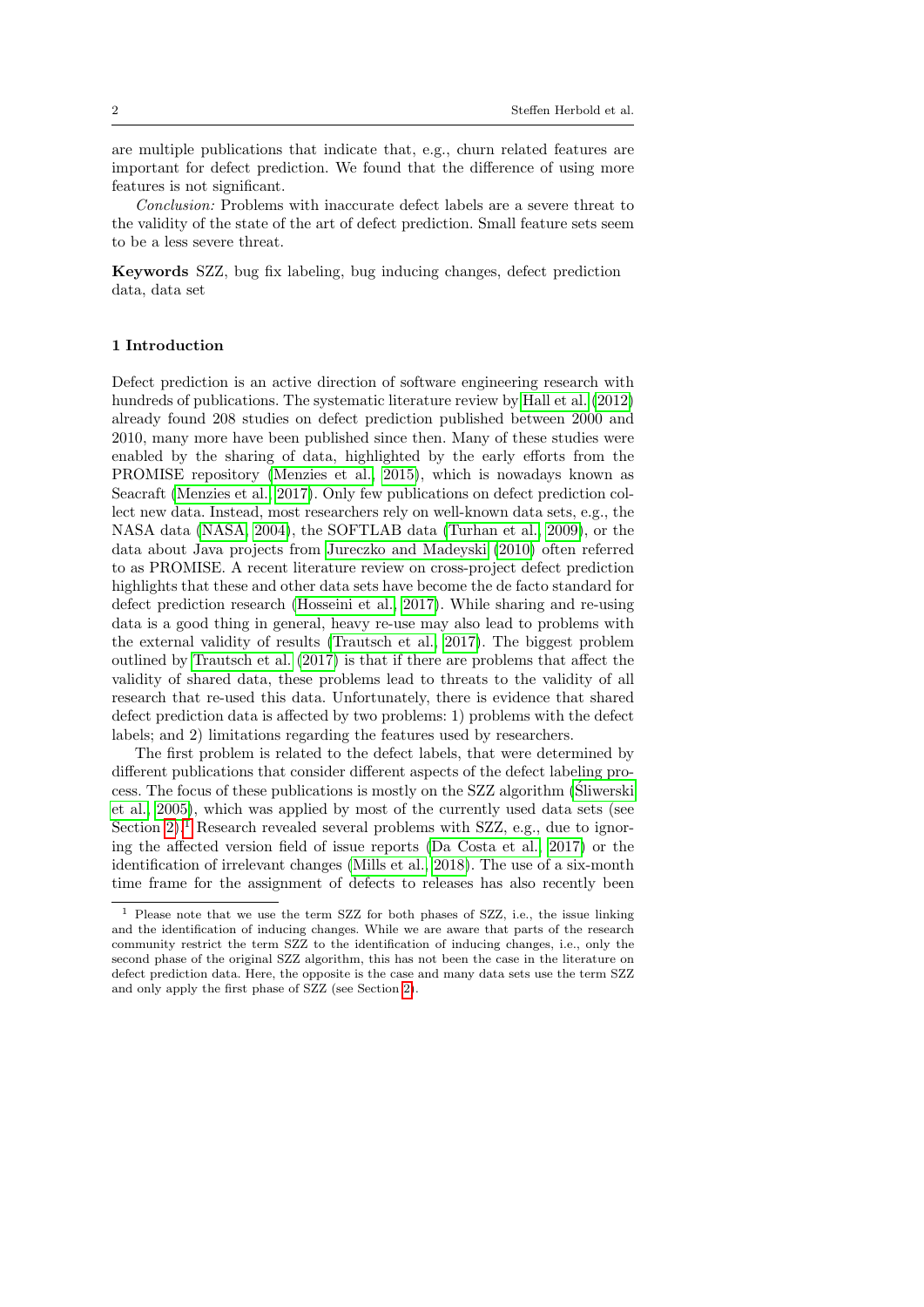identified as a problem [\(Yatish et al., 2019\)](#page-54-0). Moreover, SZZ relies on the correct labeling of issues as bug by the developers in the issue tracking system. However, research shows that about 33% of bug reports are mislabeled and are actually improvements or other issues, like outdated documentation [\(Herzig](#page-49-3) [et al., 2013\)](#page-49-3). Additionally, SZZ was designed for version control systems that used a mostly linear development process on a main development branch. Due to the success of Git, this is often not the case anymore and there are many new challenges that need to be considered [\(Bird et al., 2009b\)](#page-47-0). For example, prior research found that data, which takes branches into account, leads to better results [\(Kovalenko et al., 2018\)](#page-50-4).

The second problem with the re-use of the existing data is the limited feature space that researchers use to create defect prediction models. If a data set does not contain certain features, it is unlikely that they are added by other researchers, even if research indicates that these features may be useful. For example, multiple publications indicate that features based on code changes potentially outperform static metrics as features [\(Moser et al., 2008;](#page-50-5) [D'Ambros](#page-48-1) [et al., 2012\)](#page-48-1). Regardless, researchers mostly rely on data sets that only consist of static features [\(Hosseini et al., 2017\)](#page-49-2). Thus, many publications are using a potentially inferior set of features, which could alter their results.

Thus, we know from the related work about many separate problems with defect prediction data, especially with respect to the way software artifacts are labeled as defective, but also due to a potential lack of relevant features. However, each of the prior publications on this topic focuses on a single problem with defect prediction data. What is missing is a view on the impact of the problems if they are not considered in isolation, but together. Within this article, we close this gap and consider the following research question.

RQ: What is the overall impact of the numerous problems with defect labeling and the usually small set of features on defect prediction data and the results of prediction?

We provide insights into the quality problems that existing data may have, with a focus on the defect labeling. To this aim, we performed an in-depth analysis of the weaknesses of existing defect labeling strategies with a focus on SZZ. The original SZZ is still commonly used for the labeling defect prediction data (see Section [2\)](#page-3-0) and, hence, the state of practice. We also compare and discuss our results with respect to newer SZZ variants that are state of the art and discuss how the results change. We analyze all aspects of the defect labeling process, i.e., the links between commits and issues, the impact of mislabeled issues, the identification of affected files and the inducing changes, as well as the assignment of defects to releases. Additionally, we use the large sample of data we generate to assess the impact of the lack of features on the performance of defect prediction results.

The primary contribution of our article are the following findings with respect to the current state of practice for the generation of defect prediction data.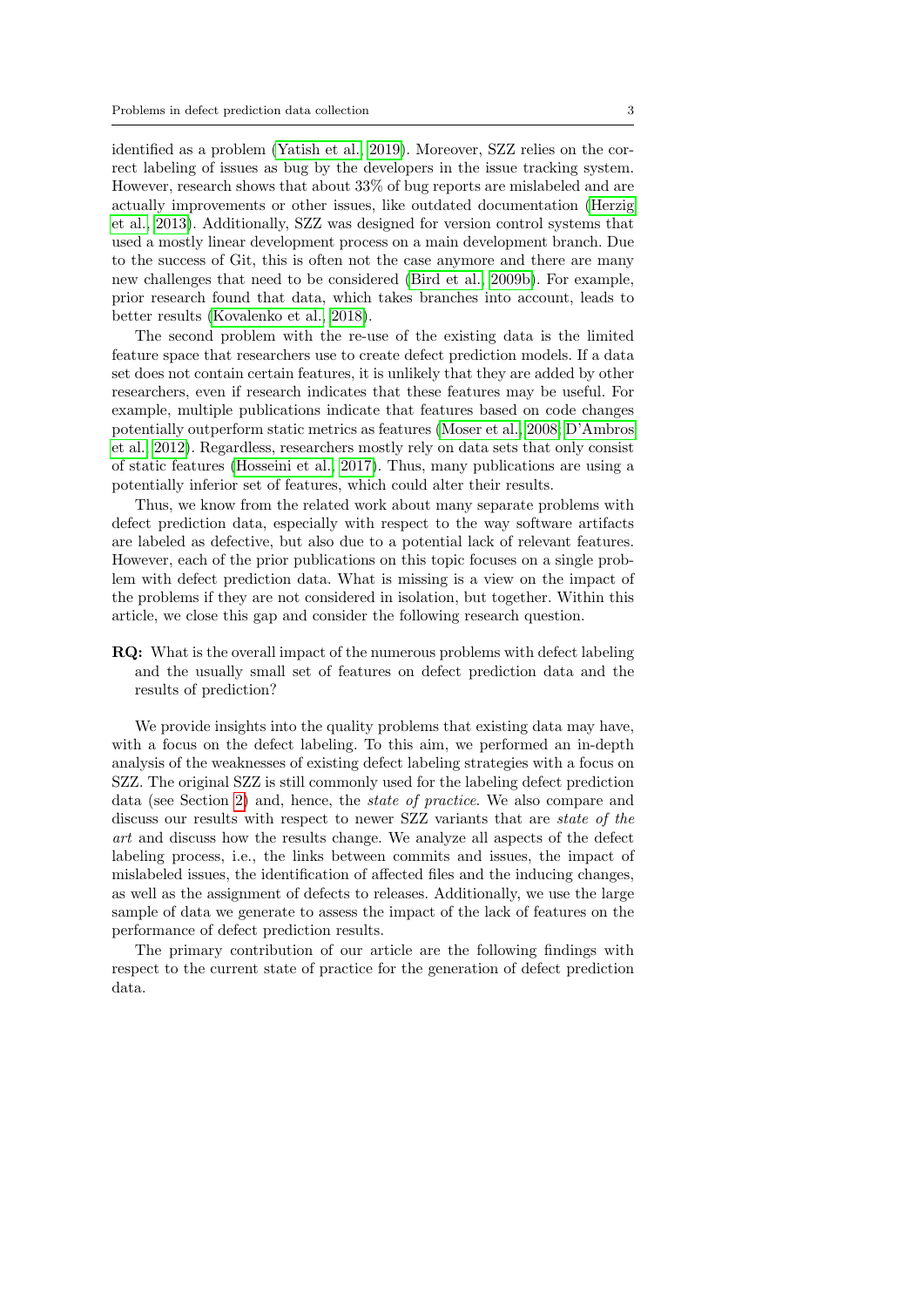- About one quarter of the links to defects detected by SZZ is wrong, both due to missed links as well as false positive links.
- We confirm the results by [Herzig et al.](#page-49-3) [\(2013\)](#page-49-3) and found that for every issue that is correctly labeled as a bug, there are 0.74 mislabeled bug issues.
- Due to the combination of wrong links and mislabeled issues, only about half of the commits SZZ identifies are actually bug fixing and SZZ misses about one fifth of all bug fixing commits.
- The assignment of defects to releases based on a six months time frame, as well as based on the affected versions field of issue tracking systems is unreliable. With SZZ and a six months time frame, we found that for every file, that is correctly labeled as defective, there are roughly two files that are incorrectly labeled as defective, and two files that are incorrectly labeled as non-defective. Moreover, the quality of the data in the affected version field is questionable for mining purposes without prior manual validation, due to many missing, incomplete, or wrong values.
- The difference of using many features of different types over using only static features of the source code is not statistically significant when we consider the cost saving potential of classifiers for release-level defect prediction. Moreover, we found that mislabels during training do not have a significant impact, but mislabels in test data can significantly alter evaluation results.

As a secondary contribution, we provide all data we generated through manual validation and repository mining to study the state of practice of defect prediction data generation. As a result, we provide a new defect prediction data set with 4198 features, including change metrics [\(Moser et al., 2008;](#page-50-5) [Hassan,](#page-49-4) [2009;](#page-49-4) [D'Ambros et al., 2012\)](#page-48-1), and different aggregation strategies [\(Zhang et al.,](#page-54-1) [2017\)](#page-54-1). The data set contains defect data for 398 releases of 38 projects from the Apache ecosystem.

The remainder of this paper is structured as follows. We discuss the state of practice for the collection of defect prediction data with respect to existing data sets in Section [2,](#page-3-0) followed by an analysis of problems with the established data collection methods reported in the state of the art in Section [3.](#page-8-0) Afterwards, we discuss our suggested improvements to the state of practice in Section [4.1.](#page-15-0) Section [5](#page-19-0) presents the results of our empirical study on defect labeling and the impact of feature sets. We discuss our results in Section [6](#page-39-0) and address the threats to the validity of our work in Section [7.](#page-44-0) Finally, we conclude the article in Section [8.](#page-45-0)

## <span id="page-3-0"></span>2 Existing Data Sets

This article is about the state of practice regarding the collection of defect prediction data. Therefore, the related work are articles that collected defect prediction data. Articles that only discuss specific aspects of this data collection are instead discussed together with the problems of the currently estab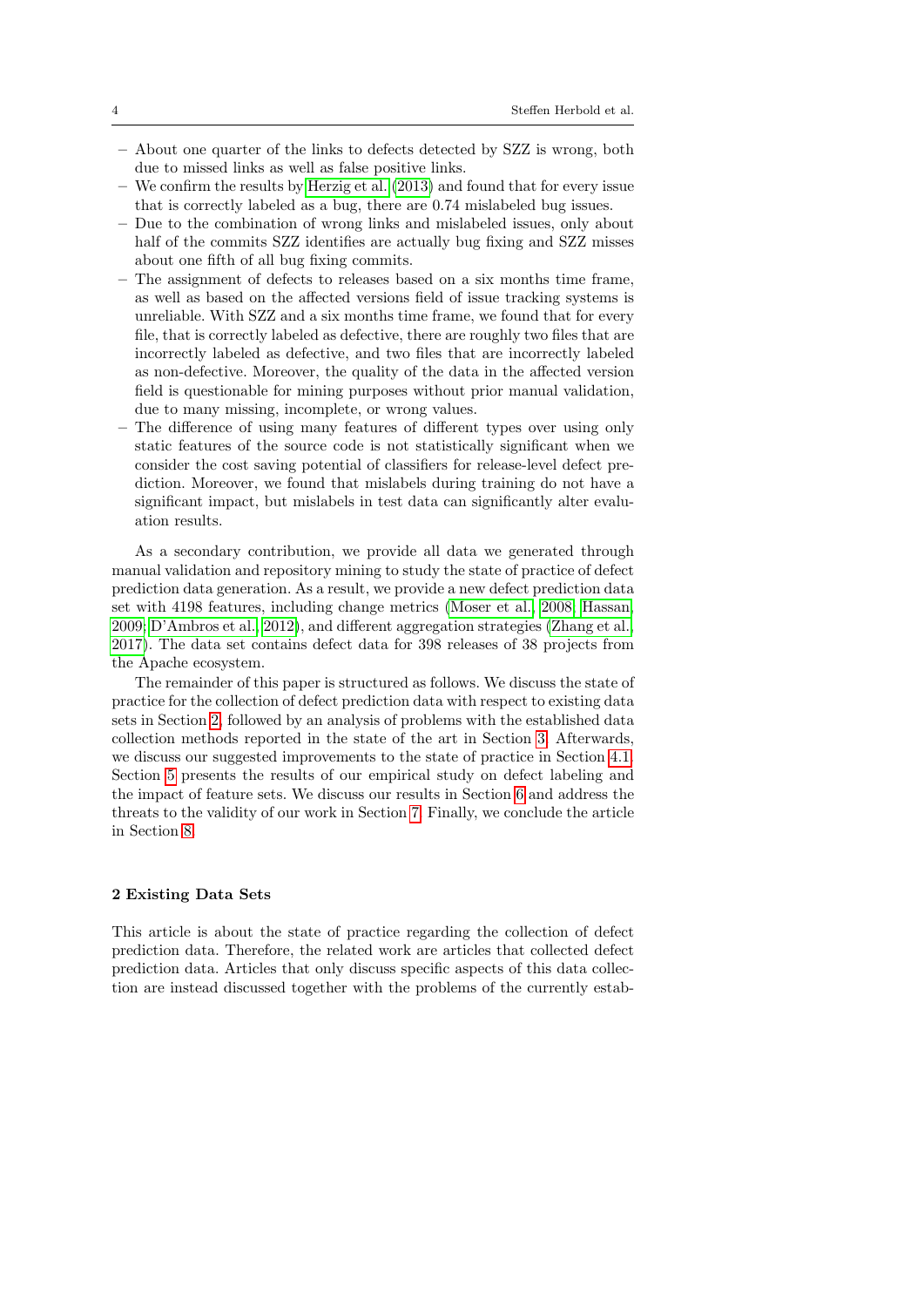lished ways for the collection of defect prediction data in Section [3.](#page-8-0) We discuss the prior defect prediction data sets with respect to the following criteria:

- the number of distinct projects, as well as the number of releases;
- the level of abstraction of the data set, e.g., modules, files, or classes;
- the features that are provided; and
- the defect labeling strategy and the labels that are provided.

Overall, we are aware of fifteen publicly available data sets for defect prediction as of August 2019. The NASA [\(NASA, 2004\)](#page-50-2), ECLIPSE [\(Zimmer](#page-54-2)[mann et al., 2007\)](#page-54-2), SOFTLAB [\(Turhan et al., 2009\)](#page-53-0), PROMISE [\(Jureczko](#page-49-1) [and Madeyski, 2010\)](#page-49-1), RELINK [\(Wu et al., 2011\)](#page-53-2), AEEEM [\(D'Ambros et al.,](#page-48-1) [2012\)](#page-48-1), NETGENE [Herzig et al.](#page-49-5) [\(2013\)](#page-49-5), MJ12A [\(Madeyski and Jureczko, 2015\)](#page-50-6), SHIPPEY [\(Shippey et al., 2016\)](#page-52-1), GITHUB (Tóth et al., 2016), UNIFIED [\(Fer](#page-48-2)[enc et al., 2018,](#page-48-2) [2020b\)](#page-48-3), RNALYTICA [\(Yatish et al., 2019\)](#page-54-0) contain releaselevel data and the JIT [\(Kamei et al., 2013\)](#page-49-6), AUDI [\(Altinger et al., 2015\)](#page-47-1), MT [\(McIntosh and Kamei, 2018\)](#page-50-7), and FJIT [\(Pascarella et al., 2019\)](#page-51-0) justin-time data. The BUGHUNTER [\(Ferenc et al., 2020a\)](#page-48-4) contains release-level data for all bugfixing commits, i.e., is neither a traditional release level data set, nor a just-in-time data set. Table [1](#page-5-0) gives an overview about the data sets. The data contains mostly open source projects (OSS), but also proprietary projects (PROP). The PROMISE data is actually a mix of 15 open source projects with 48 releases, 6 proprietary projects with 27 releases, and 17 student projects with 17 releases.

These data sets can be distinguished between data for release-level defect prediction and just-in-time defect prediction. There are two major differences between the release-level and just-in-time data sets. 1) Release-level data contains features for all software artifacts for a certain revision (usually a release) of a project, while just-in-time data contains data for every commit of a project, possibly restricted to the main development branch. 2) The releaselevel data consists mostly of features that measure the source code directly, e.g., its size, structure, or coupling. Just-in-time data consists mostly of features that measure the changes, e.g., the number of lines that are changed. The second difference has a major consequence regarding the programming languages that are considered: the collection of data about the source code structure requires language-specific tooling for the (static) analysis of source code, while the collection of data about code changes and ownership can be done directly using the version control system. This is reflected directly in the languages of the projects: while most release-level data sets are only for one specific programming language, two out of three just-in-time data sets are for a diverse set of languages.

We note that there is a strong focus on Java in the release-level data sets. Although we have no scientific evidence for this, we believe that the reason for this is likely the good tool support for the static analysis of Java. Moreover, we note that the features for the release level data sets are mostly static product metrics of the types that measure the size (SIZE), code complexity (COM), or aspects of object orientation (OO), e.g., using Chidamber and Ke-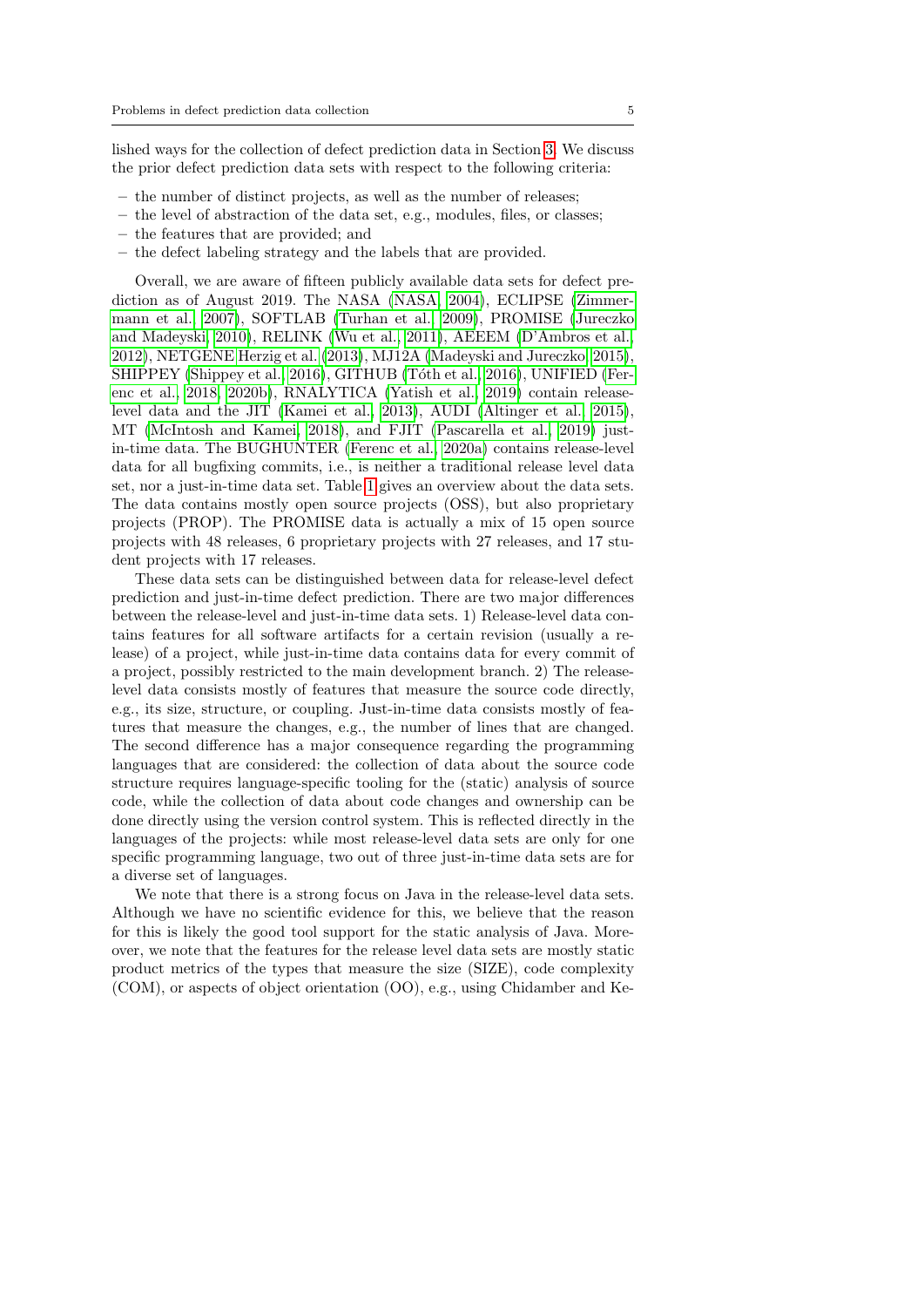| Dataset            | #Projects<br>#Releases                    | ${\bf Type}$     | Language                                              | Granularity            | Features                       | Linking<br>Defect       | Label<br>Type              | Year         |
|--------------------|-------------------------------------------|------------------|-------------------------------------------------------|------------------------|--------------------------------|-------------------------|----------------------------|--------------|
| NASA               | 13 / 13                                   | PROP             | C, C++,<br>Java                                       | Module                 | SIZE, COM                      | $\mathop{\rm NA}_{}$    | Binary                     | 2003         |
| <b>ECLIPSE</b>     | 1/3                                       | <b>OSS</b>       | Java                                                  | File, Package          | SIZE, COM,<br>CHURN            | SZZ                     | Counts                     | 2007         |
| SOFTLAB<br>PROMISE | /92<br>rð<br>37,<br>$\frac{1}{2}$         | PROP<br>Mixed    | C, C++<br>Java                                        | Module<br>Class        | SIZE, COM, OO<br>SIZE, COM     | REGEX<br>$\mathbb{R}^4$ | Counts<br>Binary           | 2010<br>2009 |
| RELINK             | S<br>್ಸ                                   | <b>OSS</b>       | Java                                                  | Class                  | SIZE, COM                      | GOLDEN                  | Binary                     | 2011         |
| <b>AEEEM</b>       | $\frac{5}{2}$<br>ທີ                       | <b>OSS</b>       | Java                                                  | Class                  | SIZE, COM,<br>CHURN            | SZZZ                    | Counts                     | 2012         |
| NETGENE            | 4/4                                       | <b>OSS</b>       | Java                                                  | File                   | SIZE, COM, GEN                 | SZZZ                    | Counts                     | 2013         |
| MJ12A              | 18 / 70                                   | Mixed            | Java                                                  | Class                  | SIZE, COM, OO,<br><b>CHURN</b> | $\tilde{\Sigma}$        | $\mathop{\rm NA}\nolimits$ | 2015         |
| <b>ZHILPEA</b>     | 23 / 69                                   | <b>OSS</b>       | Java                                                  | Method<br>Class,       | SIZE, COM                      | SZZ                     | Counts                     | 2016         |
| <b>GITHUB</b>      | 15 / 15                                   | <b>OSS</b>       | Java                                                  | Class, File            | SIZE, COM, OO,<br>DOC, CLONE   | SZZZ                    | Binary                     | 2016         |
| UNIFIED            | 37/71                                     | OSS <sub>S</sub> | Java                                                  | Class, File            | SIZE, COM, OO,<br><b>DOC</b>   | $\mathbb{R}^4$          | $\rm _{NA}$                | 2018         |
| RNALYTICA          | 9 / 32                                    | <b>OSS</b>       | Java                                                  | $File$                 | SIZE, COM, OO,<br><b>CHURN</b> | Affected<br>Version     | Counts                     | 2019         |
| Η                  | $6 / -$                                   | <b>OSS</b>       | C++, Ruby<br>Java, Perl,                              | Commit                 | CHURN, DEV                     | SZZ                     | Binary                     | 2013         |
| AUDI               | $\overline{\phantom{a}}$<br>$\frac{1}{2}$ | Prop.            | Ò                                                     | Commit                 | SIZE, COM,<br>CHURN            | SZZZ                    | Binary                     | 2015         |
| ZИ                 | $\frac{2}{2}$ / -                         | OSS <sub>S</sub> | Python,<br>$\begin{array}{c} + \\ + \\ 0 \end{array}$ | Commit                 | REVIEW<br>CHURN,               | SZZ                     | Binary                     | 2017         |
| <b>FJIT</b>        | $10/ -$                                   | <b>OSS</b>       | JavaScript,<br>Perl, C<br>Java,                       | Commit+File            | CHURN, DEV                     | SZZ                     | Binary                     | 2019         |
| <b>BUGHUNTER</b>   | $15 / -$                                  | <b>OSS</b>       | Java                                                  | File, Class,<br>Method | SIZE, COM, OO,<br>CLONE        | SZZZ                    | Binary                     | 2020         |
|                    |                                           |                  |                                                       |                        |                                |                         |                            |              |

<span id="page-5-0"></span>Table 1 Overview of existing public data sets for defect prediction research. The data sets in the first compartment are for release-level defect prediction, the data sets in the second compartment are for just-in-time defect prediction. The BUGHUNTER data set contains release-level data for all bug fixing commits.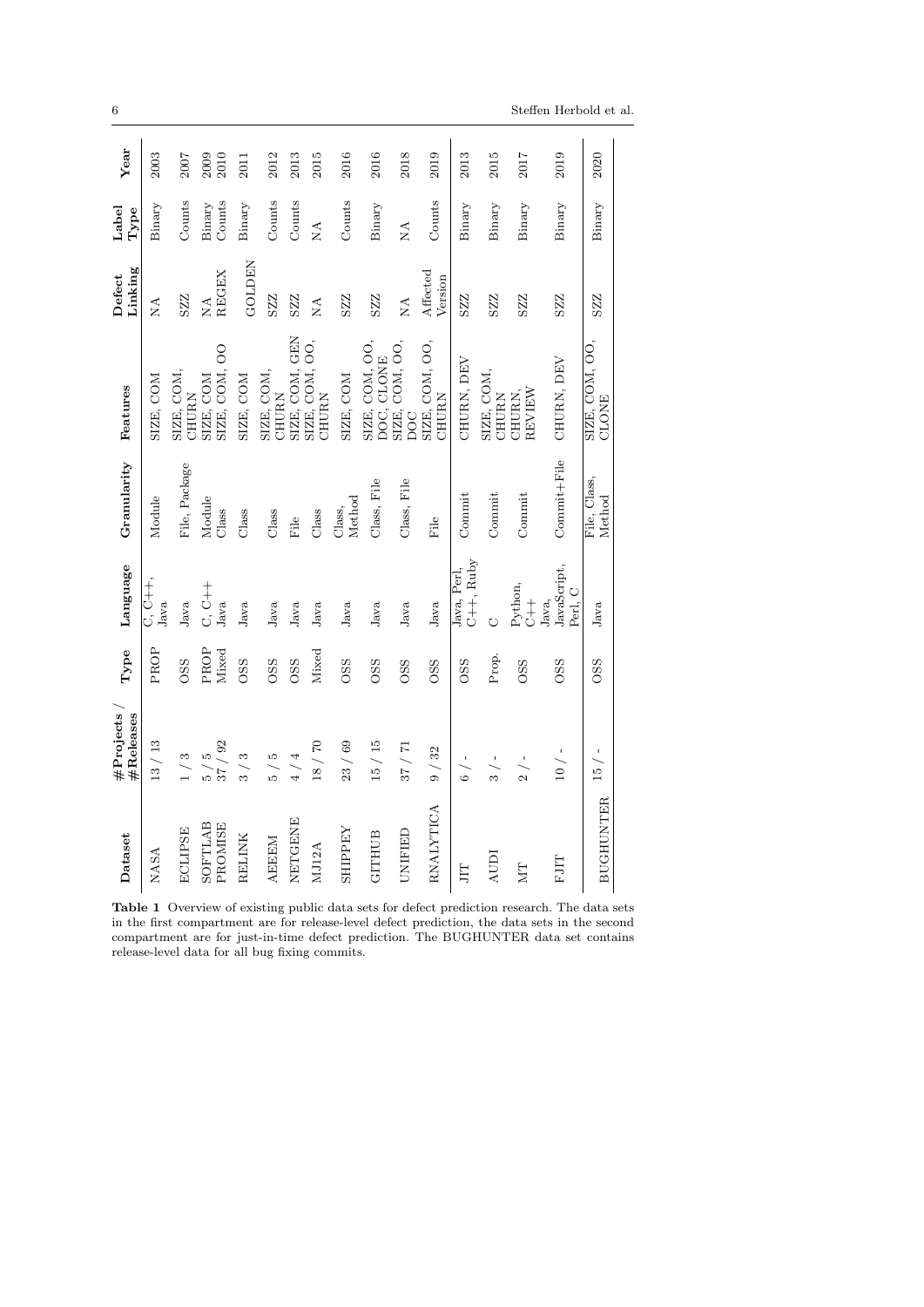merer's metrics [\(Chidamber and Kemerer, 1994\)](#page-48-5). The GITHUB, UNIFIED, and BUGHUNTER data sets also contain other features based on static product metrics, i.e., regarding the code documentation (DOC) and code clones (CLONE). The notable exceptions are the AEEEM, MJ12A, and RNALYT-ICA data, which also contain features based on code changes, e.g., added and deleted lines (CHURN). The AEEEM data even contains features that measure the entropy of code changes as proposed by [Hassan](#page-49-4) [\(2009\)](#page-49-4) and [D'Ambros](#page-48-1) [et al.](#page-48-1) [\(2012\)](#page-48-1). The ECLIPSE, AEEEM, and MJ12A data also contain metrics regarding prior bug fixes. The MJ12A data is an extension of a subset of the PROMISE data with CHURN metrics. The UNIFIED data is a special case: this data set is actually a combination of the PROMISE (only OSS projects), AEEEM, ECLIPSE, and GITHUB data. All data is conserved as is in the data set and augmented with additional metric data to create the UNIFIED data set [\(Ferenc et al., 2018,](#page-48-2) [2020a\)](#page-48-4). Most data sets for release-level defect prediction are using the file, class, respectively module level. These are all very similar, as they encompass the complete contents of a single file in most cases, with the exception of anonymous and inner classes, that can lead to differences. The notable exceptions are the SHIPPEY and BUGHUNTER data, which also contain method-level data.

For the just-in-time defect prediction data, we note that JIT, MT, and FJIT are independent of the programming language, which is a big advantage for generalizing the defect prediction approach. These data sets are using metrics that can directly be inferred from the version control system. MT also uses metrics about code REVIEW. An important difference between the data sets is that the JIT and MT data only contain the information which commits induced a defect, while FJIT contains information which changes to files (hereafter referred to as file actions) induced a defect. The AUDI data set is not comparable to the other two data sets: the data is about source code that was not written by developers, but instead generated from Simulink models developed by engineers. Moreover, the data contains not only information that is collected from the version control system, but also static product metrics about SIZE and COM.

The identification of defective artifacts is a major aspect of defect prediction data that can greatly affect the quality of the data. For example, [Yatish](#page-54-0) [et al.](#page-54-0) [\(2019\)](#page-54-0) recently found that labeling based on the affected releases leads to large differences in comparison to labeling based on keywords and a six-month time window as proposed by [Fischer et al.](#page-48-6) [\(2003\)](#page-48-6). The de facto standard approach in research is the SZZ algorithm [\(Sliwerski et al., 2005\)](#page-52-0) as it was used ´ by [Zimmermann et al.](#page-54-2) [\(2007\)](#page-54-2). The SZZ algorithm first identifies bug fixing commits and then the corresponding inducing changes. However, the identification of inducing changes is, to the best of our knowledge, so far ignored by all release-level data sets. Instead, only bug fixing commits are identified using SZZ and then the six-month time window as proposed by [Fischer et al.](#page-48-6) [\(2003\)](#page-48-6) is used by [Zimmermann et al.](#page-54-2) [\(2007\)](#page-54-2). This approach was used for the collections of the ECLIPSE, AEEEM, NETGENE, SHIPPEY and GITHUB data sets. The BUGHUNTER data uses the links on GitHub between commits and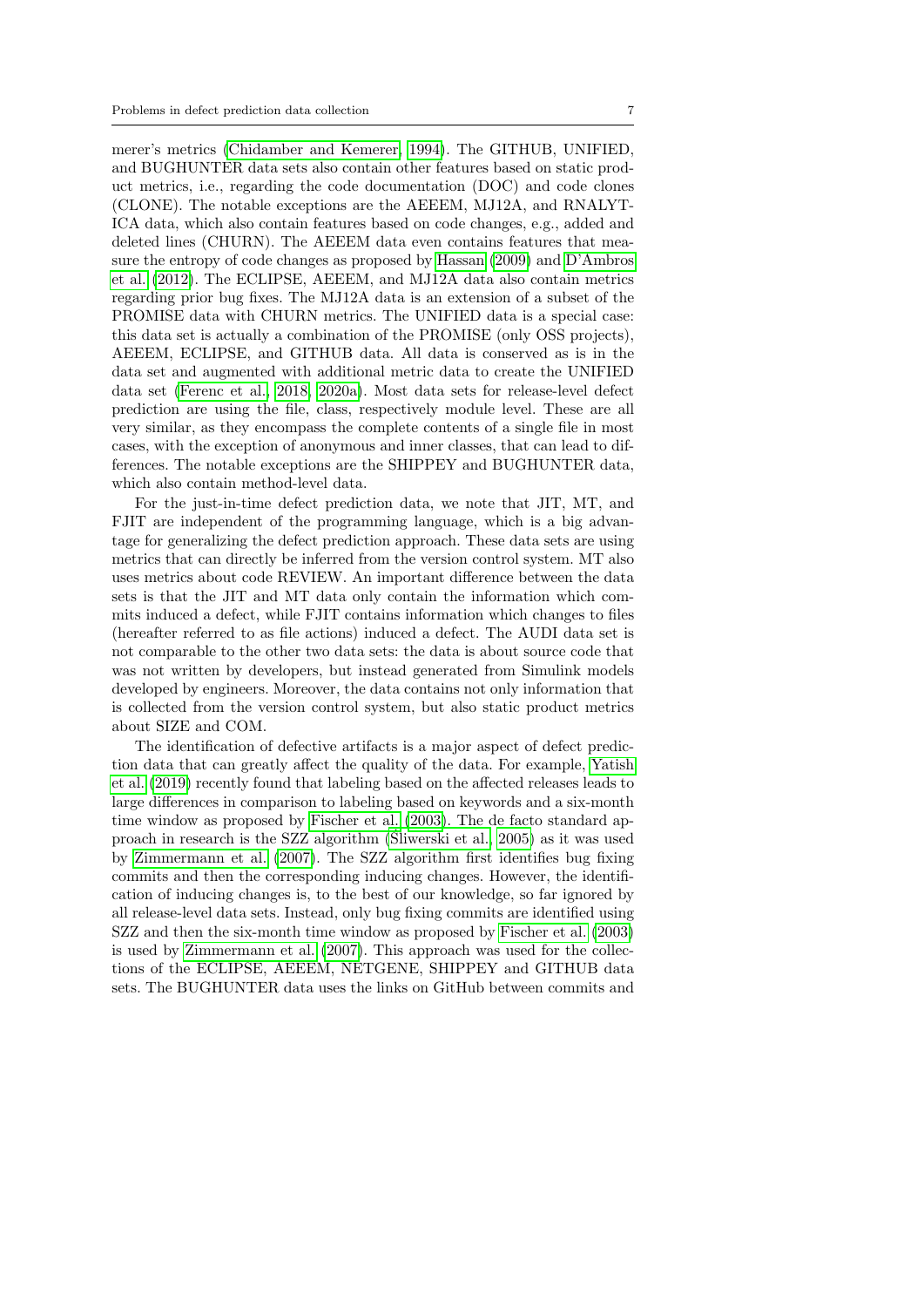issues to determine bug fixing commits. To determine which methods, classes, and files contribute to the bug fix, they use a SZZ variant similar to the work by [Williams and Spacco](#page-53-4) [\(2008\)](#page-53-4) that determines ranges of lines based on diffs and match these ranges to the code artifacts. The authors manually validated this approach and find that this works well in over 99% of the cases. We note that the manual validation only covered if changed source code was matched correctly, and not if the changes contributed to the bug fix.

The just-in-time defect prediction data sets JIT, AUDI, MT, and FJIT data[2](#page-7-0) use SZZ including the identification of inducing commits, usually with the addition to ignore white-space and comment only changes. The RELINK data was created as a case study for an issue linking approach. The authors created manually validated issue links and used these links for the identification of bug fixing commits. All files that were implicated in any bug fix are considered as defective, without using a time window. The PROMISE and MJ12A data identify bug fixing commits using regular expressions applied to commit messages and a six-month time window. For the NASA and SOFTLAB data, no information on how the defects are linked to source code is given. Since the UNIFIED data is an aggregation of other data sets that reuses defect labels, there is no defect identification approach. The RNALYTICA data uses an approach for the identification of defects based on the affected version field of the bug tracking system. The authors establish links between commits and issues based on references from issues to the commits in which they were addressed. They then use the hunks changed in these commits to identify which files were changed. The authors then use the affected version field of the issue tracker to assign the defect for the file to releases.

We note that there may be additional data sets, that we did not discuss above. For example, we excluded the data used by [Zhang et al.](#page-54-3) [\(2014,](#page-54-3) [2017\)](#page-54-1) based on the census data by [Mockus](#page-50-8) [\(2009\)](#page-50-8). The reason for this exclusion is that this data is, to the best of our knowledge, not publicly available anymore, because the links in both papers do not work anymore. Regardless, these data sets would not add anything regarding the methodology for collecting defect prediction data, as the approach is almost exactly the same as for PROMISE and MJ12A: the defect identification is based on commit messages and a six month time window, the metrics are SIZE and COM, and in case of [\(Zhang](#page-54-3) [et al., 2014\)](#page-54-3) also CHURN. Data like Defects4J is out of scope of our discussion of defect prediction data. While Defects4J contains detailed information about a subset of defects from a project, the data neither contains features, nor examples for changes without defects. As a consequence, such data would only consist of positive labels and not be suited for any defect prediction experiment.

<span id="page-7-0"></span><sup>2</sup> According to the replication kit, the FJIT data may use only a subset of SZZ for identification of bug fixing commits, i.e., a pure keyword based approach.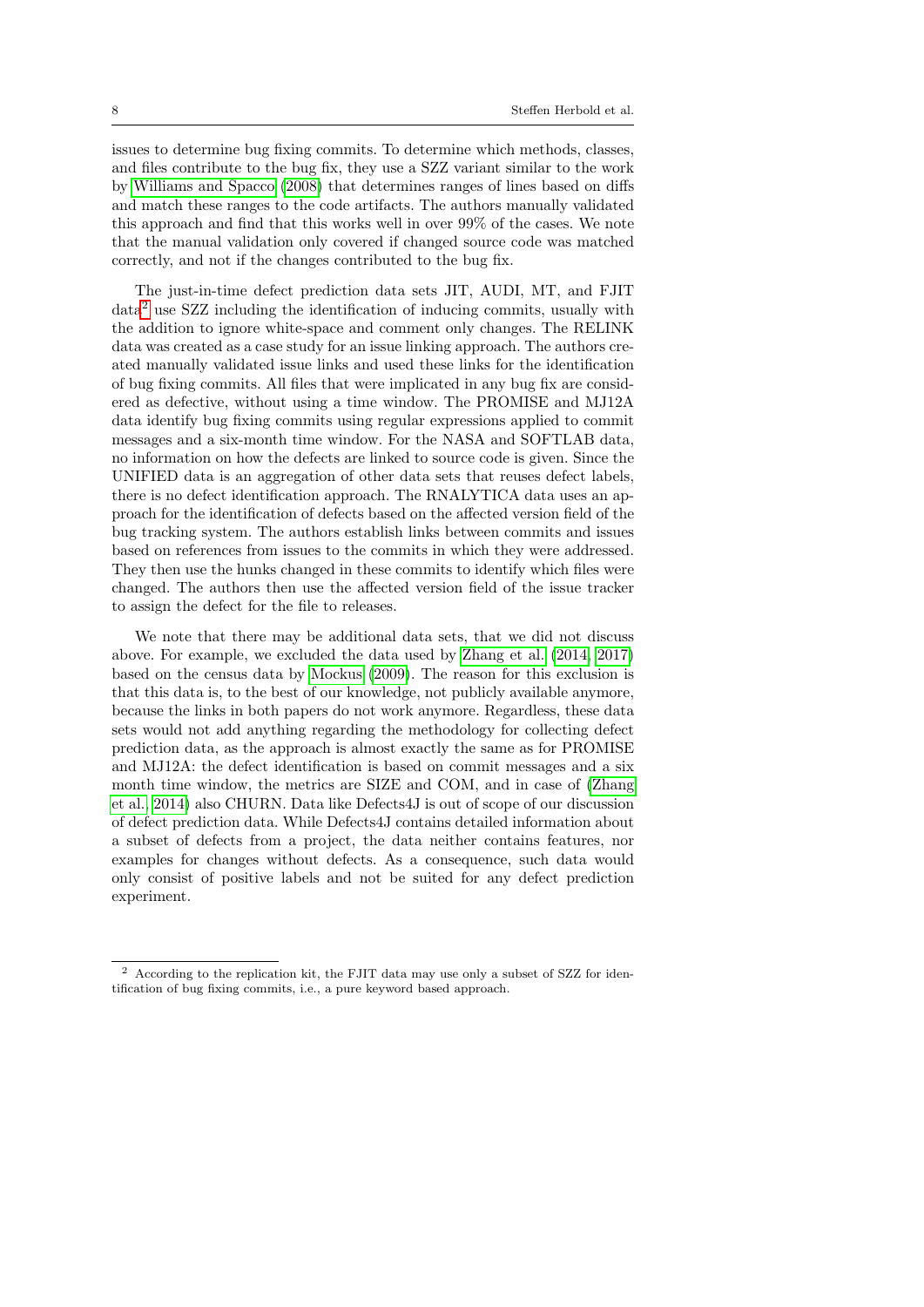#### <span id="page-8-0"></span>3 Problems with Existing Data Sets

The sharing of public data sets in defect prediction is a success story that enabled defect prediction researchers to conduct many experiments with the data. Moreover, the use of the same data by different authors enables comparisons between approaches through meta studies, as was, e.g., done by [Hall](#page-49-0) [et al.](#page-49-0) [\(2012\)](#page-49-0) who exploited that many papers are based on the NASA data. However, there are a number of potential problems that researchers found regarding the data collection procedures used for the creation of the defect prediction data sets. Within this section, we summarize problems regarding algorithms for defect labeling and the features available in current data sets.

## <span id="page-8-1"></span>3.1 Defect Labeling

Defect labels are the key component of any defect prediction data set. These labels mark artifacts as defective, e.g., files in a release or in a commit. These labels are the dependent variable that defect prediction models try to predict based on the independent variables, i.e., the features. In the existing defect prediction data, labels are either binary or defect counts. Noisy defect labels may negatively affect the training of defect prediction models or make the evaluation of results unreliable. Especially the impact of the noise on the evaluation of results is problematic. For example, if a defect labeling approach marks too many instances as defective, i.e., produces false positives, the commonly used measures recall, precision and F-measure are not trustworthy anymore, because values may change if the distribution between defective and non-defective instances changes. Consider an example with 100 software artifacts, 25 artifacts are actually defective, but the defect labeling algorithm introduces noise and labels 50 artifacts as defective. A trivial model that predicts everything as defective will overestimate the precision as 0.5 instead of the actual 0.25, which would also affect the F-measure which would be 0.7 instead of 0.4.

As we discussed above, the de facto standard for labeling defective instances is the use of the SZZ algorithm [\(Sliwerski et al., 2005\)](#page-52-0) in the variant used by [Zimmermann et al.](#page-54-2) [\(2007\)](#page-54-2). The SZZ algorithm works in two steps. First, bug fixing commits are identified. The SZZ algorithm tries to find a matching issue, based on the numbers found in the commit messages. In case any number is found, the algorithm tries to find an issue for the project that has the same number. If an issue is found, semantic checks for the following properties are performed [\(Sliwerski et al., 2005\)](#page-52-0): ´

- The issue was resolved as FIXED at least once.
- The author of the commit is assigned to the issue.
- The title or description of the issue is contained in the commit message.
- One or more files that are changed by the commit are attached to the issue.

A commit is identified as bug fixing if there is at least one linked issue, that passes at least two of the above semantic checks. In case only one semantic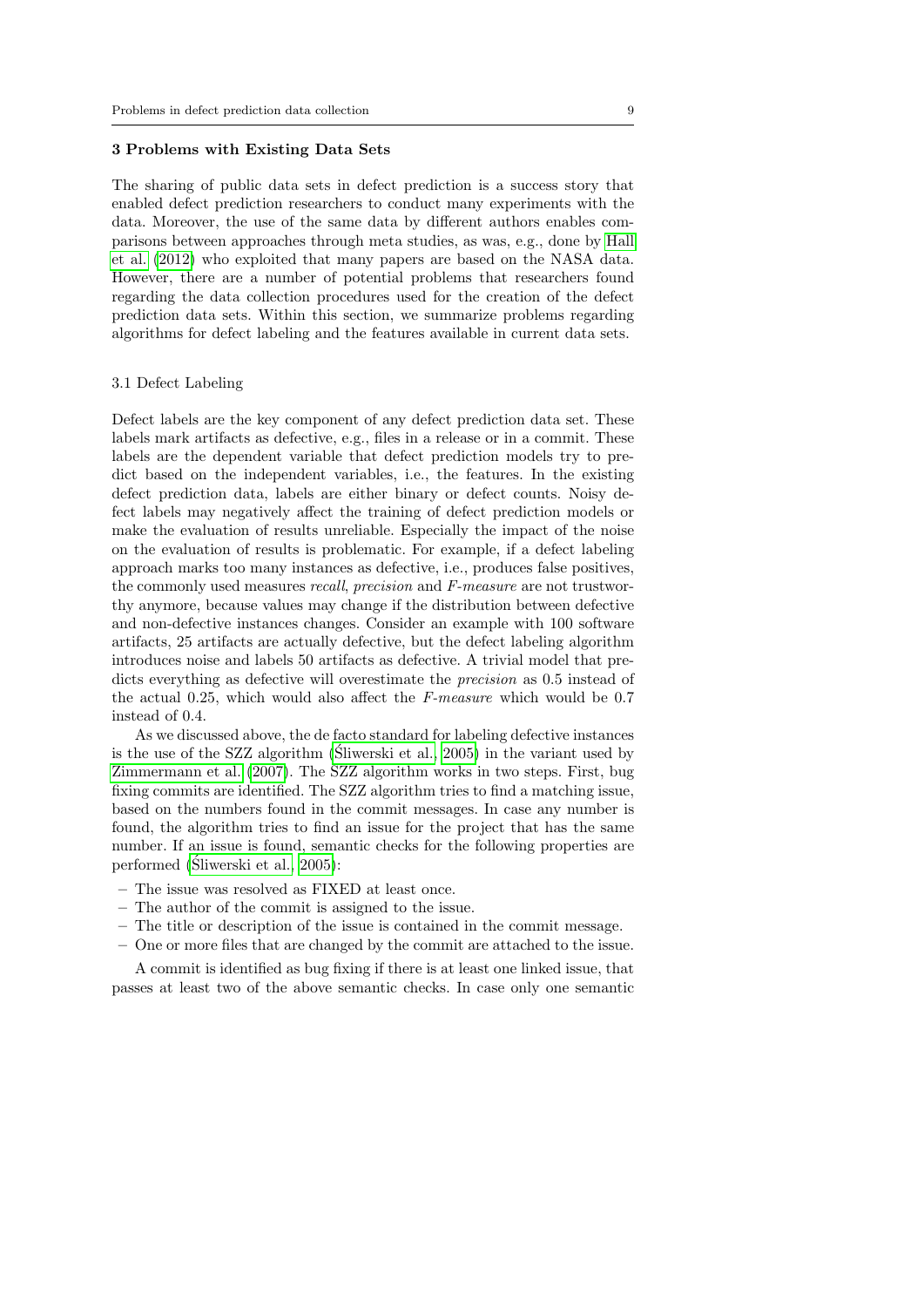check is passed, the commit is labeled as bug fixing, if the commit message contains a term like "bug" or "fix", or it is clear that a number in the commit is a link to an issue, e.g., because the number starts with "Bug  $\#111$ ", or the commit contains only a list of numbers.

Once a commit is identified as bug fixing, the second part of the SZZ algorithm is the identification of the inducing changes. SZZ identifies the last changes to each line that was touched as part of a bug fixing commit as candidate for an inducing change. All candidates, that took place before the reporting date of the issue are immediately considered as bug inducing changes. Changes that took place after the reporting date of the issue are suspect, because they were performed after the bug was already in the software. However, because of the chance of bad fixes or partial bug fixes, the changes are not automatically discarded. If the suspects are part of a bug fixing commit (partial fix) or the commit contains changes that are inducing for a different bug (weak suspect), they are considered as inducing. The remaining suspects are considered to be hard suspects and not inducing for the bug fix. The identification of the bug inducing commits is only used for the just-in-time data. For the release level data sets, defects are assigned to releases based on the reporting date: all bugs that were reported in the first six months after the release are assigned to a release [\(Zimmermann et al., 2007\)](#page-54-2).

While our focus is on defect prediction data, a study by Rodríguez-Pérez [et al.](#page-51-1) [\(2018\)](#page-51-1) further highlights the relevance of SZZ beyond defect prediction data. The study highlights that the original SZZ is commonly used, i.e., 38% of the identified literature. Another 40% of the identified literature refers to some adoption of SZZ, without specifying what this adoption is. Only 14% of the publications that use SZZ specifically mentioned that they use a variant that ignores cosmetic changes, like documentation changes.

In recent years quality problems with the labels produced by SZZ came into focus. The impact of using all changes in a bug fixing commit as foundation for the defect labeling was investigated in detail by [Mills et al.](#page-50-3) [\(2018\)](#page-50-3). The authors manually validated which files that were modified in a bug fixing commit were actually part of the bug fix and found that about 64% of file changes made in bug fixing commits are not part of the bug fixes, but other changes. They found that mistakenly identified files are due to code that is only added and not modified or deleted (46.58% of all cases), changes are performed on test code (30.90%), refactorings (8.73%), and changes of comments (8.49%). SZZ already ignores pure additions for the identification of inducing changes, because there is no prior commit, where the code was last changed. To the best of our knowledge, none of the SZZ implementations used to create the defect prediction data sets ignores test code, refactorings, or comments. This means that based on the estimation of [Mills et al.](#page-50-3) [\(2018\)](#page-50-3), about 34% of files in bug fixing commits are false positives, i.e., incorrectly identified as defective.

Another potential source of false positives of SZZ are commits that are mistakenly identified as bug fixes. With SZZ, there are two main sources for this problem: the first is due to the strategy for the identification of links between commits and issues, that works based on numbers. If a core developer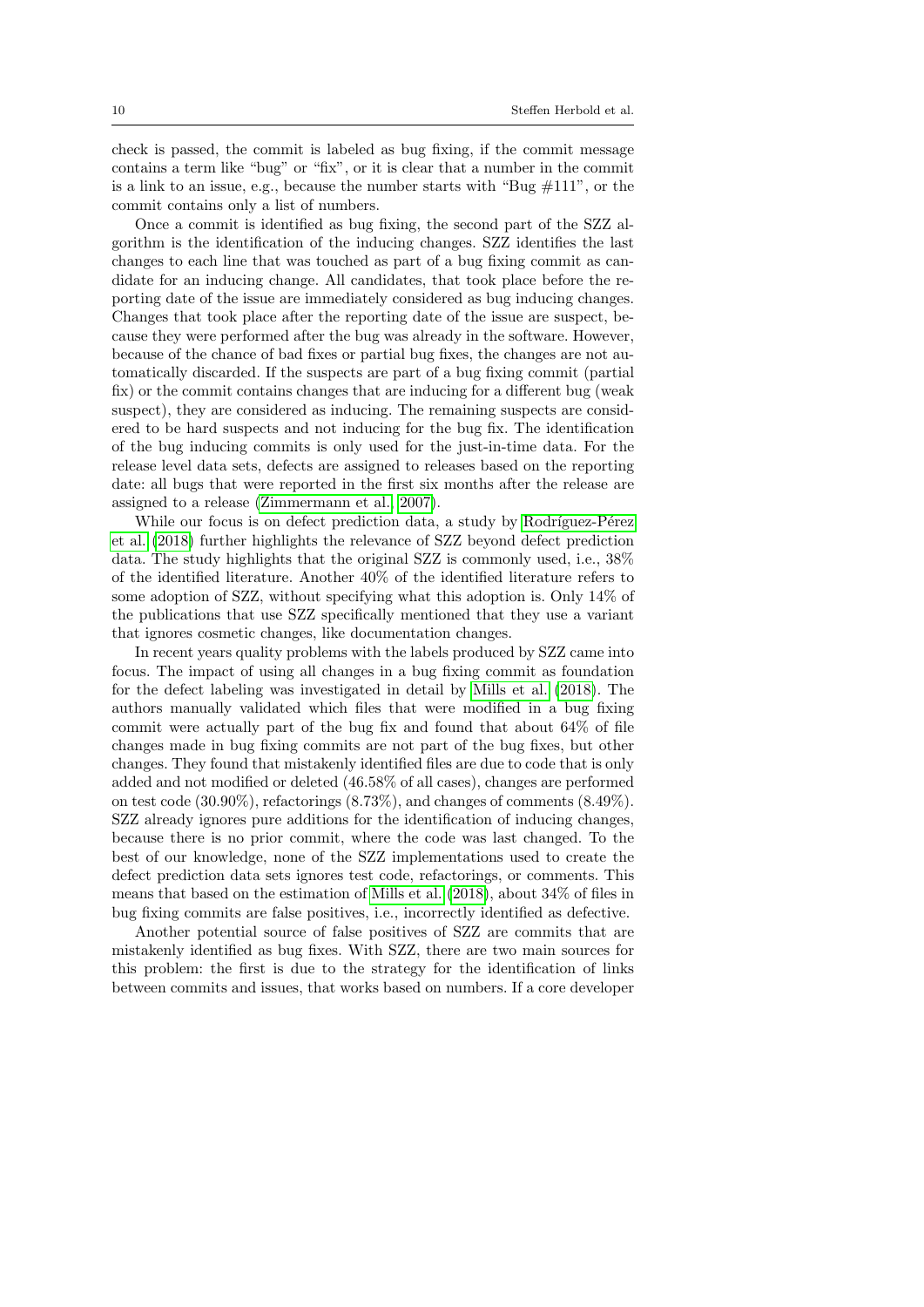of a project fixes a bug with an issue number like one, 256 or other frequently occurring numbers, every commit by this developer that contains this number will be identified as a bug fixing commit. While [Bird et al.](#page-47-2) [\(2009a\)](#page-47-2) found that this problem can be mitigated through additional filters, e.g., based on the date of the commit and the issue resolution, this is not part of the standard SZZ algorithm. There are also approaches that try to recover links between commits and issues, that are not explicit, e.g., ReLink [\(Wu et al., 2011\)](#page-53-2). Such links also cannot be captured by SZZ. The second source of false positive for bug fixing commits are the issues themselves. According to [Herzig et al.](#page-49-3) [\(2013\)](#page-49-3), about 33% of issues that are reported as a bug in the issue tracking system are actually requests for new features, bad documentation, or simply result in refactorings. They found that due to this 39% of the identified defective files were actually not defective. A smaller study on this topic was conducted by [Antoniol et al.](#page-47-3) [\(2008\)](#page-47-3), who came on a smaller sample to a similar result.<sup>[3](#page-10-0)</sup> To the best of our knowledge, only the NETGENE data is based on manually validated issues. That both happen in practice can, e.g., be seen with the issue NUTCH-1.[4](#page-10-1) This test issue created by a core developer was not for any real bug in the software. However, all commits by this developer for the Apache Nutch project, where the message contains the number one will be mistakenly identified as bug fixing. Moreover, [Herzig et al.](#page-49-3) [\(2013\)](#page-49-3) note that these mislabels are mostly irrelevant for developers, but very important for data miners:

"The question of whether an issue is a bug or not is a hard one. And the definition of a bug not only differs between users and developers but also between developers themselves. In principle, if an issue bothers the user, the developer should fix it, whether or not he considers it to be a bug or not. From this perspective, the issue report category does not matter. But a data miner building a defect prediction model must distinguish between bugs and non-bugs. Otherwise, the prediction model would predict changes, not defects." [Herzig et al.](#page-49-3) [\(2013\)](#page-49-3)

Another aspect related to this is to differentiate between *intrinsic* and ex $trinsic$  bugs, a notion recently introduced by Rodríguez-Pérez et al.  $(2020)$ . This notion extends the concept that not all bugs have inducing changes (Rodríguez-Pérez et al., 2018). Intrinsic bugs are "introduced by one or more specific changes to the source code" (Rodríguez-Pérez et al., 2020) and extrinsic bugs were introduced, e.g., "from external requirements or changes to the requirements" (Rodríguez-Pérez et al., 2020). In the sense of [Herzig](#page-49-3) [et al.](#page-49-3) [\(2013\)](#page-49-3) and our study, we only consider intrinsic bugs, because issues due external dependencies and changing requirements are not bugs, but feature requests for improvements. Thus, extrinsic bugs are not within the scope of defect prediction. Regardless, it is valid for the developers to label extrinsic

<span id="page-10-0"></span><sup>3</sup> Unfortunately, [Antoniol et al.](#page-47-3) [\(2008\)](#page-47-3) did not specify their criteria for the differentiation between bugs and enhancements and only stated that bugs are corrective changes. Due to the uncertainty of this term, we only compare our results to [Herzig et al.](#page-49-3) [\(2013\)](#page-49-3) in the following, as they provide clear guidelines for the identification of different issue types.

<span id="page-10-1"></span><sup>4</sup> https://issues.apache.org/jira/browse/NUTCH-1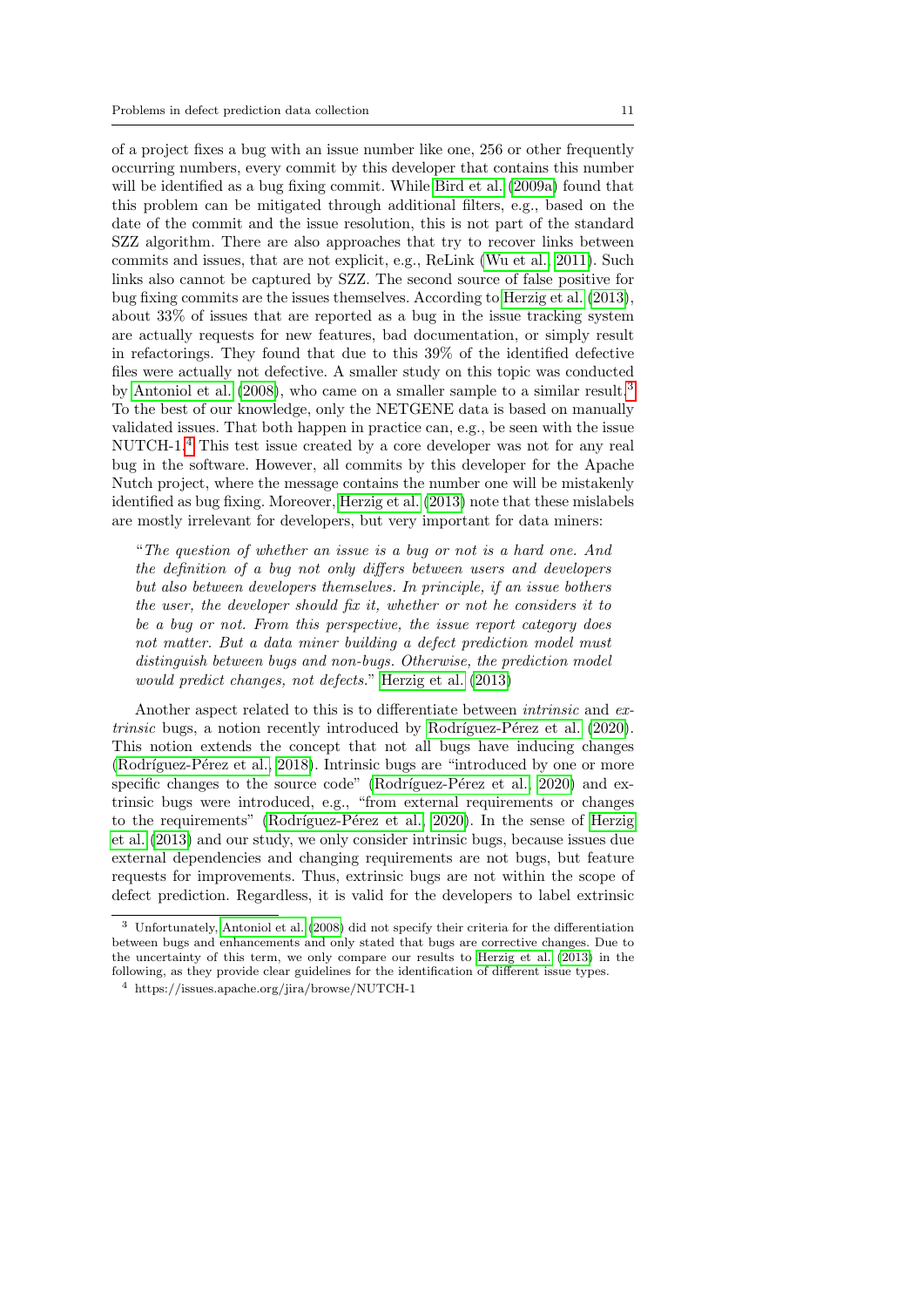bugs as bugs within the issue tracker. Thus, both the work by [Herzig et al.](#page-49-3)  $(2013)$  and Rodríguez-Pérez et al.  $(2020)$  indicate that there are likely many issues mislabeled as bug in issue trackers, at least from the point of view of defect prediction that is interested in intrinsic bugs.

The assignment of the identification of the inducing file actions has also come under scrutiny. [Da Costa et al.](#page-48-0) [\(2017\)](#page-48-0) investigated how well SZZ identifies inducing commits and found that SZZ implementations perform better, if they ignore changes that only modify whitespaces. This is in line with the findings by [Mills et al.](#page-50-3) [\(2018\)](#page-50-3). Moreover, they suggest that using the affected versions field of issue tracking systems can improve the validity of SZZ results. Developers can use this field to mark versions of a software that are affected by a specific defect. Regardless, all data sets we discussed in Section [2](#page-3-0) use a basic SZZ variant that does not ignore whitespace changes or use the affected version field. However, [Da Costa et al.](#page-48-0) [\(2017\)](#page-48-0) do not suggest how the affected version should be integrated into the SZZ algorithm. Rodríguez-Pérez [et al.](#page-51-2) [\(2020\)](#page-51-2) went one step further with their investigation of the bug inducing changes of SZZ and manually validated the inducing changes of 86 bugs for two projects.<sup>[5](#page-11-0)</sup> They found that about 70% of the correct inducing changes can be found.[6](#page-11-1) However, they also find that of all inducing changes identified by SZZ only 24% are actually true positives. However, they only consider the first change that is related to the introduction of the bug as inducing. Additional changes that are made later, which may have also contributed to the bug are also identified as false positive. Regardless, these findings indicate that SZZ may overestimate the number of bug inducing commits.

[Yatish et al.](#page-54-0) [\(2019\)](#page-54-0) directly used the affected version field to assign defects to releases. Theoretically, this could lead to a perfect assignment of defects to releases. However, this depends on the maintenance of this field in the issue tracker by the developer. In practice, the value of this field is usually set by the reporter of an issue as the version of the software that the reporter currently uses. An analysis if this defect was already in the software in earlier versions is often not performed and, consequently, the field is not updated. An example for this is the issue CAY-1657.[7](#page-11-2) The affected version of that issue is 3.1M3. However, as part of the description, the author writes "I am sure this affects ALL versions of Cayenne, but my testing is done on 3.1  $M3/M4$ ". That this is not an isolated problem is also suggested by further anecdotal evidence, e.g., on the Apache Spark mailing list.<sup>[8](#page-11-3)</sup> Additionally, the affected version field is often not used at all. For example, [Da Costa et al.](#page-48-0) [\(2017\)](#page-48-0) report that only 1,268 of the 32,033 linked bug reports contained data in the affected versions field, i.e., less than 4% of the issues. Thus, this approach is likely to lead to many false negatives, i.e., mistakenly not assigned defects to releases that are affected, because the field is not maintained properly.

<span id="page-11-0"></span> $^{\rm 5}\,$  These are the intrinsic bugs from their article.

<span id="page-11-1"></span><sup>6</sup> 76% for the Nova project, 63% for the ElasticSearch project

<span id="page-11-2"></span><sup>7</sup> https://issues.apache.org/jira/browse/CAY-1657

<span id="page-11-3"></span><sup>8</sup> https://hdl.handle.net/21.11101/0000-0007-E183-6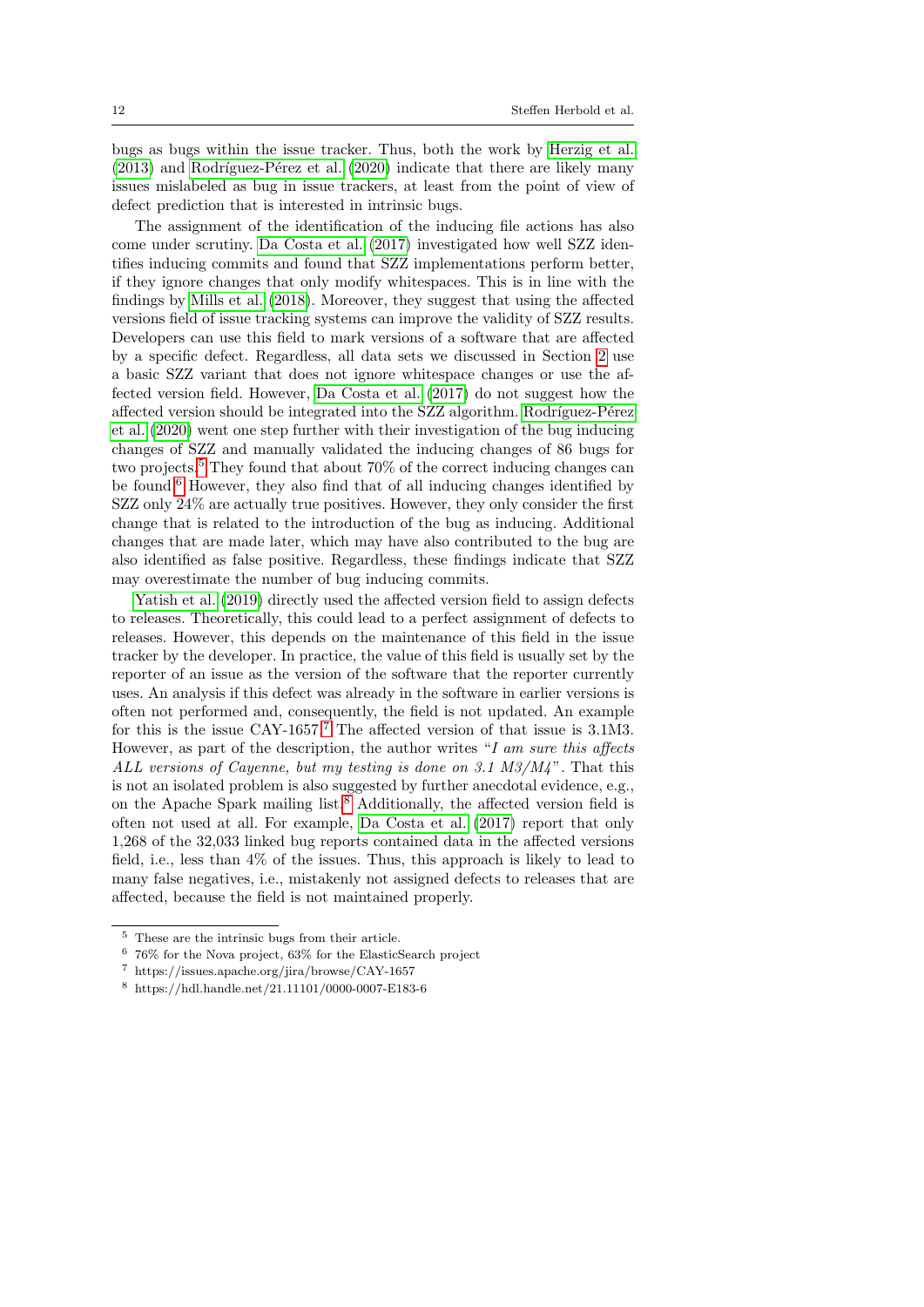Regarding the six month time frame that was proposed by [Zimmermann](#page-54-2) [et al.](#page-54-2) [\(2007\)](#page-54-2) for the release assignment with SZZ, we could not find an empirical basis for this in the literature. [Yatish et al.](#page-54-0) [\(2019\)](#page-54-0) already broke with this rule and demonstrated that there are both defects within the six-month time that were introduced after the release, leading to false positives, as well as defects that were fixed more than six months after the release, leading to false negatives. Thus, the work by [Yatish et al.](#page-54-0) [\(2019\)](#page-54-0) provides a strong indication that the complete history of a project after the releases should be considered for assigning defects to releases. We are not aware of other studies that evaluate the impact of the six month time frame.

Finally, the mislabels in data we discuss above may be acceptable, if they do not affect the prediction models. The literature indicates that the there is a threat to the validity of the results due to this kind of noise in the data. According to [Herzig et al.](#page-49-3) [\(2013\)](#page-49-3), the mislabeled issues translate into bad estimation of defect proneness of files, because 16% to 40% of the top 10% of files with most defects change due to the correction of issue types. Additionally, [Tantithamthavorn et al.](#page-52-2) [\(2015\)](#page-52-2) found that while the models trained on noisy data may achieve similar precision as models trained without noise, their recall is typically reduced by 32%-44%, suggesting a degradation in prediction performance due to the noise. We note that the studies by [Herzig et al.](#page-49-3) [\(2013\)](#page-49-3) and [Tantithamthavorn et al.](#page-52-2) [\(2015\)](#page-52-2) both only consider mislabels due to wrong issue types. The other potential reasons for mislabels are not considered.

#### <span id="page-12-0"></span>3.2 Incomplete Feature Sets

The features (or independent variables) are at the core of every learning algorithm: they are the information that is available to make a decision or they can be correlated with the outcome. If good features are missing in defect prediction data, this can lead to a loss in performance. This loss in performance can vary between algorithms used for training prediction models. This leads to a troubling question: if researchers find a difference between defect prediction approaches on data that does not contain all important features, would the difference still be there if all relevant features are available? As a consequence, conclusions regarding the performance of defect prediction algorithms based on data that does not contain features that were demonstrated to be valuable have a severe problem with the external validity of the findings. We note that the curators of data sets are not to fault for features that are not within their data sets. Most data sets are collected based on what is currently known in the state of the art and contain the currently relevant features. However, this problem can easily manifest if the data is used for years and, in the meantime, the state of the art progresses and suggests that important features may be missing from older data sets. The defect prediction literature suggest that there are at least several such kinds of such features: CHURN related features, as well as different variants of aggregated features.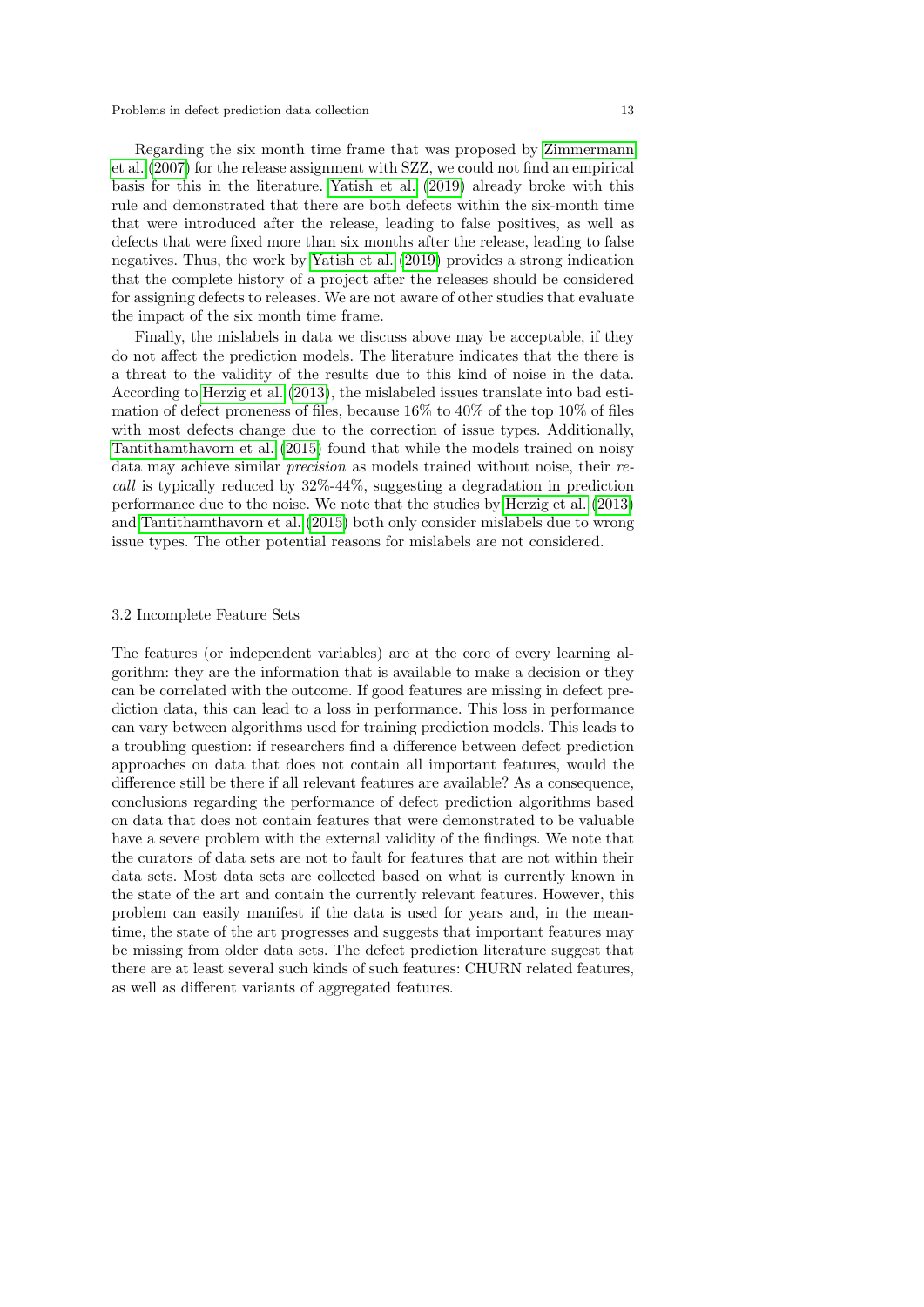CHURN related features are based on the findings that defects are more likely in often changed parts of a software, especially in case a prior change already removed defects [\(Rahman et al., 2011\)](#page-51-4). Moreover, such features may also include information about past defects (BUG), e.g., the number of prior defects that were already corrected in a file. Publications that include CHURN features consistently find that CHURN features are among the most important predictors for defects. This already started with the pioneering work by [Ostrand et al.](#page-51-5) [\(2005\)](#page-51-5) at Bell labs and was later confirmed, e.g., by [Moser et al.](#page-50-5) [\(2008\)](#page-50-5) and [D'Ambros et al.](#page-48-1) [\(2012\)](#page-48-1). [Hassan](#page-49-4) [\(2009\)](#page-49-4) proposed to use the concepts of entropy and linear decay to further improve the impact of CHURN features, which was also confirmed by [D'Ambros et al.](#page-48-1) [\(2012\)](#page-48-1). Another strong indicator for the importance of CHURN related features is that they are the main features in the just-in-time defect prediction data sets in combination with code ownership. Regardless, the only release-level data sets that contain CHURN features are ECLIPSE, AEEEM, MJ12A, and RNALYTICA.

However, there is another problem that is known related to CHURN features, i.e., those that take the history into account. The current data sets collect this data only based on the main development branch of a repository. However, due to the advent of Git as version control system, features are often developed on branches. These feature branches are merged through a single merge commit into the main development branch. If only the main branch is considered, information about the history of the development is ignored. Only the RNALYTICA data may consider branches for the CHURN feature, as the authors state that "one must focus on the development activities of interest that correspond to the release branch" [\(Yatish et al., 2019\)](#page-54-0). However, [Yatish](#page-54-0) [et al.](#page-54-0) [\(2019\)](#page-54-0) do not discuss further how branches are handled, which is why we are not sure if and how different branches affect the collection of the CHURN metrics or if the branches are used for the assignment of defects to releases. To the best of our knowledge, the other current defect prediction data sets only use the main development branch. [Kovalenko et al.](#page-50-4) [\(2018\)](#page-50-4) evaluated the impact of using feature branches as part of the data collection on results of various software mining approaches, including defect prediction. They found that the performance of defect prediction may improve slightly, if data from branches is included in the mining process. In particular, they found that the results are never worse. Thus, while this problem probably does not have the same impact as the general lack of CHURN features, this could still lead to underestimating the performance of defect prediction approaches.

There are other types of features, which are ignored by current defect prediction data altogether. [Zhang et al.](#page-54-1) [\(2017\)](#page-54-1) found that how measurements from lower level software artifacts are aggregated into metrics for higher level artifacts impacts the performance of defect prediction models. A popular example of such a metric is the Weighted Method per Class (WMC) metric from the Chidamber and Kemerer's metrics for object-oriented software [\(Chi](#page-48-5)[damber and Kemerer, 1994\)](#page-48-5). This metric measures the complexity of a class by summation of the complexity of the methods. However, [Zhang et al.](#page-54-1) [\(2017\)](#page-54-1) found that aggregation through a single marker, like summation, can actu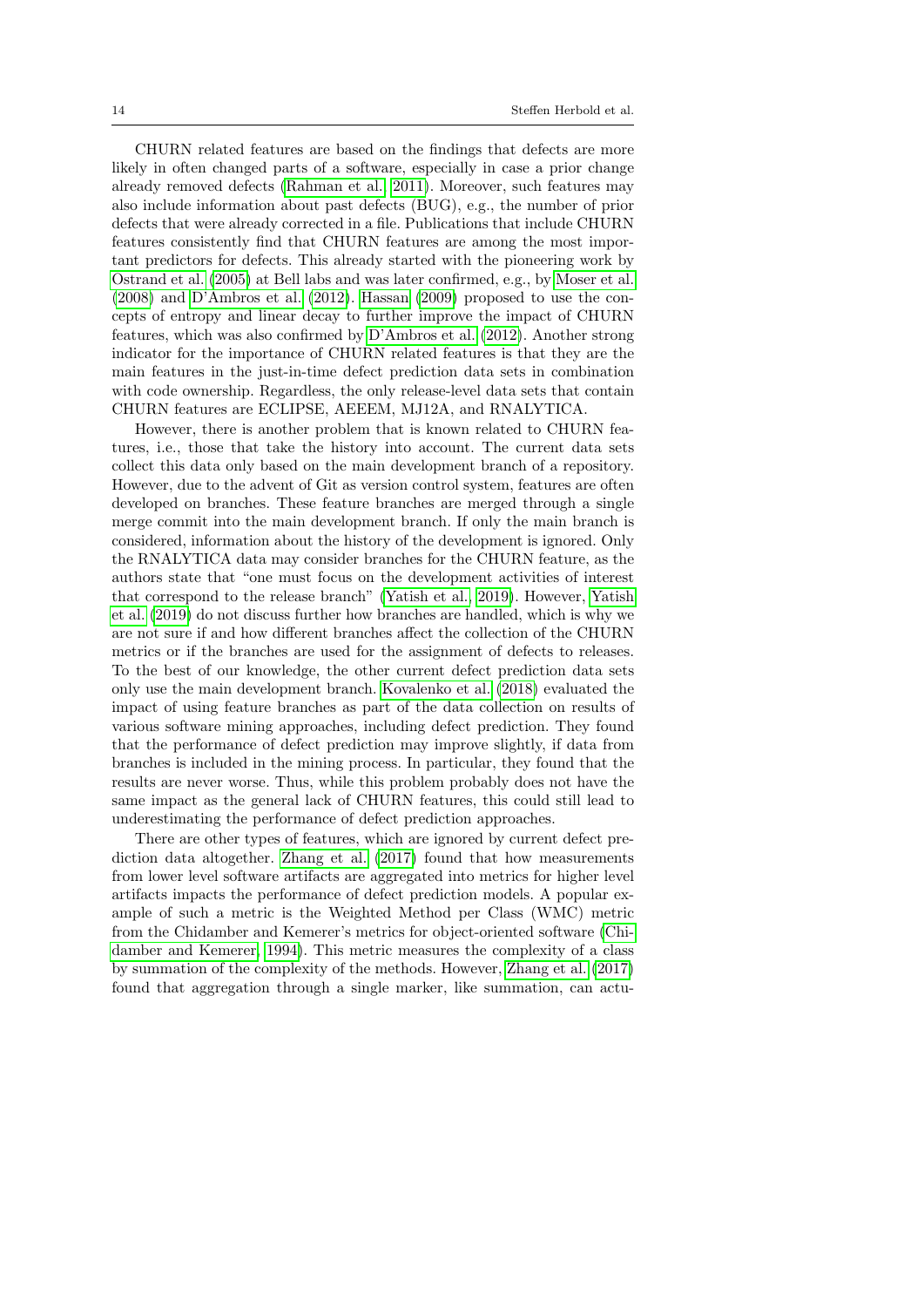ally lead to inferior defect prediction models. Instead, they recommend to use different aggregation strategies to provide multiple aggregations such as summation, median, and the standard deviation and later use feature reduction techniques to remove redundancies. We note that while [Zhang et al.](#page-54-1) [\(2017\)](#page-54-1) found that using all aggregation schemes leads to the best results overall, they also observed that using only summation is a close second, i.e., the advantage of using multiple summation schemes may be negligible. Regardless, to the best of our knowledge, none of the current publicly available data sets support this kind of analysis.

[Plosch et al.](#page-51-6) [\(2008\)](#page-51-6) analyzed the correlation between warnings produced by the static analysis tools FindBugs<sup>[9](#page-14-0)</sup> and PMD.<sup>[10](#page-14-1)</sup> They found that the warnings have a stronger correlation with bugs than OO and SIZE metrics. In contrast, [Rahman et al.](#page-51-7) [\(2014\)](#page-51-7) found that features from static analysis tools do not improve the performance of defect prediction models. Due to the contradictory results, we believe that more data is required, e.g., through additional studies that evaluate the impact of such features. [Bird et al.](#page-47-4) [\(2011\)](#page-47-4) found that code ownership is correlated with defects and may be used to improve defect prediction models. [Palomba et al.](#page-51-8) [\(2019\)](#page-51-8) found that it may be useful to derive code smells from static metrics, to improve defect prediction models. We note that this data need not be actually part of the data sets, but can be derived as long as static source code metrics like number of methods are available. [Bowes](#page-47-5) [et al.](#page-47-5) [\(2016\)](#page-47-5) found that dynamically collected features from mutation testing can also improve defect prediction models. A notable difference between the mutation features by [Bowes et al.](#page-47-5) [\(2016\)](#page-47-5) and all other features we discuss is that they require that the software can be compiled and executed. Moreover, [Thongtanunam et al.](#page-52-3) [\(2016\)](#page-52-3) found a correlation between code review activity and defects, however, they did not study if this correlation can improve defect prediction models. Similarly, [Spadini et al.](#page-52-4) [\(2018\)](#page-52-4) found that smelly test cases are correlated with defects, but have also not studied if this correlation can improve prediction models.

## <span id="page-14-2"></span>4 Improving Defect Prediction Data Collection

We now outline how we believe that defect prediction data can be improved to avoid the problems discussed in the literature. Table [2](#page-15-1) summarizes the key problems we discussed in Section [3](#page-8-0) as well as the solutions we suggest within this section. In the following, we describe the improvements in detail. Wherever possible, we re-use or adapt existing solutions from the literature and rather propose to combine the separate findings and solutions.

<span id="page-14-0"></span><sup>9</sup> http://findbugs.sourceforge.net/

<span id="page-14-1"></span><sup>10</sup> https://pmd.github.io/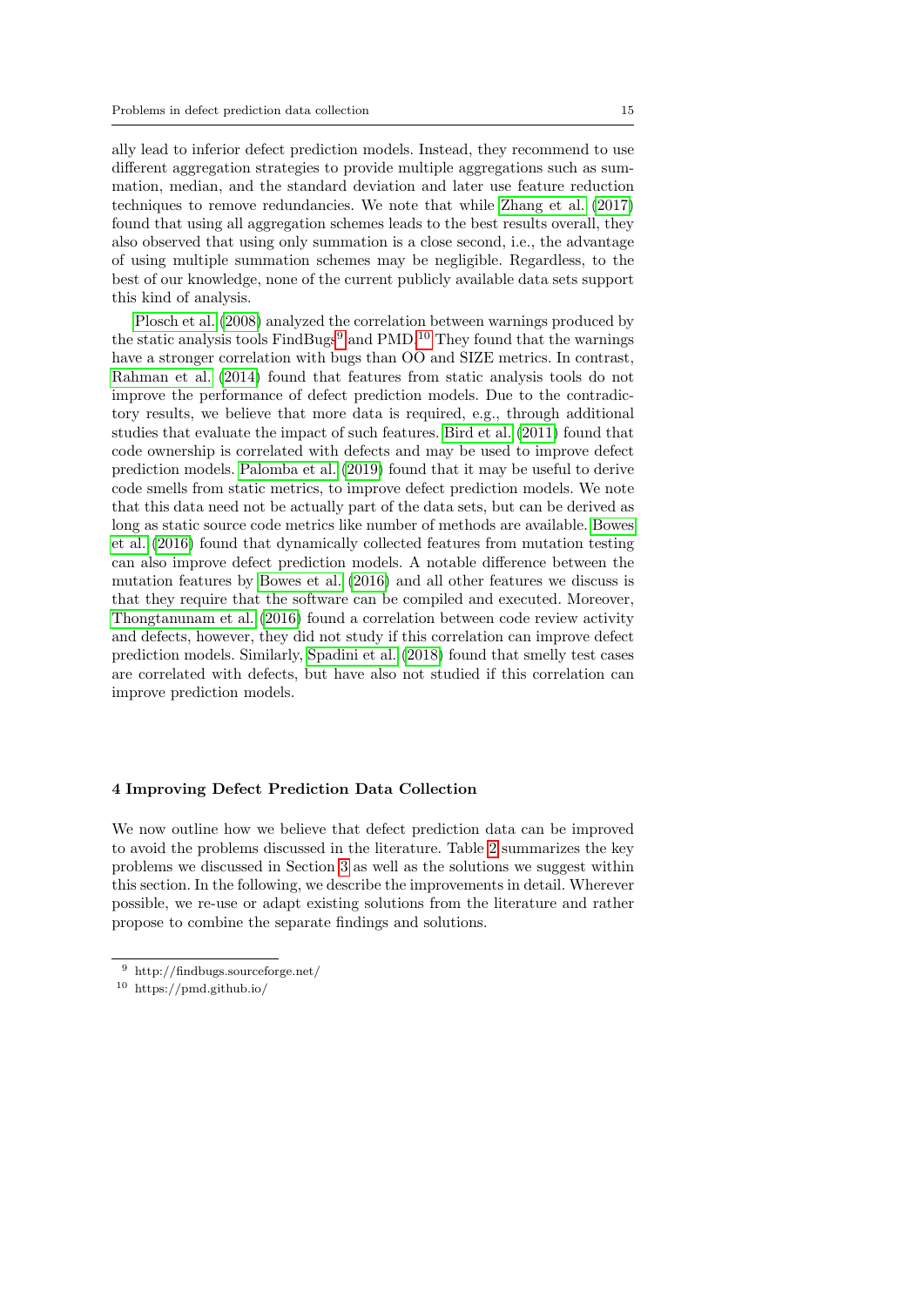| Problem                 | Improvement                             | <b>Identifier</b> |
|-------------------------|-----------------------------------------|-------------------|
| Wrong links to bugs     | Exploit Jira identifier pattern         | JL.               |
|                         | Manually validate correctness of links  | JLM.              |
| Wrong issue types       | Manually validate issue types           | JLMIV             |
| inducing<br>Too<br>many | Exclude non-production code, whitespace | $JLMIV+$          |
| changes                 | and documentation changes               |                   |
|                         | Ignore refactorings                     | $JLMIV+R$         |
| 6-month time-window     | Use affected versions field             | JLMIV+RAV         |
|                         | Use commit graph                        | $IND-JLMIV+R$     |
| Lack of features        | Provide a large set of features         |                   |

<span id="page-15-1"></span>Table 2 Summary of problems with defect prediction data creation and the improvements we consider. The problems are described in detail in Section [3,](#page-8-0) the improvements are described in Section [4.](#page-14-2) The identifiers refer to the SZZ variant that implements the improvement.

#### <span id="page-15-0"></span>4.1 Improving Defect Labeling

In principle, we believe that the SZZ algorithm [\(Sliwerski et al., 2005\)](#page-52-0) provides a very good foundation for the labeling of defects. Thus, we do not propose a radically new algorithm, but rather modify the SZZ algorithm to work well together with the Jira issue tracking system, as well as take the problems from the state of the art into account.

As we described in Section [3.1,](#page-8-1) the SZZ algorithm may suffer from misidentified defect links due to often occurring numbers like 1, that are not related to an issue number. We note that SZZ was designed with the Bugzilla issue tracker in mind. Here, issues identifiers are just a single number, i.e., there is no good resolution for this. This is different in Jira, where the issue identifiers have the structure <PROJECTID>-<NUMBER>. Thus, we modified the identification of linked issues to take this structure into account to define a new linking approach we call  $JL^{11}$  $JL^{11}$  $JL^{11}$ . JL is conceptually identical to SZZ, the difference is the focus on Jira instead of Bugzilla.

JL exploits the semantics of the string descriptor of Jira, i.e., we search for the complete identifier in commit messages, and not just any number. The drawback of this is that spelling problems in the project identifier would mean that we miss issue links. To account for this, we manually check all strings that are a combination of a string followed by an integer and supply a list with all wrong spellings, such that they can be corrected by the linking algorithm. While this requires manual effort, this can be done in a matter of minutes. The problem with JL is that it also captures links to commits, where an issue is only mentioned, but not actually addressed. Moreover, if the numbers are alone, i.e., not part of a Jira identifier, JL may miss links. SZZ can detect such links, because the algorithm works only on numbers. Thus, to account for links that SZZ detects but JL misses, we semi-automatically analyze all messages of commits that contain a link determined by JL or SZZ. The goal of this additional step is to create a validated set of links from commits to issues. For many commits, this is not a problem. In case we determined only one link from

<span id="page-15-2"></span><sup>11</sup> Short for Jira Links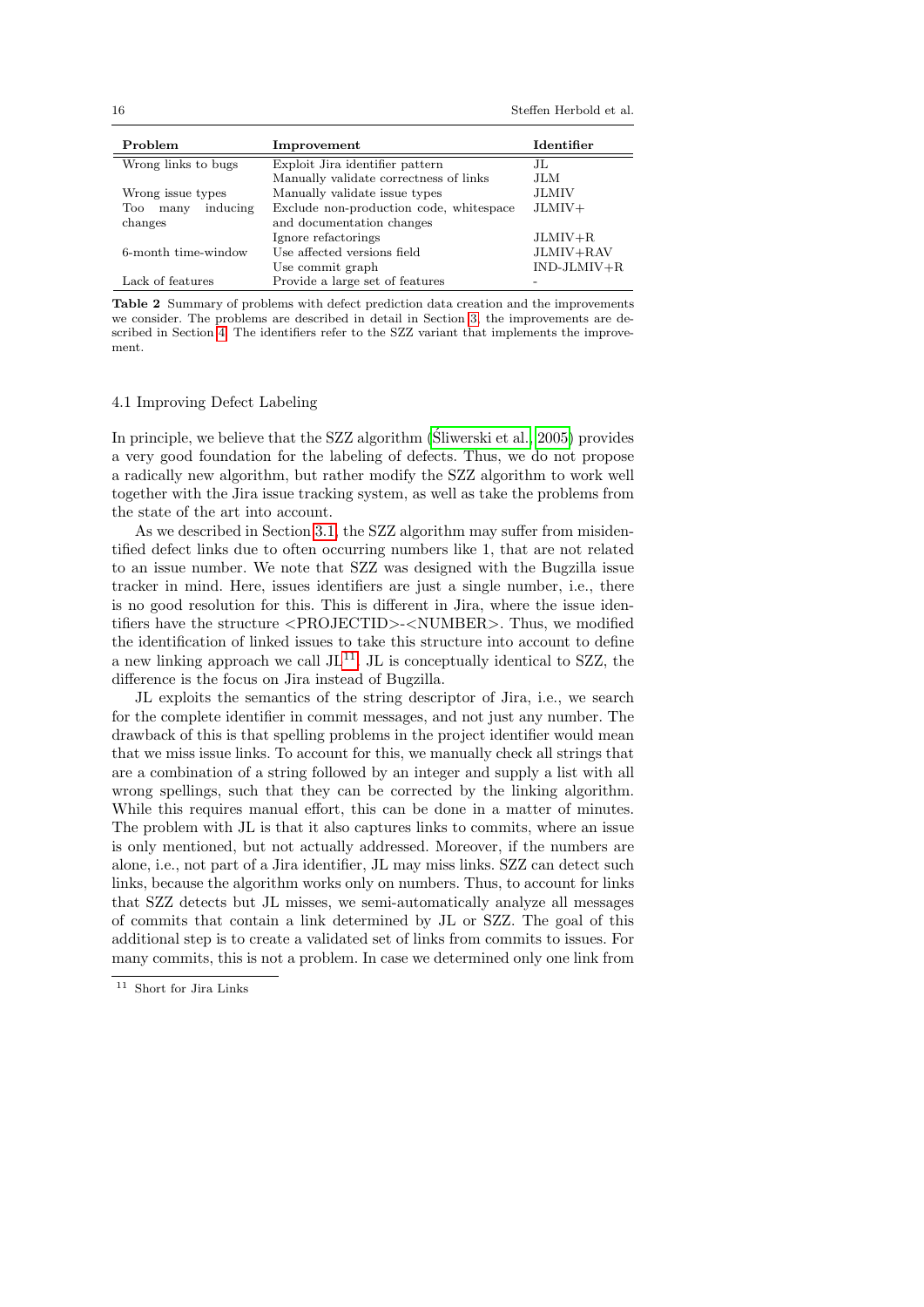a commit to an issue, and this link is established because the exact name of the issue occurs at the start of the commit message, we assume that this commit addresses the mentioned issue. An example for such a commit message from the ant-ivy project is "IVY-1391 - IvyPublish fails when using extend tags with no explicit location attribute". An expert must inspect all remaining commit messages for which a link was detected regarding two criteria: 1) are the links correct, i.e., are the issues actually mentioned by the commit message and 2) which issues were actually addressed by the commit and which issues were only mentioned. Only correct links that were actually addressed in the commit are then validated by the expert. We refer to the combination of JL with the validated data as JLM<sup>[12](#page-16-0)</sup>.

For both JL and JLM we use rules similar to SZZ (Sliwerski et al.,  $2005$ ) to determine if a commit is bug fixing:

- a bug fixing commit must have a validated link to an issue that is validated as BUG; and
- the linked issues must have been in a closed or resolved state at any point in its lifetime.

The major assumption behind JLM is that the labeling of issues as bugs in the issue tracker is correct. Since we know from the results by [Herzig et al.](#page-49-3) [\(2013\)](#page-49-3) that this is often not the case, we propose that the type of issues should be manually validated. Taking pattern from [Herzig et al.](#page-49-3) [\(2013\)](#page-49-3), we used the following five categories.

- BUG for null pointer exceptions, runtime or memory issues caused by defects, or semantic changes to the code to perform corrective maintenance task. This is the same as the BUG category from [Herzig et al.](#page-49-3) [\(2013\)](#page-49-3).
- IMPROVEMENT for feature requests or the non-corrective improvement of existing features. This bundles the categories RFE (Feature Request), IMPR (Improvement Request), REFAC (Refactoring Request) from [Herzig](#page-49-3) [et al.](#page-49-3) [\(2013\)](#page-49-3).
- TEST for issues that only require changes to the software tests. This category was not used by [Herzig et al.](#page-49-3) [\(2013\)](#page-49-3).
- DOC for requested changes to the documentation of the software. This is the same as the DOC category from [Herzig et al.](#page-49-3) [\(2013\)](#page-49-3).
- OTHER for all other issues, e.g., questions or brainstormings. This is the same as the OTHER category from [Herzig et al.](#page-49-3) [\(2013\)](#page-49-3).

Our reasons for the differences between our work and [Herzig et al.](#page-49-3) [\(2013\)](#page-49-3) are mainly due to the efficiency, i.e., a faster manual validation process. The different types of IMPROVEMENT are often very hard to distinguish based on the description of an issue, while they all lead to improvements of the software. We kept the DOC and OTHER and added TEST because these are clearly distinguishable from the other issue types. For maximal efficiency, one could also use a simple binary classification, i.e., BUG, and not BUG. For our

<span id="page-16-0"></span><sup>12</sup> Short for Jira Links Manual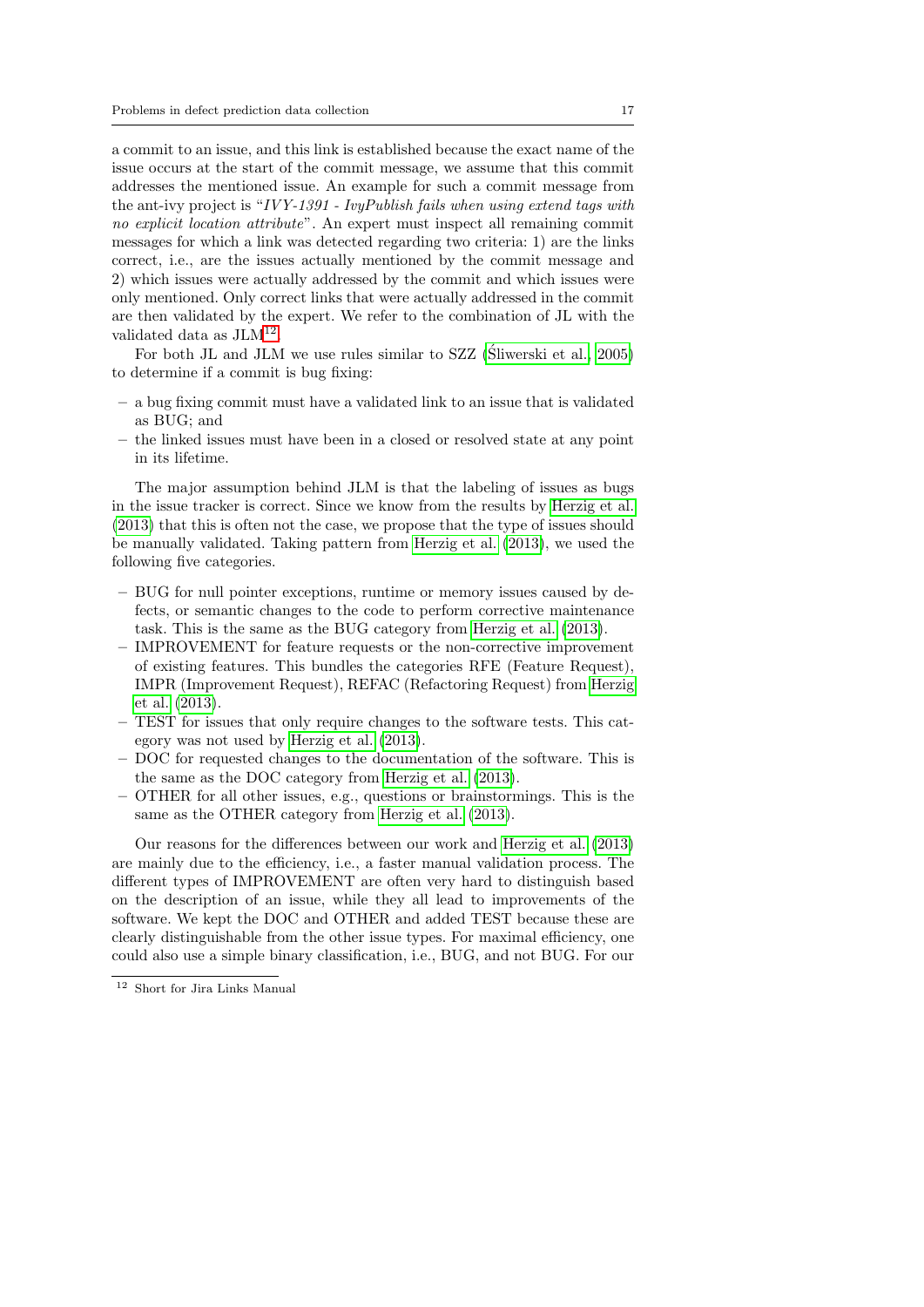research, we decided against this to facilitate research using this data regarding the automated correction of issue types.

We propose that the manual validation should be done in two steps. First, all linked issues of type BUG should be independently labeled by two experts. The experts have access to the description and comments of the issue, as well as the source code that was changed as part of the commits that were linked to this issue. If both experts agree, we assume their assessment is correct. In case of disagreement, the issues should be presented to a panel of at least two experts, one of which did not participate in the initial labeling. The experts then decide the issue type based on the blinded labels determined by the two experts, the issue description and comments, and the source code changes. This validation should be based on the principle "innocent unless proven guilty", i.e., in case there is doubt whether the issue is a BUG or not, the experts should not modify the label, i.e., always label such issues as BUG.

While other issues of type other than BUG could also be manually analyzed, the work by [Herzig et al.](#page-49-3) [\(2013\)](#page-49-3) showed that bugs are almost always correctly labeled as BUG. Thus, we suggest to restrict the manual labeling to issues of type BUG, due to the time intensive nature of the manual labeling step. In the following, we use  $JLMIV<sup>13</sup>$  $JLMIV<sup>13</sup>$  $JLMIV<sup>13</sup>$  to refer to bug fix labeling that accounts for the manual validation of issue types.

The results by [Da Costa et al.](#page-48-0) [\(2017\)](#page-48-0) and [Mills et al.](#page-50-3) [\(2018\)](#page-50-3) indicate problems with the way SZZ determines bug inducing changes. Both studies highlight that changes that only affect the whitespaces or modify comments should be ignored during the identification of bug inducing changes. To address this concern, we use a regular expression approach to identify changes that only modify comments or whitespaces and ignore them, similar to what [Kim](#page-49-7) [et al.](#page-49-7) [\(2006\)](#page-49-7) proposed. [Mills et al.](#page-50-3) [\(2018\)](#page-50-3) also found that changes to tests are also inadvertently covered during the search for bug inducing changes. Since bugs can, by definition, only be in production code, these changes are all false positives. We extend this notion to changes to examples or tutorials, which may contain code files. These are also not production code, but documentation of the project. We are not aware of an SZZ variant that takes this into account. Additionally, we ignore changes that can be explained by refactorings similar to the work by [Neto et al.](#page-50-9) [\(2018,](#page-50-9) [2019\)](#page-50-10). Based on the results by [Mills et al.](#page-50-3) [\(2018\)](#page-50-3), these modifications should be able to account for about 94.6% of the false positive bug inducing changes. We refer to this improvement of the detection of inducing changes as JLMIV+R.

[Da Costa et al.](#page-48-0) [\(2017\)](#page-48-0) also noted that SZZ should take the affected version field of issue tracking systems into account, because this gives further information about the time when the software was defective. In their study, [Da](#page-48-0) [Costa et al.](#page-48-0) [\(2017\)](#page-48-0) mark all changes after the release of the earliest affected version as incorrect. [Yatish et al.](#page-54-0) [\(2019\)](#page-54-0) assign bug fixes directly to releases based on the affected version field and do not use SZZ at all. In comparison to [Yatish et al.](#page-54-0) [\(2019\)](#page-54-0) and [Da Costa et al.](#page-48-0) [\(2017\)](#page-48-0), we do not consider the affected

<span id="page-17-0"></span><sup>13</sup> Jira Links Manual Issues Validated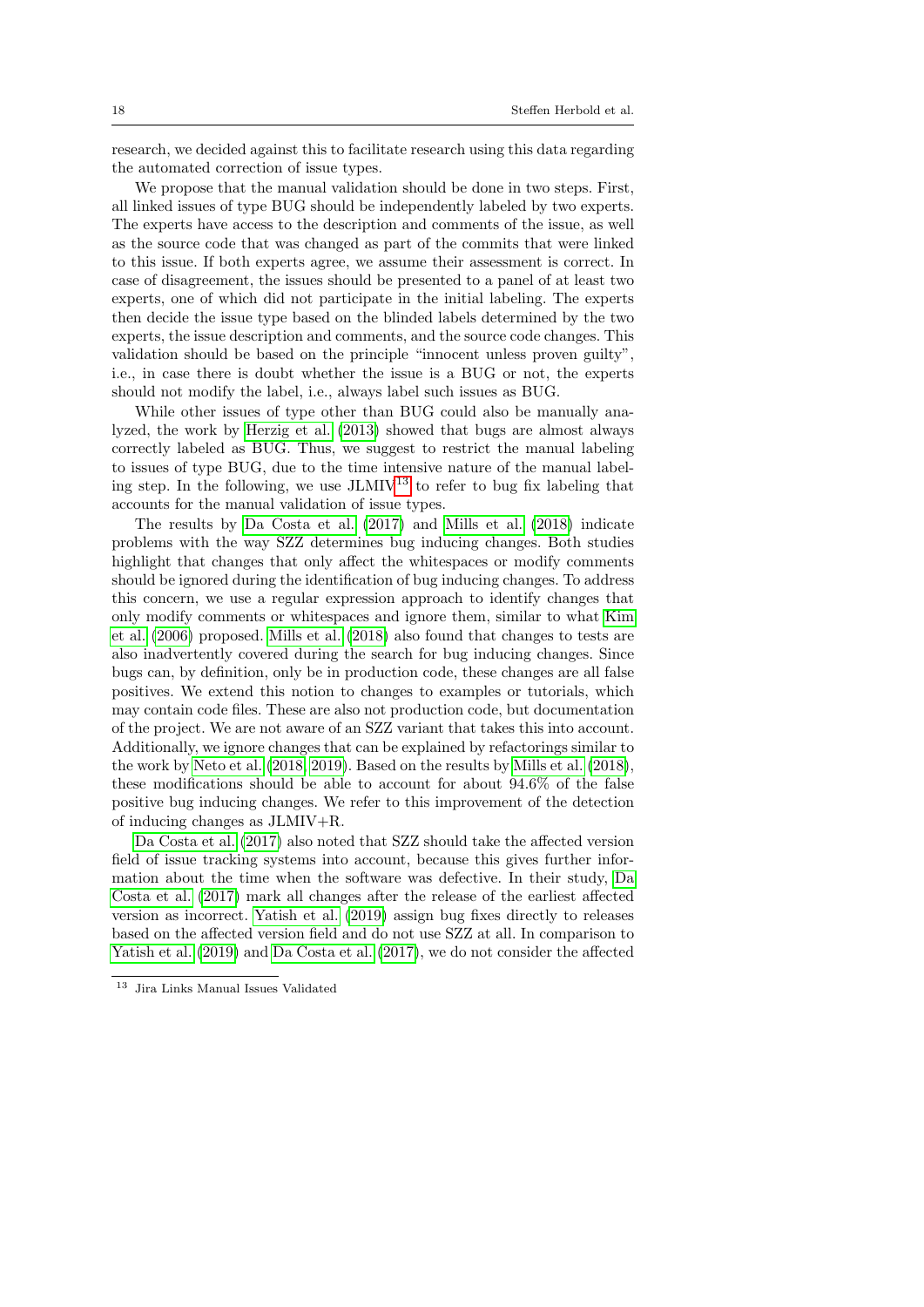version label as ground truth, due to the reasons we discussed in Section [3.1.](#page-8-1) Because we assume that the affected version field is likely missing completely or at least missing older releases that were also affected by a bug, we believe that the approaches by [Da Costa et al.](#page-48-0) [\(2017\)](#page-48-0) and [Yatish et al.](#page-54-0) [\(2019\)](#page-54-0) are too strict for real world data and would lead to false negatives, i.e., not assigning bugs to affected releases because the affected versions field is incomplete. A less strict variant that takes the affected version field into account would be to integrate the affected version in the strategy to determine inducing changes of the SZZ algorithm, based on how the bug reporting date in the issue tracker is used. SZZ assumes that changes after the reporting date of a bug are suspect, but may still be inducing for the bug fix, e.g., because they are bad fixes or partial fixes. The same logic can be applied to changes that happen after the release of an affected version. Thus, our proposal to utilize the affected version field to enhance the SZZ algorithm is to extend the notion of suspect changes and use the minimal date of the release of all affected versions and the reporting date of the bug as the boundary for suspects. We refer to this approach as JLMIV+RAV.

For release level-data, there is another problem to consider, i.e., how we decide which releases were affected by which bugs and label files within releases accordingly. We already discussed that the six month timeframe has no empirical foundation and leads to mislabels, as demonstrated by [Yatish et al.](#page-54-0) [\(2019\)](#page-54-0). However, since we believe that the affected version field is unreliable (see sections [3.1](#page-8-1) and [5.6\)](#page-28-0) , we propose a different approach than [Yatish et al.](#page-54-0) [\(2019\)](#page-54-0). We propose an approach that is directly based on the bug inducing changes. If the bug inducing changes are determined correctly, this means that the bug was in the software, when the last non-suspect bug inducing change took place. Suspect changes have to be excluded here, because there is confirmation in the issue tracking system that the bug already affected the system, when this change took place. Similarly, we can determine when the bug was fixed as the last bug fixing commit for the bug. Consequently, a bug affects a release, if all non-suspect inducing changes took place before the release, i.e., there is a path in the commit graph from all inducing changes to the release, and at least one bug fixing commit took place after the release. We refer to this approach as IND-JLMIV. This approach is in line with the theory of how bugs are introduced by Rodríguez-Pérez et al. [\(2020\)](#page-51-2), which is based on the idea that an intrinsic bug is within the software once the changes that lead to the bug are performed. Assuming that all inducing changes are required to produce the bug, the last inducing change is the point in time where the bug was introduced into the software.

#### 4.2 Reducing the Lack of Features

The remedy for the lack of features is straight forward: collect data for more features based on prior work from the state of the art. This requires no change in the general approach for data collection, i.e., to to compute features from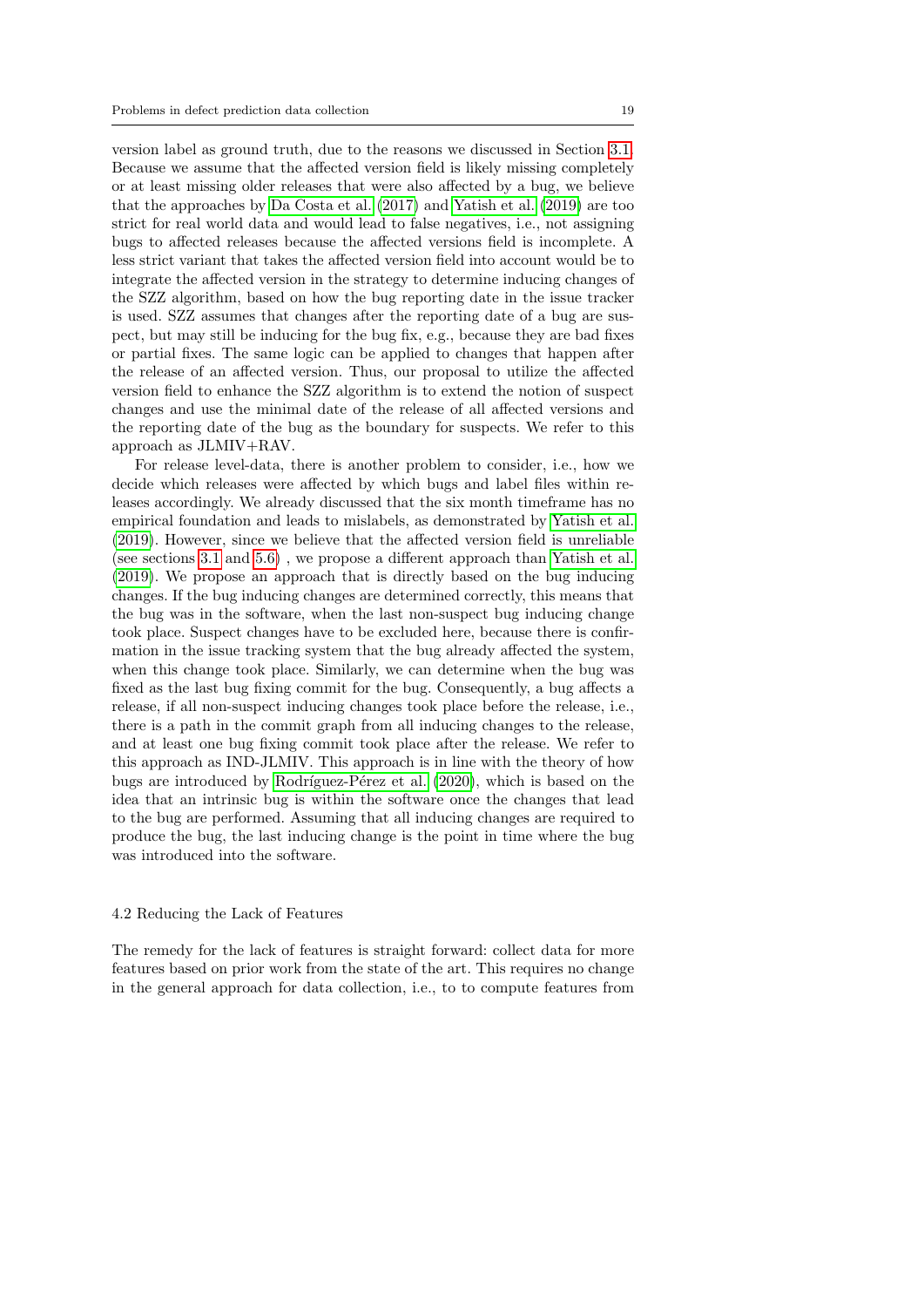repositories mostly using off-the-shelf static analysis tools. The only required change is that more tools are used to collect these features to obtain a broader feature set.

## <span id="page-19-0"></span>5 Empirical Study

Within this section, we describe the results of an empirical study we conducted. The goal of this study was two-fold. On the one hand, we want to determine the impact of the problems we discussed in Section [3.](#page-8-0) On the other hand, we want to determine if our proposed improvements can effectively resolve these problems. Figure [1](#page-20-0) outlines our experiment. First, we go step by step through the defect labeling. Then, we use the resulting defect prediction data to evaluate the effect of mislabels and the lack of features on the prediction performance of a defect prediction model.

For all of these analyses we only presented aggregated results for all projects we analyzed. The detailed tables with all data, including all code required for an exact replication of our work as well as the collected release-level and just-in-time defect prediction data sets, are part of the supplemental material.<sup>[14](#page-19-1)</sup>

## 5.1 Data

We conducted our study on projects from the Apache Software Foundation.<sup>[15](#page-19-2)</sup> Apache projects must have reached a certain level of maturity in order to be considered as a top-level project. Especially the use of Jira as issue tracking system is highly recommended and followed by most Apache projects. Addi-tionally, Bissyandé et al. [\(2013\)](#page-47-6) found that "Apache developers are meticulous in their efforts to insert bug references in the change logs of the commits". This is an important property for the projects under consideration because it removes the need for link recovery and we can safely assume that links from commits to issues are available in the data. [Yatish et al.](#page-54-0) [\(2019\)](#page-54-0) also used a convenience sample of Apache projects for the same reason. A similar reasoning was also used for studies other than defect prediction, e.g., by [Di Penta](#page-48-7) [et al.](#page-48-7) [\(2020\)](#page-48-7). To further ensure the maturity of projects, we used the criteria listed in Table [3.](#page-20-1) In addition, we had a soft criterion that we focused on projects with less than 10.000 commits on the main development branch. The reason for this is the very high demand on the resources for the collection of the metric data for every commit in the Git repository.[16](#page-19-3) Please note that the total number of commits can still be larger than 10.000 commits, because of we collect the data for all branches.

<span id="page-19-1"></span><sup>14</sup> https://doi.org/10.5281/zenodo.5675024

<span id="page-19-2"></span> $^{15}\,$ http://www.apache.org

<span id="page-19-3"></span><sup>16</sup> While this criterion is irrelevant for the evaluation of the defect labeling, we selected the projects also with the goal to provide a new defect prediction data set.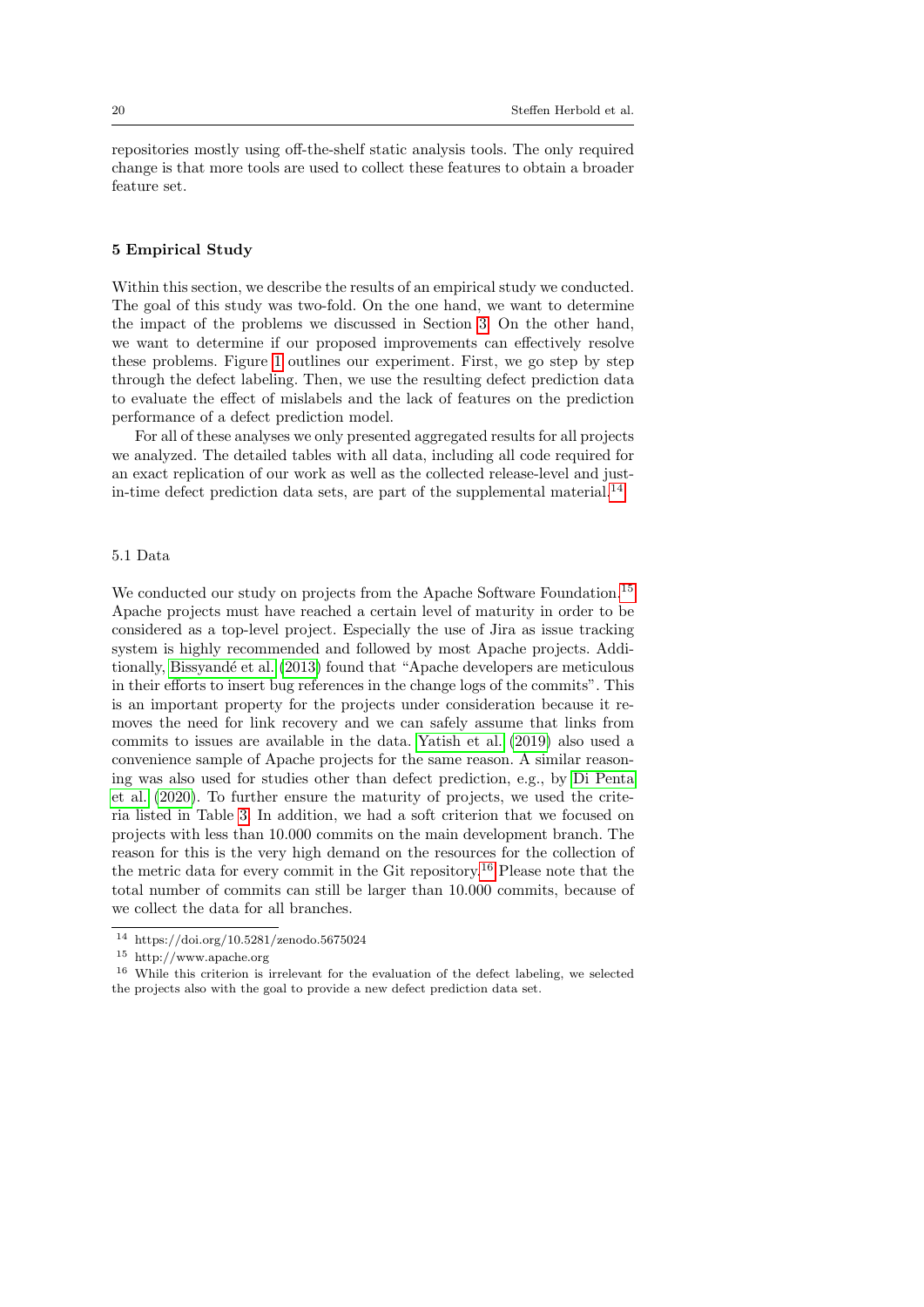

<span id="page-20-0"></span>Fig. 1 Overview of the Experiment. The human figure indicates that we used manual validation.

| Criterion                 | Rational                                                   |
|---------------------------|------------------------------------------------------------|
| Uses Git                  | Most projects either already use a Git repository, or pro- |
|                           | vide a Git mirror of a SVN repository.                     |
| Java as main language     | Our static analysis only works for Java code.              |
| Uses Jira                 | The Jira of the Apache Software Foundation is the main     |
|                           | resource for tracking issues of most Apache projects.      |
| At least two years old    | Project as a sufficient development history.               |
| Not in incubator stage    | Project has been fully accepted by the Apache Software     |
|                           | Foundation.                                                |
| $> 100$ Issues in Jira    | Project is mature and actively uses Jira                   |
| $>1000$ Commits           | Project has a sufficient development history.              |
| $>100$ Files              | Project should have a reasonable size.                     |
| Activity since 2018-01-01 | Project is still active in both Jira and Git.              |

<span id="page-20-1"></span>Table 3 Criteria for the inclusion of projects.

Table [4](#page-22-0) lists the 38 projects for which we collected data, including the versions of the 398 releases for which we collected release-level data. The releases were determined using the project homepages. For each release, we looked up the commit of the release in the Git repository. For most releases, there was a related tag in the Git repository. If this was not the case, we manually analyzed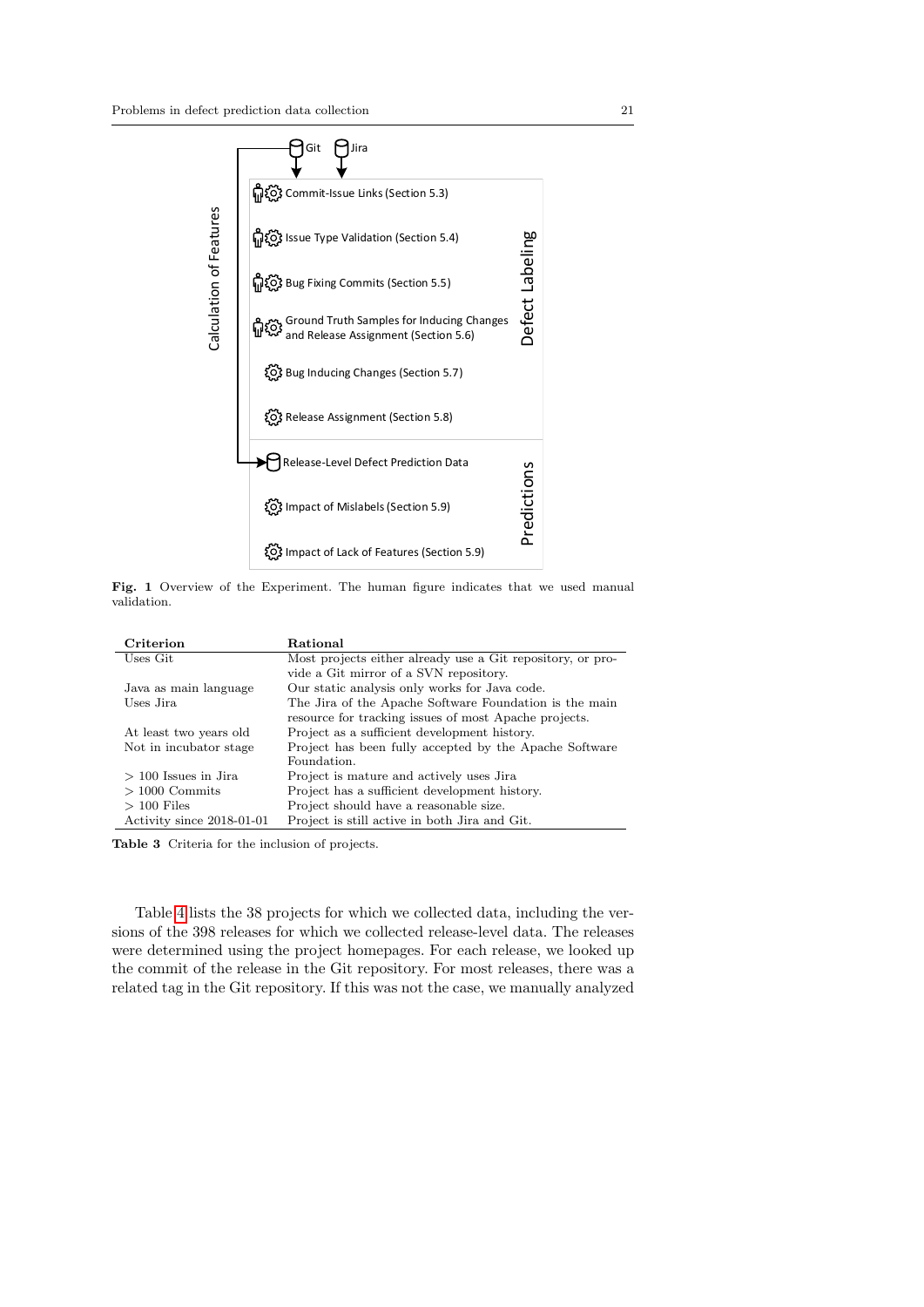the commit history to determine the release commit, using the information we found on the project homepage, as well as related tags and branches.

We collected all data using the SmartSHARK [\(Trautsch et al., 2017,](#page-53-1) [2020\)](#page-53-5) platform. The advantage of this approach is that we aggregate all collected data in a single MongoDB database, including the results of our manual validations. Details regarding the collection of this data can be found in Appendix [B.](#page-55-0)

The data for just-in-time defect prediction is provided through the MongoDB. Additionally, we prepared release-level defect prediction data. As features we collected static code metrics, clone metrics, PMD warnings, AST node counts, the number of the different kinds of changes [\(Fluri et al., 2007\)](#page-49-8) and refactorings [\(Silva and Valente, 2017\)](#page-52-5) from the last six months, and churn metrics proposed by [Moser et al.](#page-50-5) [\(2008\)](#page-50-5), [Hassan](#page-49-4) [\(2009\)](#page-49-4), and [D'Ambros et al.](#page-48-1) [\(2012\)](#page-48-1), and all thirteen aggregations that were proposed by [Zhang et al.](#page-54-1) [\(2017\)](#page-54-1) for the software metrics are not on the file level, i.e., class, method, interface, enum, attribute and annotation metrics. The data set contains a total of 4198 features. We decided not to add features with code smells [\(Palomba](#page-51-8) [et al., 2019\)](#page-51-8) to the data set, because these can be calculated indirectly from the available source code metrics and definition of smells like god class may change over time. Additionally, features based on mutation testing are not available, because retrospective execution of tests is, unfortunately, often not possible [\(Tufano et al., 2017\)](#page-53-6). We also have not added features regarding test smells [\(Spadini et al., 2018\)](#page-52-4) and review activity [\(Thongtanunam et al., 2016\)](#page-52-3), because current results only show correlation with defects, but have not yet shown that these features may actually improve defect prediction models.

The defect labels are assigned using the JLMIV+IND approach. For each file, we stores the number of bugs that were fixed in this file. Moreover, the data contains a matrix that has as columns the issues and as rows the files. This matrix contains the value one, if the issue affected a file. This allows a fine-grained analysis which issues affected which file in a release and also which issues affected multiple files and is required for the analysis of costs [\(Herbold,](#page-49-9) [2019\)](#page-49-9). The column names of this matrix contain the identifier of the issue, the severity of the issue, and the date of the last bug fixing commit for the issue. This meta data allows for later filtering, e.g., to exclude trivial bugs or to ensure that there is no data leakage, e.g., to exclude bugs that were not yet fixed at the time of a release for which a prediction model is trained.

## 5.2 Evaluation Criteria

For the evaluation of the different aspects of defect labeling, we determine baselines and then determine how well other approaches perform with respect to the baseline. The concrete baselines are discussed at the beginning of sections [5.3,](#page-25-0) [5.4,](#page-26-0) [5.5,](#page-27-0) [5.7,](#page-33-0) and [5.8.](#page-34-0) We evaluate two aspects: how many artifacts determined by the baseline are correctly identified and how many additional artifacts are identified. Artifacts are, for example, links from commits to issues, commits, or files. This approach is similar to the concept of true positives and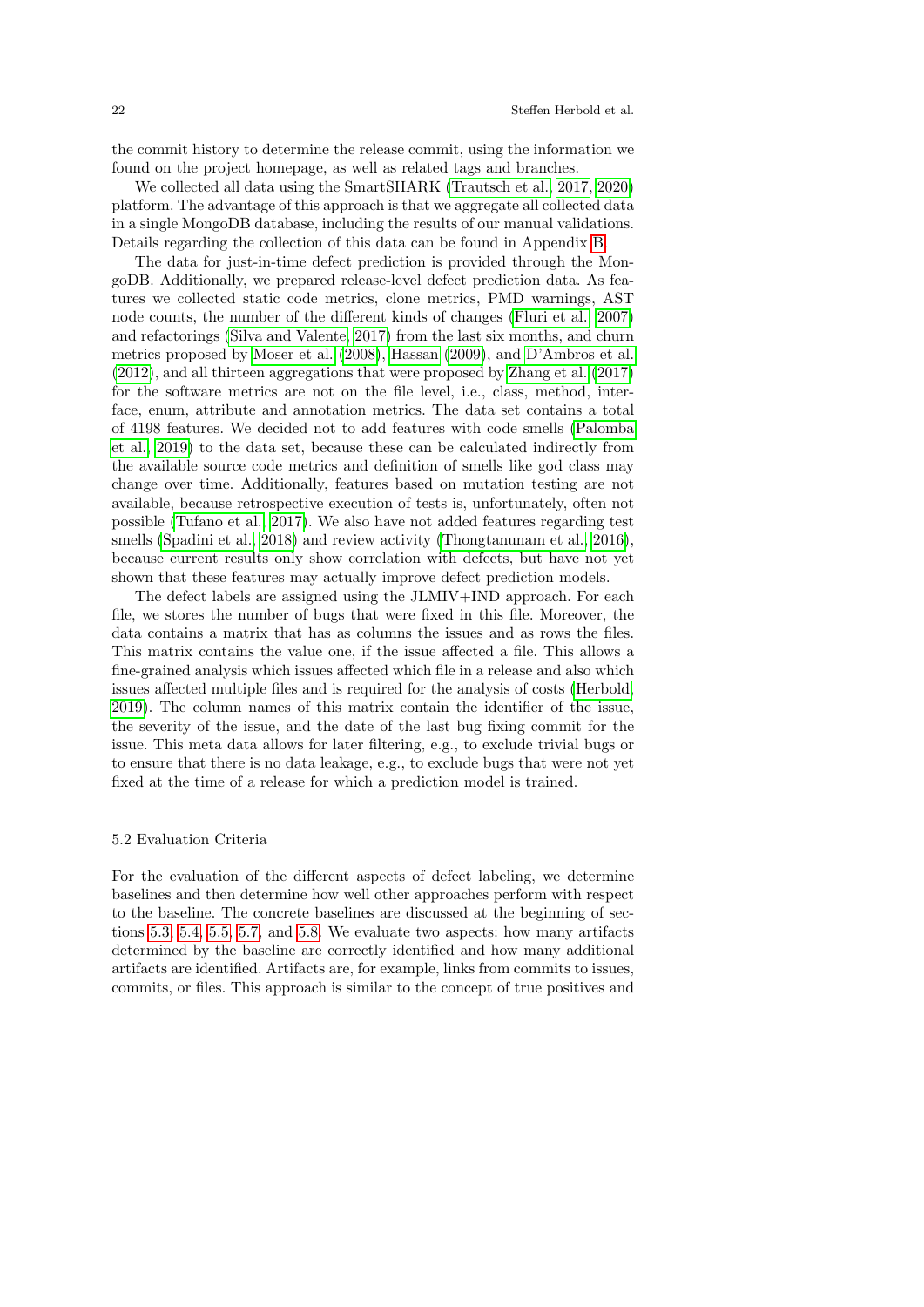Problems in defect prediction data collection 23

| Project                   | Commits        | <b>Bugs</b> | Releases                                                                                                                                             |
|---------------------------|----------------|-------------|------------------------------------------------------------------------------------------------------------------------------------------------------|
| ant-ivy                   | 3,189          | 535         | 1.4.1, 2.0.0, 2.1.0, 2.2.0, 2.3.0, 2.4.0                                                                                                             |
| archiva                   | 10,262         | 542         | 1.0, 1.1, 1.2, 1.3, 2.0.0, 2.1.0, 2.2.0<br>$1.0.0, 1.1.0, 1.2.0, 1.3.0, 1.4.0, 1.5.0, 1.6.0, 1.7.0,$                                                 |
| calcite                   | 2,926          | 842         | 1.8.0, 1.9.0, 1.10.0, 1.11.0, 1.12.0, 1.13.0, 1.14.0,<br>1.15.0                                                                                      |
| cayenne<br>commons-bcel   | 6,619<br>1,429 | 530<br>53   | 3.0.0, 3.1.0<br>5.0, 5.1, 5.2, 6.0, 6.1, 6.2                                                                                                         |
| commons-<br>beanutils     | 1,341          | 76          | $1.0, 1.1, 1.2, 1.3, 1.4, 1.5, 1.6, 1.7.0, 1.8.0, 1.9.0$                                                                                             |
| commons-<br>codec         | 1,838          | 64          | $1.1, 1.2, 1.3, 1.4, 1.5, 1.6, 1.7, 1.8, 1.9, 1.10, 1.11$                                                                                            |
| commons-<br>collections   | 3,380          | 115         | $1.0, 2.0, 2.1, 3.0, 3.1, 3.2, 3.3, 4.0, 4.1$                                                                                                        |
| commons-<br>compress      | 2,755          | 172         | 1.0, 1.1, 1.2, 1.3, 1.4, 1.5, 1.6, 1.7, 1.8, 1.9, 1.10,<br>1.11, 1.12, 1.13, 1.14, 1.15, 1.16                                                        |
| commons-<br>configuration | 3,717          | 188         | 1.0, 1.1, 1.2, 1.3, 1.4, 1.5, 1.6, 1.7, 1.8, 1.9, 1.10,<br>2.0, 2.1, 2.2                                                                             |
| commons-                  | 2,205          | 127         | 1.0, 1.1, 1.2, 1.3, 1.4, 2.0, 2.1, 2.2.0, 2.3.0, 2.4.0,                                                                                              |
| dbcp                      |                |             | 2.5.0                                                                                                                                                |
| commons-<br>digester      | 2,525          | 26          | $1.0, 1.1, 1.2, 1.3, 1.4, 1.5, 1.6, 1.7, 1.8, 2.0, 2.1,$<br>3.0, 3.1, 3.2                                                                            |
| commons-io                | 2,262          | 131         | 1.0, 1.1, 1.2, 1.3, 1.4, 2.0, 2.1, 2.2, 2.3, 2.4, 2.5                                                                                                |
| commons-jcs               | 1,622          | 80          | 1.0, 1.1, 1.3, 2.0, 2.1, 2.2                                                                                                                         |
| commons-jexl              | 3,276          | 84          | 1.0, 1.1, 2.0, 2.1, 3.0, 3.1<br>$1.0, 2.0, 2.1, 2.2, 2.3, 2.4, 2.5, 2.6, 3.0, 3.1, 3.2,$                                                             |
| commons-lang              | 5,792          | 318         | 3.3, 3.4, 3.5, 3.6, 3.7                                                                                                                              |
| commons-<br>math          | 7,222          | 415         | 1.0, 1.1, 1.2, 2.0, 2.1, 2.2, 3.0, 3.1, 3.2, 3.3, 3.4,<br>3.5, 3.6                                                                                   |
| commons-net               | 2,270          | 176         | $1.0.0, 1.1.0, 1.2.0, 1.3.0, 1.4.0, 2.0, 2.1, 2.2, 3.0,$<br>3.1, 3.2, 3.3, 3.4, 3.5, 3.6                                                             |
| commons-<br>scxml         | 1,216          | 70          | 0.5, 0.6, 0.7, 0.8, 0.9                                                                                                                              |
| commons-<br>validator     | 3,416          | 73          | $1.0, 1.1.0, 1.2.0, 1.3.0, 1.4.0, 1.5.0, 1.6.0$                                                                                                      |
| commons-vfs               | 2,212          | 156         | 1.0, 2.0, 2.1, 2.2                                                                                                                                   |
| deltaspike                | 2,311          | 302         | $0.1, 0.2, 0.3, 0.4, 0.5, 0.6, 0.7, 1.0.0, 1.1.0, 1.2.0,$<br>$1.3.0, 1.4.0, 1.5.0, 1.6.0, 1.7.0, 1.8.0$                                              |
| eagle                     | 1,119          | 225         | 0.3.0, 0.4.0, 0.5.0                                                                                                                                  |
| giraph                    | 1,121          | 337         | 0.1.0, 1.0.0, 1.1.0                                                                                                                                  |
| gora                      | 1,329          | 113         | $0.1, 0.2, 0.3, 0.4, 0.5, 0.6, 0.7, 0.8$                                                                                                             |
| jspwiki                   | 8,809          | 274         | 1.4.0, 1.5.0, 1.6.0, 1.7.0, 1.8.0, 2.0.36, 2.2.19,<br>2.4.56, 2.6.0, 2.8.0, 2.9.0, 2.10.0                                                            |
| knox                      | 2,069          | 568         | $0.3.0, 0.4.0, 0.5.0, 0.6.0, 0.7.0, 0.8.0, 0.9.0, 0.10.0,$<br>0.11.0, 0.12.0, 0.13.0, 0.14.0, 1.0.0                                                  |
| kylin                     | 12,975         | 732         | $0.6.1, 0.7.1, 1.0, 1.1, 1.2, 1.3, 1.5.0, 1.6.0, 2.0.0,$<br>2.1.0, 2.2.0                                                                             |
| lens                      | 2,418          | 397         | 2.6.0, 2.7.0                                                                                                                                         |
| mahout                    | 4,167          | 513         | $0.1, 0.2, 0.3, 0.4, 0.5, 0.6, 0.7, 0.8, 0.9, 0.10.0,$<br>0.11.0, 0.12.0, 0.13.0                                                                     |
| manifoldcf                | 5,936          | 633         | $0.1, 0.2, 0.3, 0.4, 0.5, 0.6, 1.0, 1.1, 1.2, 1.3, 1.4,$<br>1.5, 1.6, 1.7, 1.8, 1.9, 1.10, 2.0, 2.1, 2.2, 2.3, 2.4,<br>2.5, 2.6, 2.7, 2.8, 2.9, 2.10 |
| nutch                     | 3,532          | 643         | $0.7, 0.8, 0.9, 1.0, 1.1, 1.2, 1.3, 1.4, 1.5, 1.6, 1.7, 1.8,$<br>1.9, 1.10, 1.11, 1.12, 1.13, 1.14, 2.0, 2.1, 2.2, 2.3                               |
| opennlp                   | 2,685          | $\bf 219$   | 1.6.0, 1.7.0, 1.8.0                                                                                                                                  |
| parquet-mr                | 2,249          | 1413        | $1.0.0, 1.1.0, 1.2.0, 1.3.0, 1.4.0, 1.5.0, 1.6.0, 1.7.0,$<br>1.8.0, 1.9.0                                                                            |
| santuario-java            | 3,376          | 83          | $1.0.0, 1.2, 1.4.5, 1.5.9, 2.0.0, 2.1.0$                                                                                                             |
| systemml                  | 6,196          | 452         | 0.9, 0.10, 0.11, 0.12, 0.13, 0.14, 0.15, 1.0.0, 1.1.0,<br>1.2.0                                                                                      |
| tika                      | 4,933          | 605         | $0.1, 0.2, 0.3, 0.4, 0.5, 0.6, 0.7, 0.8, 0.9, 0.10, 1.0,$<br>1.1, 1.2, 1.3, 1.4, 1.5, 1.6, 1.7, 1.8, 1.9, 1.10, 1.11,                                |
| wss4j                     | 3,734          | 241         | 1.12, 1.13, 1.14, 1.15, 1.16, 1.17<br>1.5.0, 1.6.0, 2.0.0, 2.1.0, 2.2.0                                                                              |

<span id="page-22-0"></span>Table 4 Apache projects and releases used for the empirical study. We did not assign any bugs to releases in italics as part of our empirical study.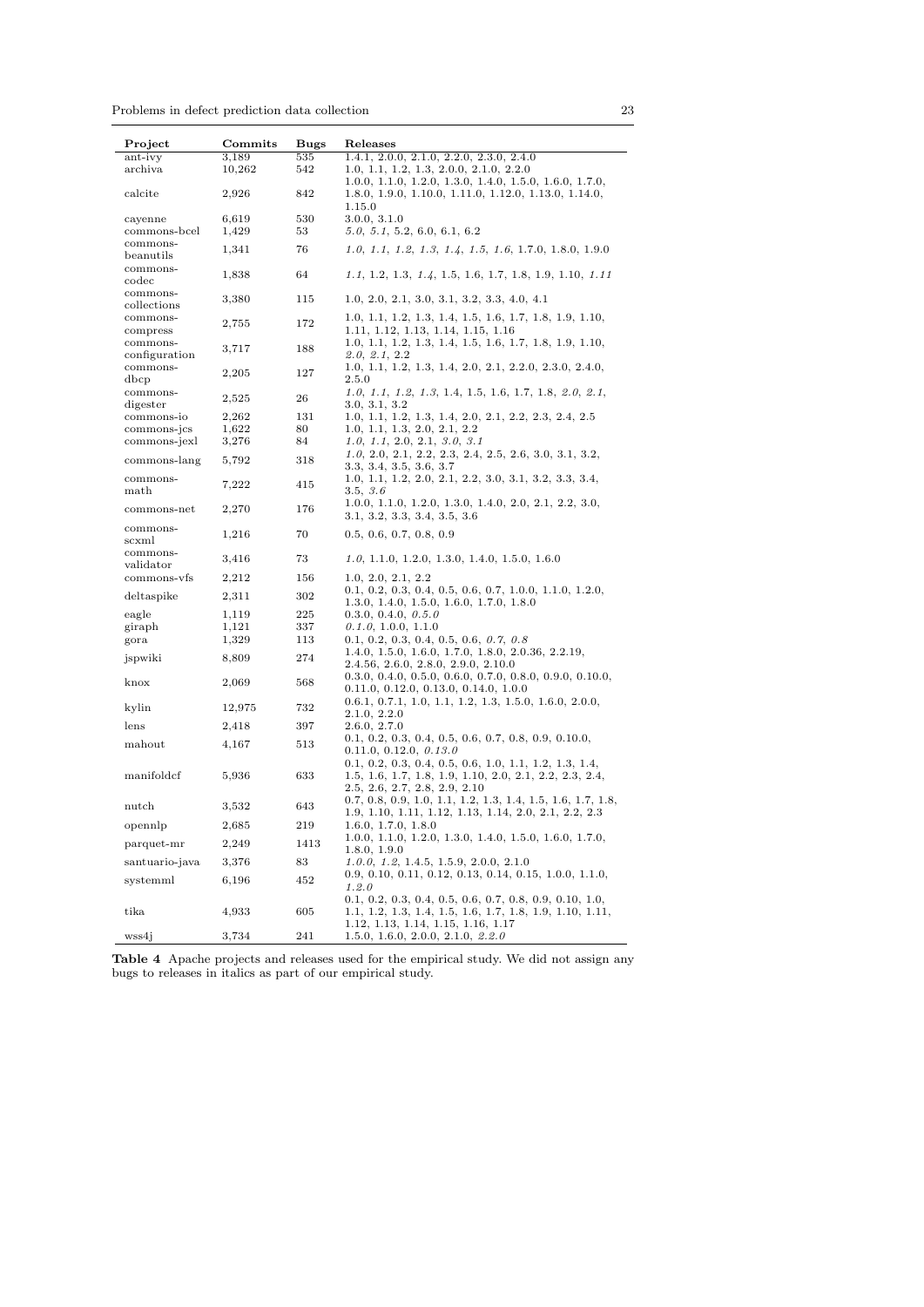| $\kappa$      | Interpretation           |
|---------------|--------------------------|
| < 0           | Poor agreement           |
| $0.01 - 0.20$ | Slight agreement         |
| $0.21 - 0.40$ | Fair agreement           |
| $0.41 - 0.60$ | Moderate agreement       |
| $0.61 - 0.80$ | Substantial agreement    |
| $0.81 - 1.00$ | Almost perfect agreement |

<span id="page-23-0"></span>Table 5 Interpretation of Cohen's  $\kappa$  according to [Landis and Koch](#page-50-11) [\(1977\)](#page-50-11).

false positives. For example, if a baseline determines n artifacts as defective, and an approach for comparison A identifies  $n_{tp}$  of these artifacts as defective as well, but also  $n_{fp}$  additional artifacts, we say that A identifies  $\frac{n_{tp}}{n}$  artifacts correctly as true positives and  $\frac{n_{fn}}{n}$  additional false positive artifacts. For these comparisons, we report the median and the Median Absolute Difference (MAD) which is defined as MAD =  $1.4826 \cdot median(|x_i - median(X)|)$  for a sample  $X = \{x_1, ..., x_m\}$  [\(Rousseeuw and Croux, 1993\)](#page-52-6). The median and the MAD have the advantage over the mean value and the standard deviation that they are robust in case of non-normal distributions, which is the case for most data in our empirical study. The value 1.4826 is a scaling factor for MAD that makes the values of MAD similar to the standard deviation of normally distributed data [\(Rousseeuw and Croux, 1993\)](#page-52-6).

We use two independent researchers for the labeling of issue types of bug issues. We report Cohen's  $\kappa$  [\(Cohen, 1960\)](#page-48-8) to estimate the reliability of the consensus, which is defined as

$$
\kappa = \frac{p_0 - p_e}{1 - p_e} \tag{1}
$$

where  $p_0$  is the observed agreement between the two raters and  $p_e$  the probability of random agreements.  $p_e$  depends on the number of categories k and is defined as

$$
p_e = \frac{1}{N^2} \sum_{i=1}^{k} n_k^1 \cdot n_k^2
$$
 (2)

where N is number of issues and  $n_i^1$ , resp.  $n_i^2$  is the number of times researcher 1, resp. 2 labeled an issue as category i. We use the table from [Landis and](#page-50-11) [Koch](#page-50-11) [\(1977\)](#page-50-11) for the interpretation of  $\kappa$  (see Table [5\)](#page-23-0).

We also evaluate defect prediction models as part of our empirical study, to evaluate the impact of mislabels and feature sets. To evaluate the practical relevance of differences between the models, we evaluate how training on noisy data or fewer features impacts the cost effectiveness of defect prediction models based on the cost model by [Herbold](#page-49-9) [\(2019\)](#page-49-9). The advantage of using the cost model by Herbold instead of commonly used metrics like recall, precision, or F-measure is that the values of these metrics are not reliable measures with respect to the cost saving potential of defect prediction models [Herbold](#page-49-9) [\(2019\)](#page-49-9). Moreover, [Yao and Shepperd](#page-53-7) [\(2020\)](#page-53-7) found that many commonly used measures are not able to reliably determine if models are better than random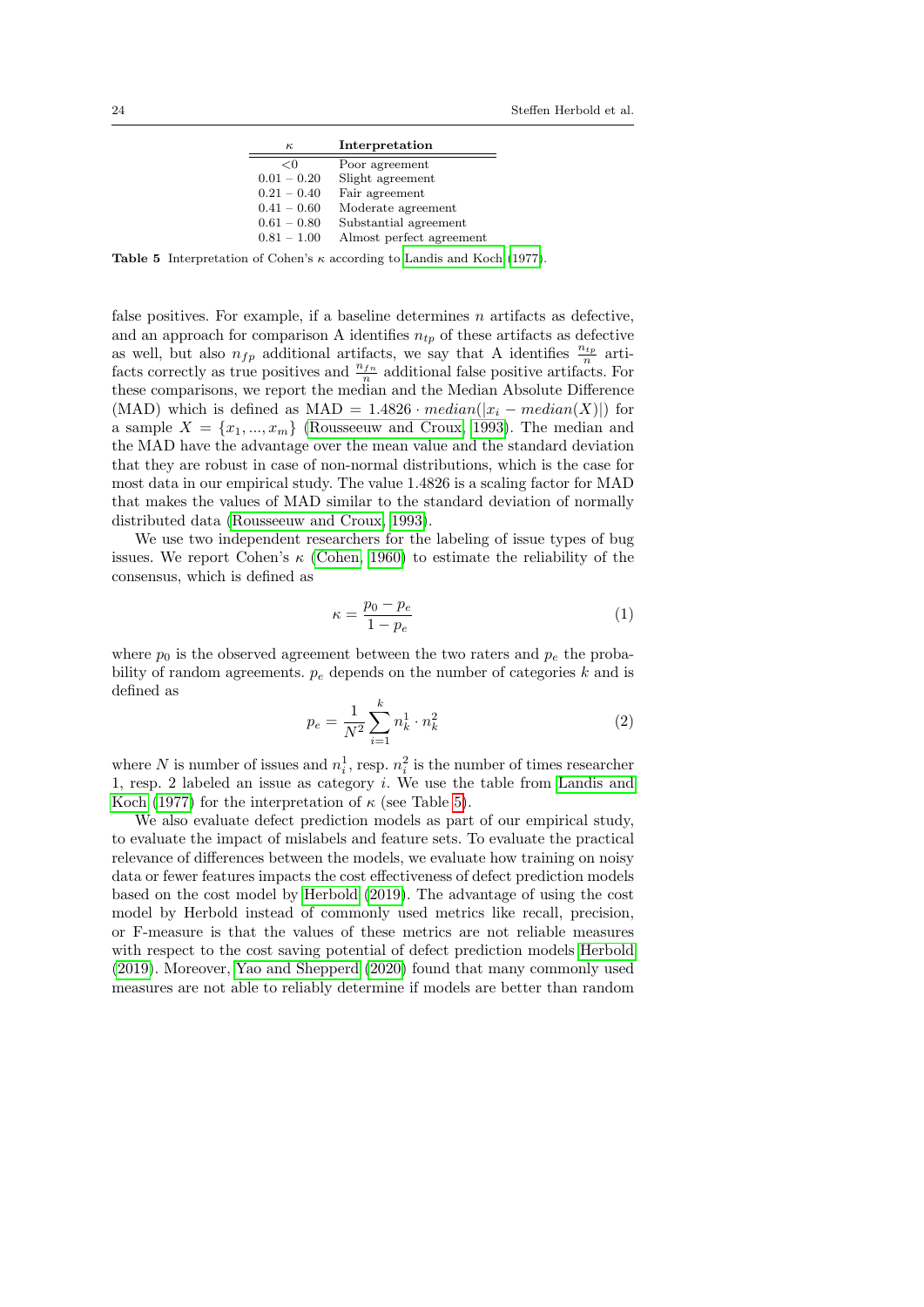predictions and suggest to use Matthews Correlation Coefficient. However, since the relationship between MCC and costs is also unclear, which is why we decided to directly evaluate costs.

The cost model estimates boundaries on the ratio between costs of quality assurance and costs of defects. Defect predictions can save costs for a project based on the ratio C between the costs for quality assurance and the cost of defects. The cost model estimates lower and upper boundaries for C that must be fulfilled to allow the defect prediction model to save costs. For cost ratios C less than the lower boundary, it would be better to not perform any additional quality assurance, because the quality assurance would be more expensive than the cost of the defects. The lower boundary increases with more predictions of files as defective (regardless whether the predictions are correct) and decreases with more defects being predicted. Thus, the lower boundary penalizes false positive predictions and rewards true positive predictions. For cost ratios C greater than the upper boundary, it would be better to apply additional quality assurance everywhere, because the costs for the defects would be higher than the investment for the quality assurance. The upper boundary increases with fewer predictions of files as defects (regardless whether the predictions are correct) and decreases with more defects missed by the predictions. Thus, the upper boundary penalizes false negatives and rewards true negatives. An additional caveat of the cost model is that it accounts for the  $m$ -to-n relationship between files and defects, i.e., that each file may be affected by multiple defects and the each defect may affect multiple files. As a result, the cost model does not use the confusion matrix for the estimation of true predictions of defects, but rather the bug-issue matrix to evaluate if all files that are affected by a defect are predicted by the defect prediction model. We use the size in logical lines of code as proxy for the effort for the quality assurance of the artifacts. Moreover, we assume that quality assurance is perfect, i.e, that all predicted defects are actually found by subsequent quality assurance measures. Following [Herbold](#page-49-9) [\(2019\)](#page-49-9), we can thus compute the boundaries on  $C$  as

$$
\frac{\sum_{s \in S: h(s) = 1} size(s)}{|D_{PRED}|} < C < \frac{\sum_{s \in S: h(s) = 0} size(s)}{|D_{MISS}|} \tag{3}
$$

 $S$  is the set of files for which defects are predicted,  $h$  is the defect prediction model, D is the set of defects all  $d \in \mathcal{P}(S)^{17}$  $d \in \mathcal{P}(S)^{17}$  $d \in \mathcal{P}(S)^{17}$ ,  $D_{PRED} = \{d \in D : \forall s \in$  $d | h(s) = 1$ } is the set of predicted defects, and  $D_{MISS} = \{d \in D : \exists s \in$  $d | h(s) = 0$  is the set of missed defects.

We use Demsar's guidelines (Demšar, 2006) for the comparison of classifiers to evaluate if differences of the lower boundary and upper boundary are significant. The cost boundaries are not normally distributed and can even be infinite.[18](#page-24-1) Therefore, we use the Friedman test [\(Friedman, 1940\)](#page-49-10) with the posthoc Nemenyi test [\(Nemenyi, 1963\)](#page-50-12) to evaluate significant differences. In case

<span id="page-24-0"></span><sup>&</sup>lt;sup>17</sup> In the cost model, a defect is defined by the set of files that it affects.

<span id="page-24-1"></span><sup>18</sup> For example, the upper bound is infinite if no defects are missed and a single file is not predicted as defective.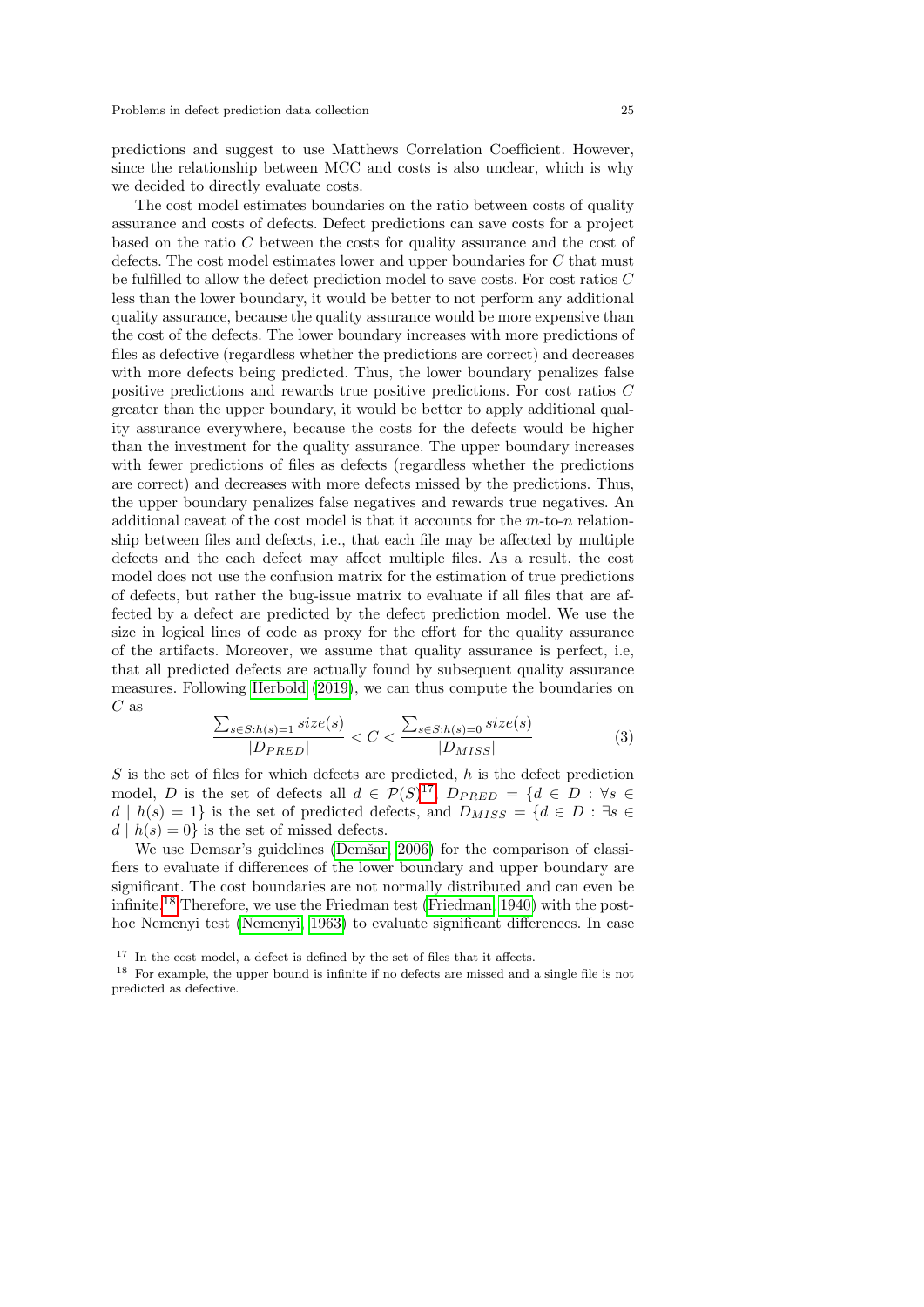differences are significant, we use Cliff's  $\delta$  [\(Cliff, 1993\)](#page-48-10) to estimate the effect sizes. According to [Romano et al.](#page-51-9) [\(2006\)](#page-51-9), the effect is negligible if  $\delta < 0.147$ , small if  $0.147 \le \delta \le 0.33$ , medium if  $0.33 \le \delta \le 0.474$  and large if  $\delta \ge 0.474$ Since there is no guarantee that the defect prediction model can actually save costs, i.e., that the lower boundary of the model is less than the upper boundary, we also report the percentage of releases for which the defect prediction cannot save costs because the lower boundary is greater or equal to the upper boundary.

#### <span id="page-25-0"></span>5.3 Identification of Issue Links

The first step of defect labeling is the identification of links between commits and issues. We restricted the analysis only to links to issues of type BUG that were closed and fixed at least once in their lifetime. Thus, we restrict this analysis to the links to issues that are relevant for defect labels.

Our JLM approach that is based on a semi-automated validation of the links found by SZZ and JL identified 18,721 correct links from commits to issues. 5,311 of these links were manually validated by the first author of this article, the remaining 13,410 links were validated by our heuristic, i.e., had a link to a single issue directly at the beginning. We sampled 1000 of the links that were validated by our heuristic to evaluate the correctness of the heuristic. The heuristic was correct in all cases. Moreover, we randomly sampled 1000 commits from the all commits for which neither SZZ nor JL found a link to a Jira issue. We found no links to Jira that we failed to identify. However, we found 40 links to the Bugzilla<sup>[19](#page-25-1)</sup> of the Apache Software Foundation. Since the data is not available anymore, we could not validate, if these issues are bugs or improvements. Therefore, about 4.0% of the commits for which we found no link may also be bug fixing, but cannot be determined as such anymore because the issue data is missing. Otherwise, we found no errors in our data. Thus, while we believe that there may still be missed or invalid links in the data, the amount of data that is affected would be very small. Therefore, we can consider JLM as ground truth for the links between commits and Jira issues. We note that these findings are in line the empirical study by Bissyandé [et al.](#page-47-6) [\(2013\)](#page-47-6) on issue links in Apache projects.

We evaluate the performance of SZZ and JL with respect to the ground truth data determined with JLM. Figure [2](#page-26-1) summarizes the results. JL finds almost all correct links with a median of  $99.7\%$  (MAD= $0.4\%$ ). In the worst case, JL still identifies 96.2% of all links. However, JL finds a median of 1.7% (MAD=1.9%) additional links that are wrong. In the worst case, JL identifies 59.4% additional links. This happened for the commons-jcs project and was due to the very frequent usage of version numbers within commit messages. Further investigation revealed that the usage of version numbers was the main reason for the false positive links by JL for all projects.

<span id="page-25-1"></span><sup>19</sup> https://bz.apache.org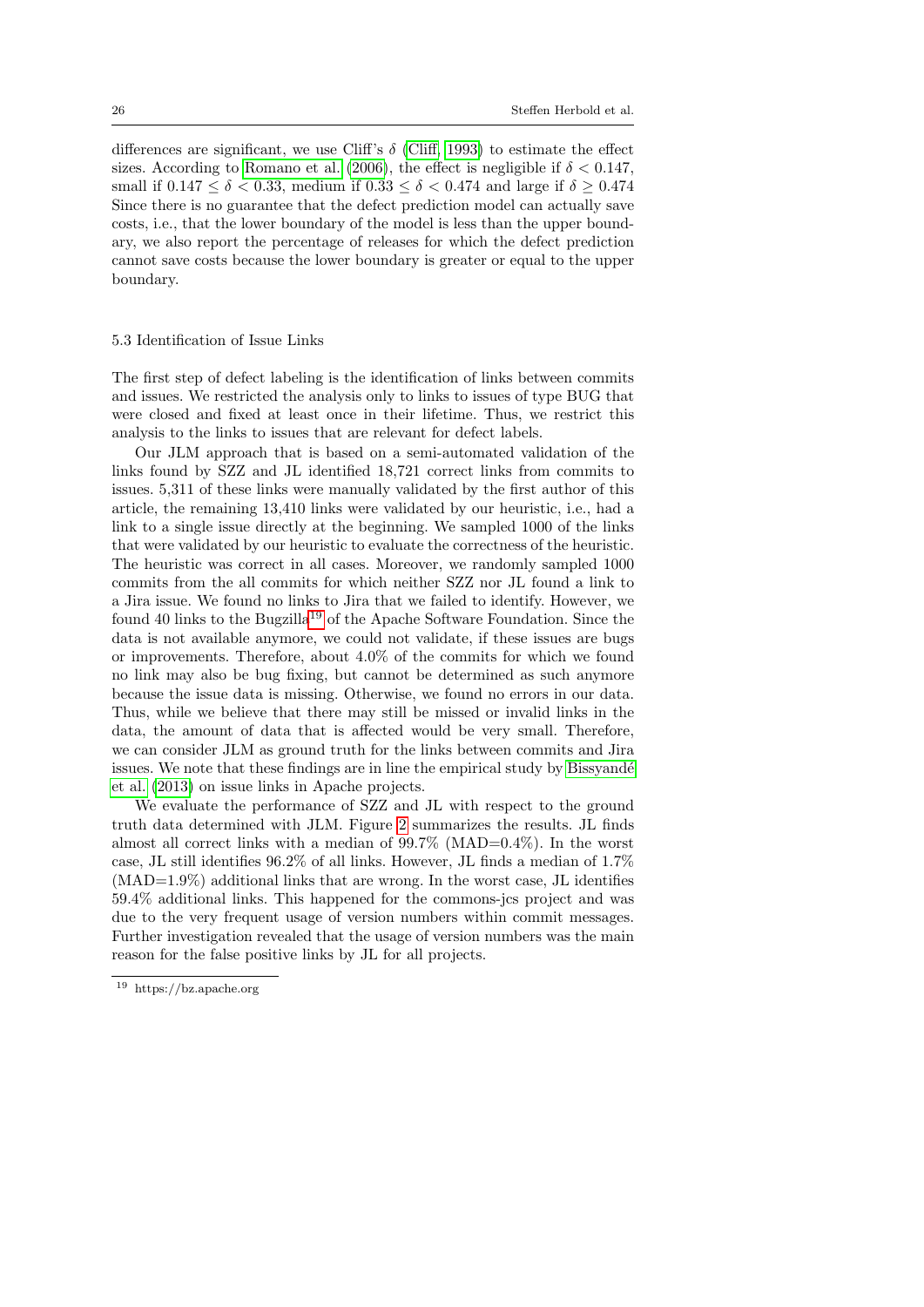

<span id="page-26-1"></span>Fig. 2 Results of the validation of the link correctness. For the additional links with SZZ, outliers were cut of which were located at 124.3% and at 430.4%.

SZZ finds a median of 85.4% (MAD=19.6%) of the correct links to issues. We note that the results of SZZ strongly vary, in the worst case SZZ only finds 18.8% of the correct links. This happened for the commons-collections project. When we evaluated this, we found that for commons-collections, many issues were never assigned to a developer in the Jira. This breaks the semantic check of SZZ for the equality of the assignee in the issue tracker and the author of the commit. Further investigation revealed that this semantic check did not hold for all missed links by SZZ. Moreover, SZZ identifies a median of  $12.3\%$  $(MAD=15.5\%)$  additional links that are wrong. We note that while the median is relatively low, there is a long tail of projects with many additional links. There are even two outliers which are not shown in Figure [2.](#page-26-1) The outliers are for parquet-mr (430.4% additional links) and cayenne (124.3% additional links). In both cases, the broken links are due to links to pull requests on Github, which have the pattern  $\#$ <NUMBER>. Since SZZ cannot distinguish between different issue tracking systems, all these numbers are checked against the Jira of the projects and lead to additional links. Further investigation revealed that links to pull requests were the most frequent reason for additional links in general. Commonly used numbers were also problematic, but not as frequent.

#### <span id="page-26-0"></span>5.4 Issue Type Validation

The second part of the validation of the quality of the issue data is a partial conceptual replication [\(Shull et al., 2008\)](#page-52-7) of the results by [Herzig et al.](#page-49-3) [\(2013\)](#page-49-3). Based on the data for five projects by [Herzig et al.](#page-49-3) [\(2013\)](#page-49-3), we expect that between 27.4% and 42.9% of BUG issues are mislabeled with 99.5% confidence and that between 0.4% and 3.5% of issues of other types than BUG should actually be bugs. The first and third author of this article manually labeled the types for all linked issues of type BUG, regardless of whether the link was established by SZZ, JL, or JLM. The inter-rater reliability between the first and the third author was substantial ( $\kappa = 0.62$ ) with an agreement on 77% of the issues. All three authors determined the correct label as committee for the remaining 23% of the issues. This way, we manually validated the issue type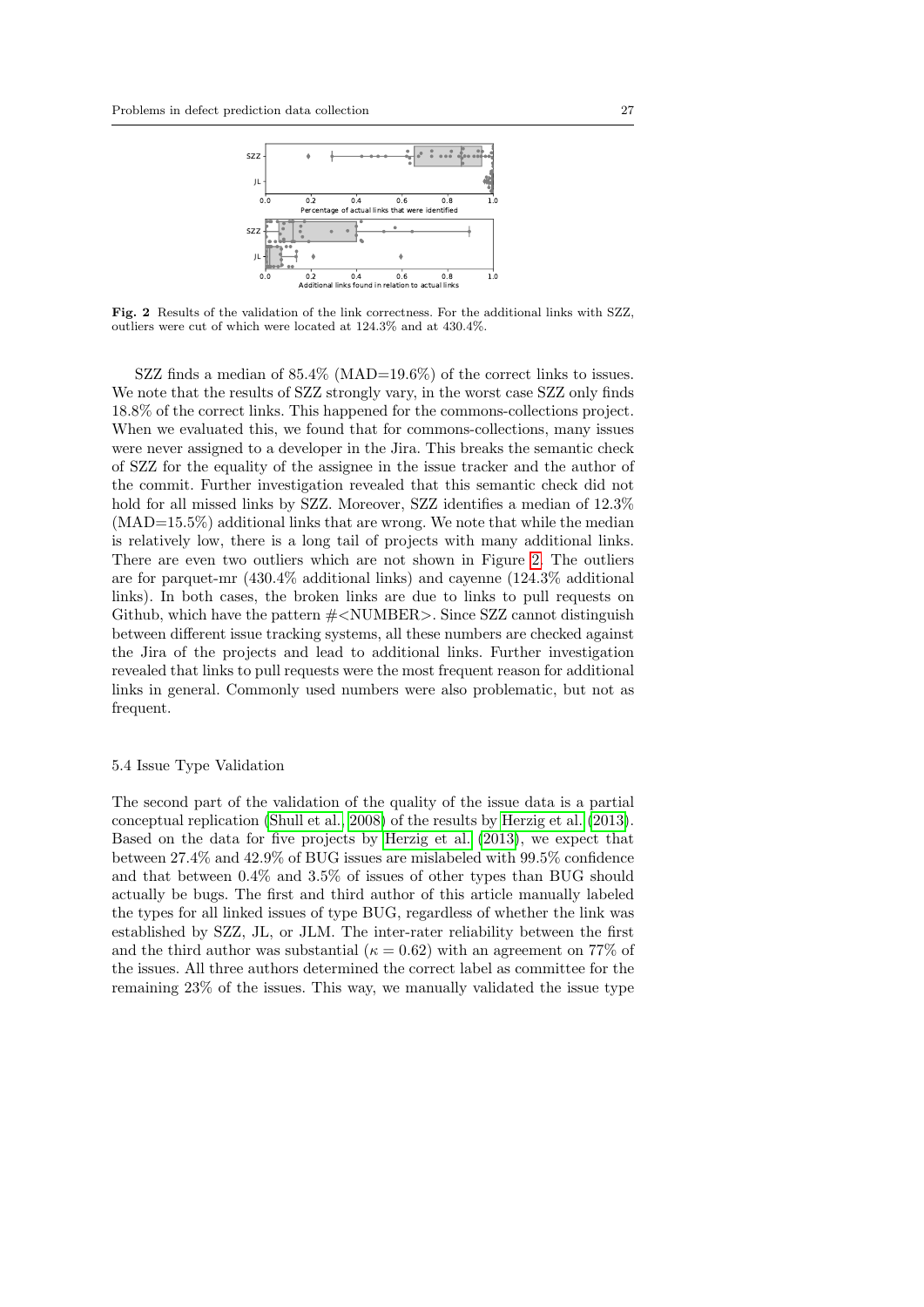

<span id="page-27-1"></span>Fig. 3 Results of the manual validation of linked bug issues.

for all 11,295 issues that were linked by commits and labelled as BUG in the issue tracker.

Figure [3](#page-27-1) summarizes the results of the evaluation. Overall, we found that a median of 42.3% (MAD=13.3%) of linked BUG issues are mislabeled: 29.0%  $(MAD=6.4\%)$  are actually IMPROVEMENT, 5.2%  $(MAD=3.6\%)$  are DOC. 3.0% (MAD=2.0%) are TEST, and 3.8% (MAD=3.1%) are OTHER.<sup>[20](#page-27-2)</sup> Thus, our results replicate the findings by [Herzig et al.](#page-49-3) [\(2013\)](#page-49-3) regarding the misclassification of BUG issues, even though we are close to the upper bound of the confidence interval. Another way to read these numbers is that for every correctly labeled BUG issue, there are a median of  $\frac{42.3\%}{57.7\%} = 0.73$  incorrectly labeled issues. Figure [3](#page-27-1) demonstrates that all projects are affected by this kind of noise in the data, i.e., even in the best case about one fifth of the bugs are mislabeled.

We also randomly sampled 50 issues that are not of type BUG for each project, i.e., a total of 1833 issues.<sup>[21](#page-27-3)</sup> These issues were manually validated by the first and second author of this article and the first three authors resolved conflicts as committee. A mean of 1.3% of these issues were actually bugs. Thus, our results also replicate these findings by [Herzig et al.](#page-49-3) [\(2013\)](#page-49-3). Overall, there are 11980 resolved linked issues that are not of type bug in our data. Thus, we expect that we miss about  $1.3\% \cdot 11980 = 155.7$  bugs in our data. Since we have found 6367 validated bugs, we are missing about 2.4% of the bugs in the data, i.e., the impact on our results is small.

## <span id="page-27-0"></span>5.5 Bug Fixing Commits

Neither the broken links, nor the wrong issue types have direct impact on defect prediction. The impact on defect prediction research only manifests, if there are false positives or false negatives for the labeling of bug fixing

<span id="page-27-2"></span><sup>20</sup> The sum of the median values for for IMPROVEMENT, DOC, TEST, and OTHER is  $41.0\%$ , i.e., less than the median of not being a BUG, which is  $42.5\%$ . This is possible because the median is not linear.

<span id="page-27-3"></span><sup>21</sup> The projects commons-bcel, commons-digester, commons-jcs, and commons-validator had fewer than 50 issues that were linked by commits, which is way we do not have 38\*50=1900 issues.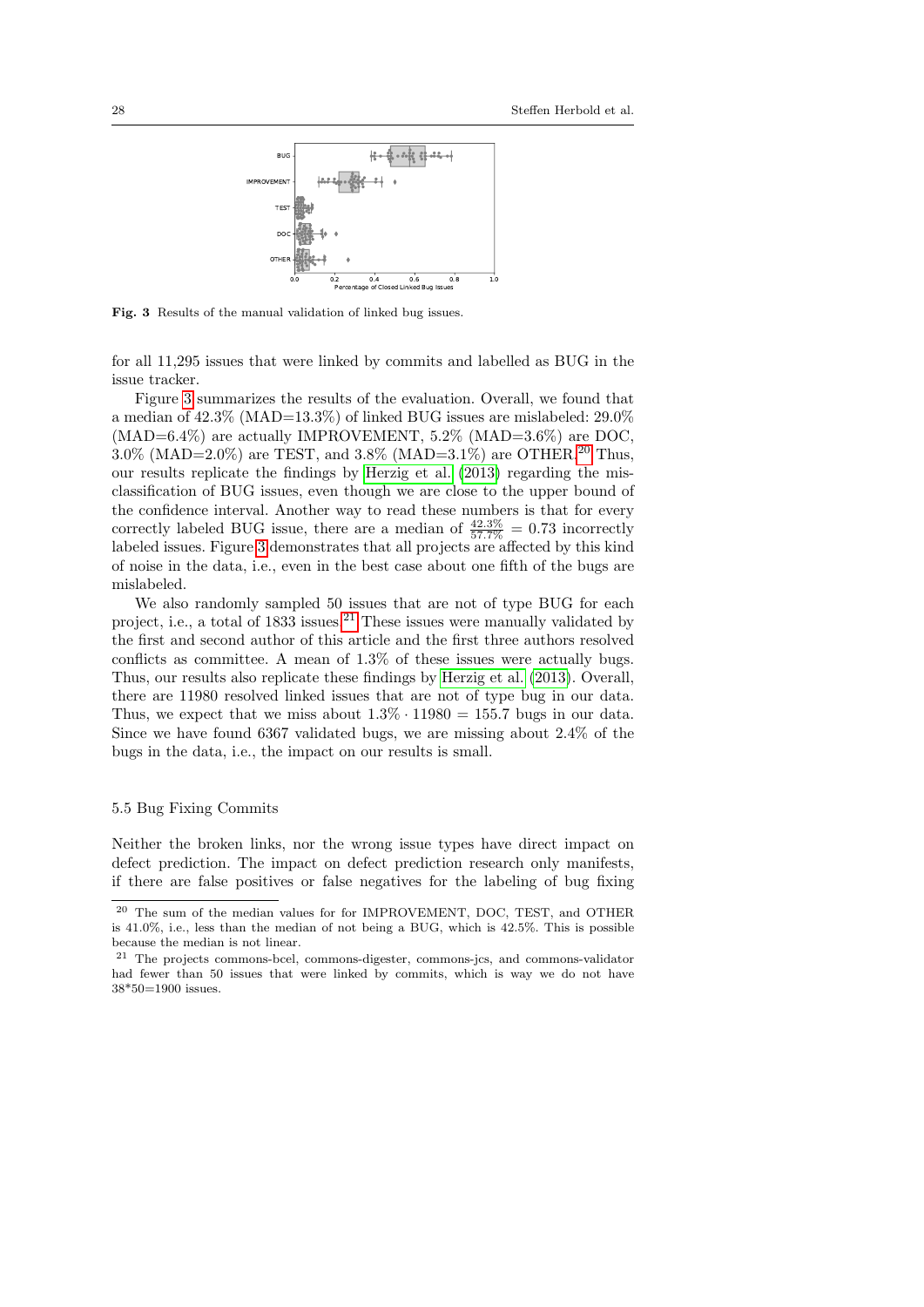

<span id="page-28-1"></span>Fig. 4 Results of the validation of the link correctness.

commits based on this data. To validate how the bug fixing commits change, we compare SZZ, JL, JLM, and JLMIV with each other, using JLMIV as baseline. JLMIV constitutes our ground truth for this evaluation, because it is based on the validated links and the validated issues. JLMIV labels a median of 5.6% (MAD=3.3%) of the total commits of a project as bug fixing. Figure [4](#page-28-1) summarizes the actual bug fixes that are detected correctly (true positives) and the wrongly detected bug fixing commits (false positives). The results for the true positives mirror the results of the detection between the commits and issues. SZZ identifies a median of 86.9% (MAD=18.2%) of all bug fixing commits, JL is almost perfect with a median of  $100\%$  (MAD=0.4%). JLM identifies all bug fixes identified by JLMIV, because JLMIV uses the same links as JLM and only reduces the bug fixing commits, because fewer issues are considered as BUG.

Regarding the false positives, our results are mostly influenced by the issue type validation. SZZ finds a median of 81.1% (MAD=40.0%) false positive bug fixing commits, JL finds a median of 86.3% (MAD=40.4%), and JLM finds a median of 78.9% (MAD=39.3%). While these numbers are very high, they are expected given that there are a median of 0.73 wrong BUG issues for every correct bug issue. There are also additional false positives for SZZ and JL due to additional issue links that are wrong. We note that SZZ has a lower median than JL. This is counter intuitive, because SZZ should have more false positives, because SZZ has more additional issue links than JL. However, this is offset by the correct links that SZZ missed. These not only cause SZZ to miss true positives, but also to miss false positives due to wrong issue labels.

## <span id="page-28-0"></span>5.6 Ground Truth for Inducing Changes and Affected Releases

We were able to establish ground truth data for all our empirical data so far. Unfortunately, this was not possible for us for the bug inducing changes and the assignment of bugs to releases, including the quality of the data in the affected versions field of Jira. When we considered if we could achieve this through manual validation, we came to the conclusion that this is impossible on this scale for a group of researchers (Section [6.4\)](#page-42-0). Even on a smaller scale, we could often not be sure if our assessment is correct, because we lack understanding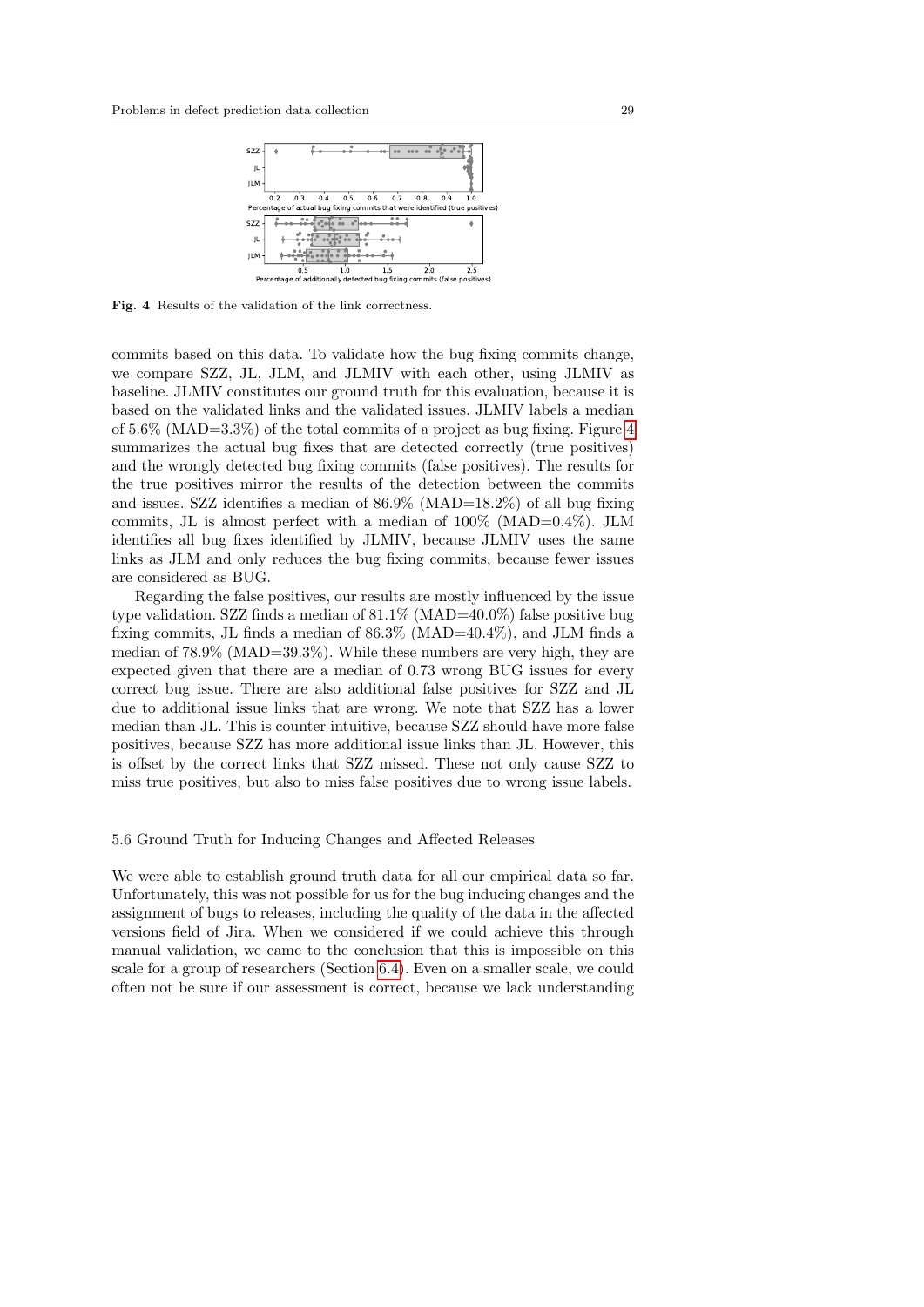of the details of the source code within the projects. We could also not re-use an established approach from the literature. [Mills et al.](#page-50-3) [\(2018\)](#page-50-3) determined similar ground truth data, but only for the file actions addressed in bug fixing commits, not their inducing counterparts. The projects that are part of our empirical study that were also investigated by [Mills et al.](#page-50-3) [\(2018\)](#page-50-3) are mahout and tika. [Mills et al.](#page-50-3) [\(2018\)](#page-50-3) sampled 34 issues for mahout and 22 issues for tika, 23 of these issues are validated bug fixes in our data. We cross-checked our data with these 23 issues to determine if all files that were found to be part of the bug fix would be detected as such by our approach. This is the case, if there is an inducing change for the file. We found that we correctly detect which file actions were actually part of the fix for 21 of the issues. For the issue TIKA-1110, we fail to identify one file, that [Mills et al.](#page-50-3) [\(2018\)](#page-50-3) say is part of the fix. However, this is the deletion of a file, because there are no further references to it. Since the deletion does not cause any change to the logic of the code, this is not a problem of our data. The cases where we miss changes are for TIKA-1070 and TIKA-961. In both cases, there is a pure addition of source code. Since pure additions do not have inducing changes, we cannot identify an inducing commit and would, therefore, miss the related file. Overall, our approach was correct for 21 of 23 issues, i.e., 91% of the file actions.

For the bug inducing changes, only Rodríguez-Pérez et al. [\(2020\)](#page-51-2) created manually validated data regarding bug inducing changes. However, they target different projects than our work. To provide an indication about the inducing changes in our work, we wanted to rely on developers for this task. Thus, we looked for information in our data, which we could use to accurately determine inducing changes. We then compared the results to the work by Rodríguez-Pérez et al.  $(2020)$ .

Moreover, we require an approach different from the suggested framework for evaluating SZZ variants suggested by [Da Costa et al.](#page-48-0) [\(2017\)](#page-48-0). In their work, they suggest to use indicators for potential mislabels such as the disagreement with the affected versions field, the number of subsequent bug fixes, or the age of the bug, to identify potential mislabels. However, such anomalies only indicate that something may be wrong, but are not definitive indicators of mislabels, i.e., ground truth. Consequently, their results cannot be directly compared to our work.

We were able to extract knowledge about inducing changes from our data by exploiting the false positive links of our JL approach. One reason for false positives is that an issue is referenced in a commit message as the cause of a bug. Thus, we scanned all bug fixing commits identified by JLMIV for false positive issue links. We manually checked the commit messages and found twenty commits which clearly state that one issue was the cause of another issue and that also indicate that this is not just re-opening of the same issue again. For example, we found the following commit message: "FIX: ChainResolverTest failures (IVY-882): The problem was due to the changes introduced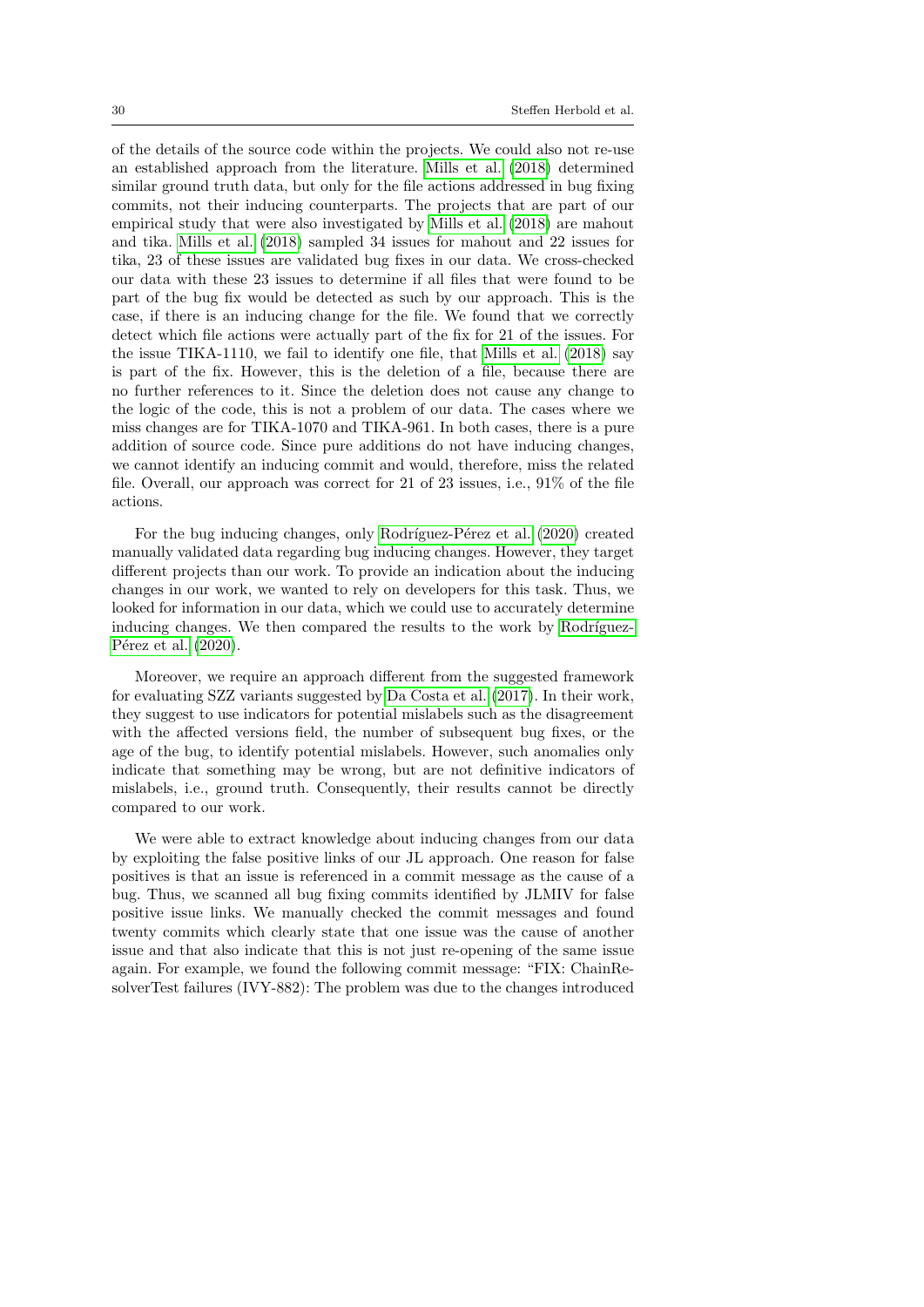in IVY-857.  $[\dots]^{n22}$  $[\dots]^{n22}$  $[\dots]^{n22}$  Thus, we can say that IVY-857 is the *inducing issue* of IVY-882. It follows that the bug was in the software, when the work on the inducing issue was finished. Thus, we looked up the commits in our data, which were also linked to the inducing issue. In case there were multiple commits for the work on the inducing issue, we manually validated which of the commits on the inducing issue was the latest change that was related to the work on the fixed issue and marked this commit as the inducing commit. Then, we manually validated that these were indeed the commits that introduced the bugs. In all but one case, this was the latest commit on the inducing issue. The exception is the work on TIKA-2483, $^{23}$  $^{23}$  $^{23}$  where the inducing change was not in the latest change,  $24$  but one of the prior changes.  $25$  We note that a similar approach was suggested in parallel work by [Rosa et al.](#page-52-8) [\(2021\)](#page-52-8), who also looked for fixing commits where the message indicates when the bug was introduced. In their study, they found 129 such commits that referenced issues within a sample of 19,603,736 commits.

Table [6](#page-32-0) lists the data we retrieved. We first note that ten of the issues we found only existed for less than five days in the projects. This is expected, because this data is not an unbiased sample from all bug fixing commits, but rather a sample of commits were developers identified a concrete issue as the reason. In these cases, a developer immediately noticed and fixed the problem and referenced the prior work. The other ten issues lived longer, one issue even existed for more than one year. We use this data to evaluate three aspects: 1) the accuracy of the detection of the latest inducing change with  $JLMIV+R; 2)$ the quality of the data in the affected versions field of the issue tracking system; and 3) the correctness of the assignment of the bugs to releases based on a six month timeframe (6M), the affected versions field (AV), and the inducing changes determined by JLMIV+ (IND).

JLMIV+R finds the correct latest commit regarding the inducing file action for sixteen of the twenty issues. This is in line with the expectation from Rodríguez-Pérez et al.  $(2020)$ , who find that the correct commit is found 70% of time, as well as [Rosa et al.](#page-52-8) [\(2021\)](#page-52-8) who also determined a precision of about 70%. In four cases, JLMIV+R finds a commit that is newer than the actual inducing change. This is an expected weakness of JLMIV+R and of strategies that use the blame mechanism to find the most recent change in a version control system in general. This happens if there is a change on the defective source code between the inducing change and the bug fixing change.

Regarding the affected versions field, we note that there are nine cases, in which the field was not used in the issue tracker. In seven of those cases, this is correct, as the bugs never affected a release, i.e., they were introduced and fixed between releases. In the other two cases, we validated that the bugs affected multiple releases of the software. Of the eleven cases, where the affected

<span id="page-30-0"></span><sup>22</sup> https://github.com/apache/ant-ivy/commit/6d6d34

<span id="page-30-1"></span><sup>23</sup> https://github.com/apache/tika/commit/06486c

<span id="page-30-2"></span><sup>24</sup> https://github.com/apache/tika/commit/6930ff

<span id="page-30-3"></span><sup>25</sup> https://github.com/apache/tika/commit/3aab15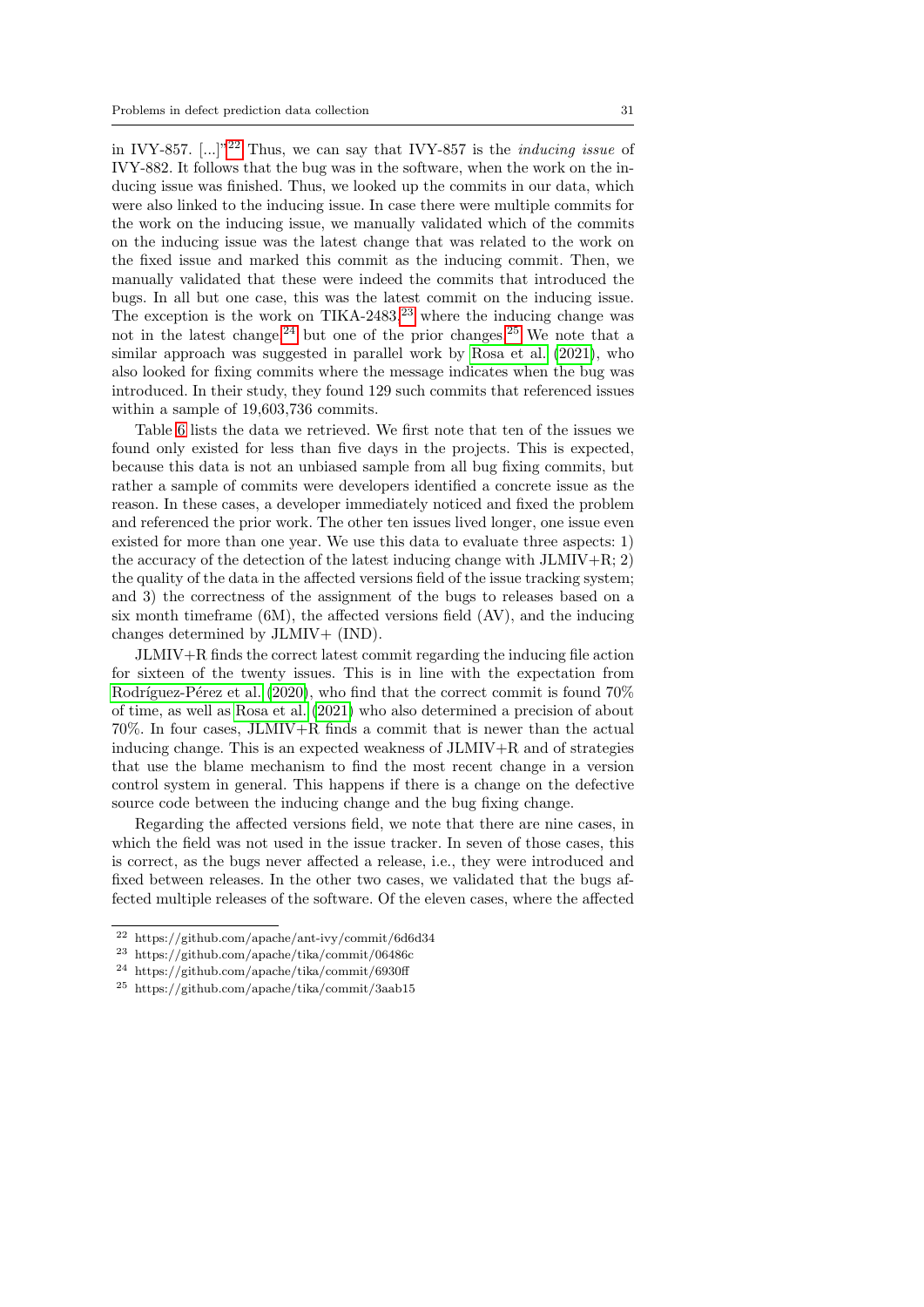version field is defined, only one entry is completely correct (VALIDATOR-376). For two issues, the affected version fields contain a partially correct entry (TIKA-599 and TIKA-2483). In both of these cases, only the latest release is mentioned, the older releases which are also affected are ignored. The remaining eight entries of the affected version field are wrong, i.e., they list releases which are not affected by the bugs. In six cases, the bugs were fixed prior to the release (IVY-882, NUTCH-683, PARQUET-214, LENS-538, GIRAPH-88, GIRAPH-34), in the other two cases the bugs were only induced after the release (KYLIN-3223, EAGLE-573). In the first six cases, the developers assigned the version number of the release that is currently a work in progress, in the last two cases they assigned the version number of the latest release.

The problems with the affected version field are more severe than we expected. Overall, the bugs in this sample affect 10 releases, the affected version field only mentions three releases correctly. We expected that we would find this kind of error in the data of the affected version field, even though we expected fewer differences. Our analysis revealed that the affected versions field may also contain affected versions that are wrong, which we did not expect. The case were the version of the work in progress release is used, is relatively harmless for defect prediction: since the bug fixing commit is before the release, the commit will not be considered during the labeling of the release and the wrong value of the field will, consequently, be ignored. Similarly, our proposed improvement for the detection of inducing changes JLMIV+RAV would just use the date of the reporting of the bug and, therefore, also not be affected. The second case, where the latest release is entered, even though the bug was never in that release, is problematic. This leads to an additional assignment to a release and also breaks JLMIV+RAV as the actually inducing changes are after the date of this wrongly mentioned release and would, therefore, be flagged as suspect.

The last aspect is the assignment to releases. Assignment based on bug fixes six months after the release is correct for twelve issues, assignment based on affected versions is correct for eleven issues, and assignment based on the inducing changes for all twenty issues. The correctness of the six month time frame depends on two factors: the time to fix and the activity of the project. In case the time to fix was more than six months, the correct release was missed. In case the project was very active, e.g., with multiple releases within the last six months, the bug would be assigned to a release in which it was not yet introduced into the software. With the exception of VALIDATOR-273, the release assignment based on the affected version field is correct if no release was affected and the affected versions either contained a not yet released version or was empty. The assignment based on inducing changes is correct, even in the four cases where a wrong change is identified as inducing. In one of these cases, there is only a small deviation of less than one week between the actual time to fix and the determined inducing change. In case of PARQUET-214 and VALIDATOR-376 the inducing change is relatively far off and it is pure chance due to the project activity that the assignment is correct.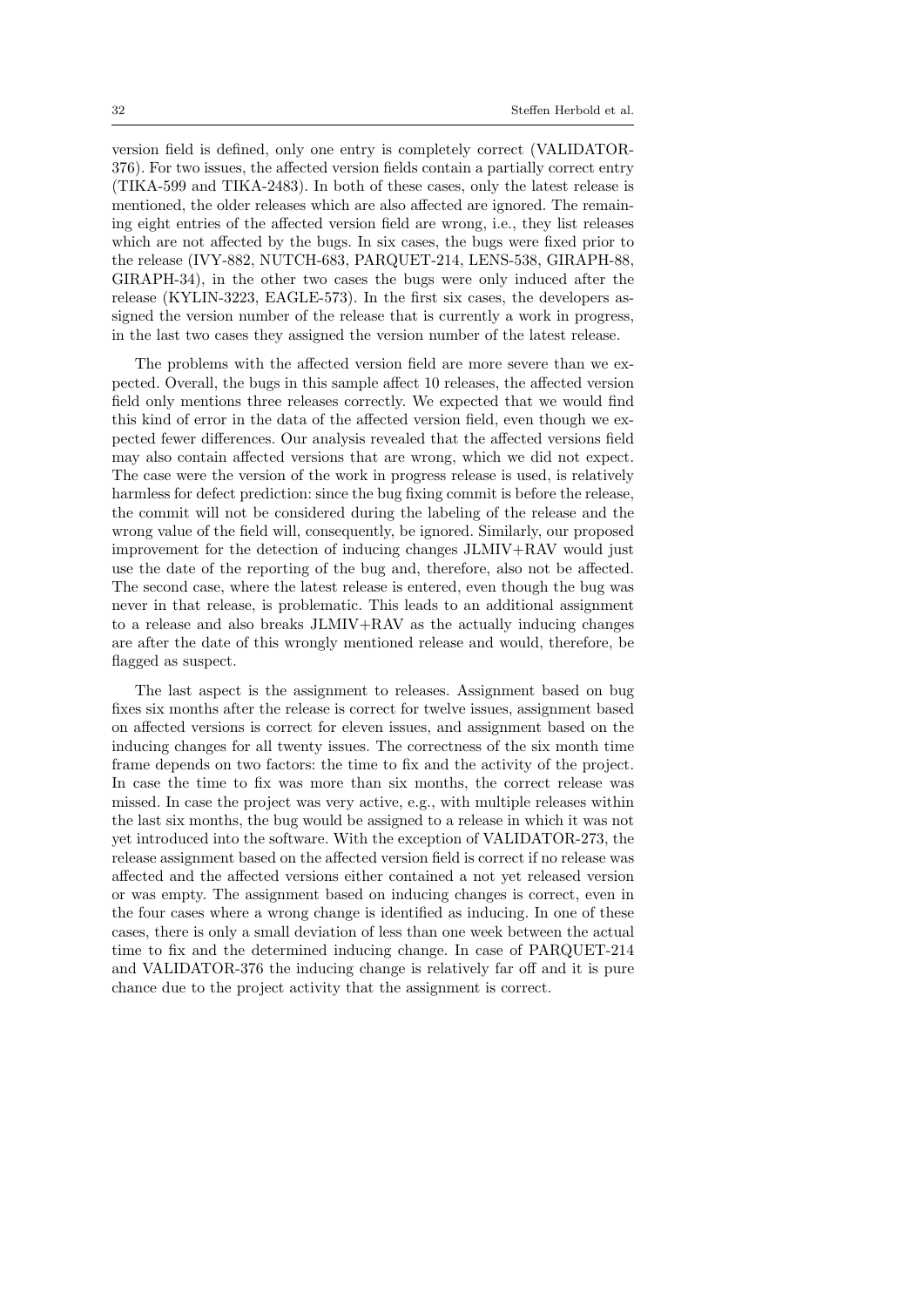| GM AV IND                        |                  | $\sum$              |                  |                  |                  | $\widehat{\boldsymbol{\Sigma}}$ | $\widehat{\bm{\Sigma}}$ |                  |                  |               |                                                       |                  | $\widehat{\bm{\Sigma}}$ |                     |                     |                    |                  | $\hat{\Sigma}$   | $\hat{\Sigma}$ |                  |
|----------------------------------|------------------|---------------------|------------------|------------------|------------------|---------------------------------|-------------------------|------------------|------------------|---------------|-------------------------------------------------------|------------------|-------------------------|---------------------|---------------------|--------------------|------------------|------------------|----------------|------------------|
|                                  |                  |                     |                  |                  |                  |                                 |                         |                  |                  |               |                                                       |                  |                         |                     |                     |                    |                  |                  |                |                  |
| Releases<br>Actually<br>Affected |                  |                     |                  |                  |                  |                                 |                         | 0.8, 0.9         | 1.15, 1.16       | 0.10, 0.11,   | $\begin{array}{c} 0.12, \, 0.13 \\ 1.0.0 \end{array}$ |                  |                         |                     | (1.4.1)             |                    |                  |                  |                |                  |
| Versions<br>Affected<br>Field    | $2.0 - RC1$      |                     |                  |                  | 2.2.0            | 1.0.0                           | 1.6.0                   | 0.9              | 1.16             |               |                                                       |                  | 2.2                     |                     | 1.4.1               |                    |                  | 0.1.0            | 0.1.0, 1.0.0   | 0.5.0            |
| Deviation<br>JLMIV+R             | $0 \text{ days}$ | $0 \text{ days}$    | $0\ {\rm days}$  | $0 \text{ days}$ | $0 \text{ days}$ | $0$ days                        | 29 days                 | $0 \text{ days}$ | $0 \;{\rm days}$ | -7 days       | $0 \text{ days}$                                      | $0 \text{ days}$ | $0 \text{ days}$        | $0 \text{ days}$    | $-174 \text{ days}$ | $0$ days           | $0 \text{ days}$ | $0 \text{ days}$ | $-1$ days      | $0 \text{ days}$ |
| Time to Fix                      | 45 days          | $5 \ \mathrm{days}$ | $0 \text{ days}$ | $17~\rm{days}$   | $1~{\rm days}$   | 20 days                         | 54 days                 | 147 days         | 196 days         | 323 days      | 163 days                                              | 23 days          | $0 \text{ days}$        | $2 \ \mathrm{days}$ | 474 days            | $2\ \mathrm{days}$ | 1 days           | $0 \text{ days}$ | 4 days         | $0 \text{ days}$ |
| Inducing Issue                   | IVY-857          | CALCITE-2206        | CALCITE-1212     | CALCITE-783      | KYLIN-3239       | NUTCH-676                       | PARQUET-139             | <b>TIKA-528</b>  | TIKA-2311        | SYSTEMML-584  | SYSTEMML-1919                                         | SYSTEMML-2217    | LENS-486                | KNOX-1119           | VALIDATOR-273       | GIRAPH-908         | GIRAPH-792       | GIRAPH-11        | GIRAPH-27      | EAGLE-569        |
| Fixed Issue                      | IVY-882          | CALCITE-2253        | CALCITE-1215     | CALCITE-822      | KYLIN-3223       | NUTCH-683                       | PARQUET-214             | TIKA-599         | TIKA-2483        | SYSTEMML-1126 | SYSTEMML-2162                                         | SYSTEMML-2275    | LENS-538                | KNOX-1134           | VALIDATOR-376       | GIRAPH-918         | GIRAPH-832       | GIRAPH-88        | GIRAPH-34      | EAGLE-573        |

<span id="page-32-0"></span>Table 6 Ground truth data for inducing changes and release assignments. The affected version for VALIDATOR-376 is in braces because it is minor version, which we omitted otherwise.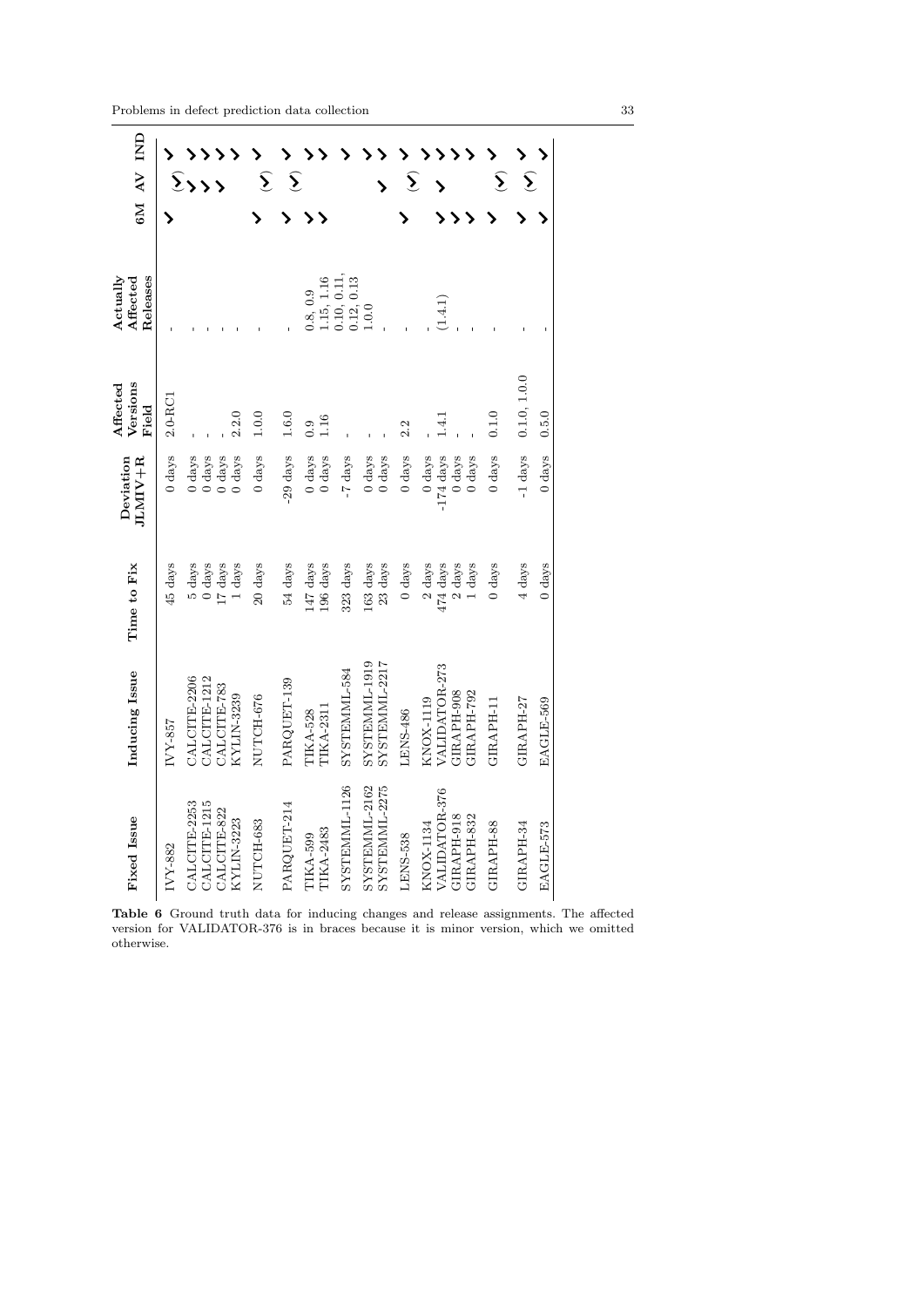## <span id="page-33-0"></span>5.7 Bug Inducing Changes

For just-in-time data, the identification of bug fixing commits is only the precursor for finding the inducing changes, which are then the target of the prediction. Moreover, we described how the inducing change can be used for assigning defects to releases in Section [4.1.](#page-15-0) To this aim, we compare four approaches for the identification of bug inducing changes: 1) the standard SZZ algorithm 2) JLMIV, i.e., our improved linking with the issue validation, but standard SZZ to determine inducing changes; 3)  $JLMIV+R$ , i.e., the improvement to ignore changes to non-java files, whitespace only changes, documentation changes, and refactorings; 4) JLMIV+AV that further extends JLMIV by using the affected versions field; and 5) SZZ-RA, i.e., a state of the art variant of SZZ based on the work by [Neto et al.](#page-50-9) [\(2018,](#page-50-9) [2019\)](#page-50-10). Our variant of SZZ-RA differs from the original work only in details: we added a filter that ignores test and documentation files, and use the links between commits and issues based on the Jira issue pattern.

We do not have ground truth data for this analysis, as discussed in Sec-tion [5.6.](#page-28-0) Instead, we use  $JLMIV+R$  as a baseline and analyze the differences between SZZ, JLMIV, JLMIV+AV and SZZ-RA with respect to JLMIV+R. The reason for this is two-fold. First, the inducing changes of JLMIV+R are a subset of JLMIV that only reduces the inducing changes, e.g., due to whitespace changes. Thus, in case of deviations, the change identified by JLMIV is always a false positive. Second, JLMIV+R is based on our ground truth for bug fixing commits. Since SZZ uses the same inducing strategy as JLMIV, but is based on the inferior SZZ labels for bug fixing commits, all deviations of SZZ from JLMIV+ are also mislabels. Similarly, all deviations from SZZ-RA from JLMIV+R are mislabels, because of wrong bugfixing commits. Regarding JLMIV+AV, we cannot state whether deviations from JLMIV+ are correct or not: this depends on the affected version field. In case the affected version field contains valid data, JLMIV+AV is likely to be correct, because the identification of suspect changes is improved. In case of invalid data, JLMIV+R is likely to be correct, because the inducing changes would be wrongly flagged as suspect by JLMIV+AV.

Figure [5](#page-35-0) summarizes the results for the inducing strategies.  $JLMIV+R$ finds that a median of  $5.2\%$  (MAD=3.4%) of the commits are bug inducing. If we only consider the 78.296 commits in which at least one Java production file<sup>[26](#page-33-1)</sup> was changed, the percentage of bug inducing commits has a median of  $8.1\%$  (MAD=5.0%). When we consider this on the level of changes to files, as is done by [Pascarella et al.](#page-51-0) [\(2019\)](#page-51-0), we find that a median of  $2.5\%$  (MAD=1.2%) of all changes to Java production files are inducing for a bug.

SZZ identifies a median of  $92.4\%$  (MAD=10.7%) of the correct bug inducing commits and a median of  $92.7\%$  (MAD=53.6%) false positive bug inducing commits. SZZ identifies a median of 91.3% (MAD=11.9%) of the correct bug inducing file actions and a median of 113.3% (MAD=80.6%) of false positive

<span id="page-33-1"></span><sup>26</sup> Java files excluding tests and documentation.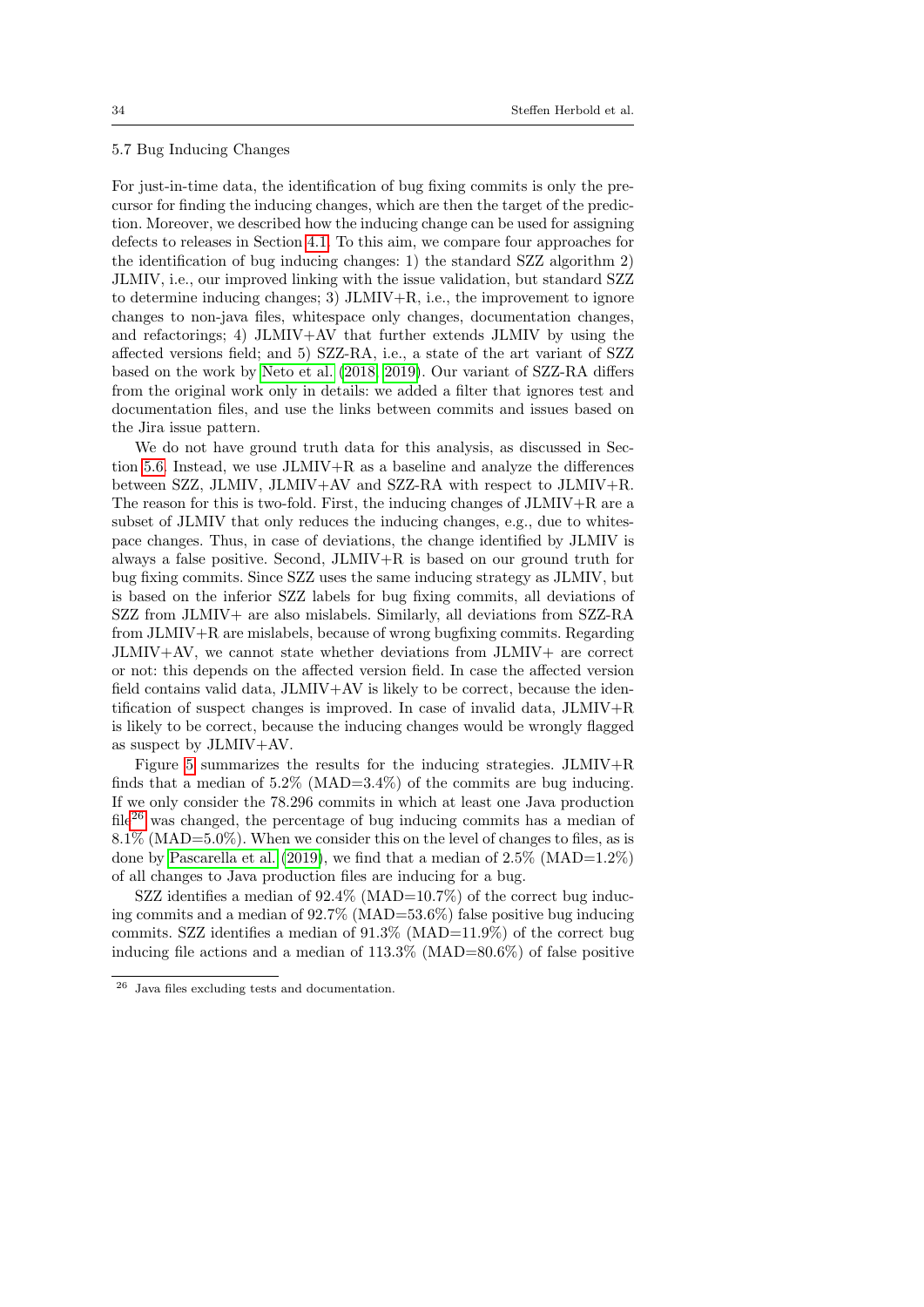inducing file actions of Java production files. These values are similar to the results for the bug fixing commits, i.e., mislabels due to the inducing strategy are hidden due to the large number of mislabeled bug fixes. The evaluation of JLMIV gives a better insight into the inducing strategy, because there is no noise due to mislabeled bug fixing commits. JLMIV identifies a median of  $12.1\%$  (MAD=6.2%) false positive bug inducing commits and a median of 13.3% (MAD=6.7%) false positive inducing file actions for java production files. This reduction is in line with the expectations due to the results from [Mills et al.](#page-50-3) [\(2018\)](#page-50-3), which found that 8.7% of false positives for the bug fixing actions are due to changes to comments and whitespace only changes and 8.49% false positives are due to refactorings.

With respect to JLMIV+AV, we find a median of  $4.8\%$  (MAD=5.2%) commits and a median of  $4.9\%$  (MAD= $4.2\%$ ) of file actions are detected less than with JLMIV+R. Based on our limited data regarding the correctness of the affected versions field, we would expect that roughly half of these file actions are actually false positives (Section [5.6\)](#page-28-0), i.e., are incorrectly detected by JLMIV+ and constitute noise. Thus, the potential impact of the affected versions field is relatively small with an expected reduction of false positive inducing changes by about 2.4% of the total amount of inducing file actions. Regardless, we cannot recommend to use JLMIV+AV without first validating the data in the affected version field, because the potential benefit due to fewer false positives are offset by an equally large loss due to false negatives.

SZZ-RA similar as for the bugfixing commits, SZZ-RA finds almost all correct bug inducing commits with a median of  $100\%$  (MAD= $0.0\%$ ) and a minimum of 93.3%. However, SZZ-RA finds a median of 69.8% (MAD=35.6%) false positive bug inducing commits and a median of  $65.0\%$  (MAD=48.7%) of false positive inducing file actions. Thus, the percentage of false positive inducing commits is lower than the percentage of false positive bug fixing commits (86.3%), but still relatively high. This reduction is in line with the expectation of the effect of the improvements to SZZ, i.e., ignoring changes to test, documentation, whitespaces, and refactorings, as can be seen by the difference between JLMIV and JLMIV+R. Thus, improved SZZ heuristics can resolve the relatively small problems of missing bug inducing changes due to missed issue links, but cannot resolve the problem with false positives due to wrong issue types.

## <span id="page-34-0"></span>5.8 Assignment to Releases

The literature suggests either to assign all bugs that are fixed within six months after a release to the release (6M) or to use the affected versions field (AV). In this article, we propose to use the inducing changes instead (IND). We evaluate the release assignment from two perspectives: the assigned issues and the files that are labeled as defective, due to the assigned issues. Same as for the inducing changes, we do not have ground truth. Regardless, the results from Section [5.6](#page-28-0) indicate that the assignment based on IND is the most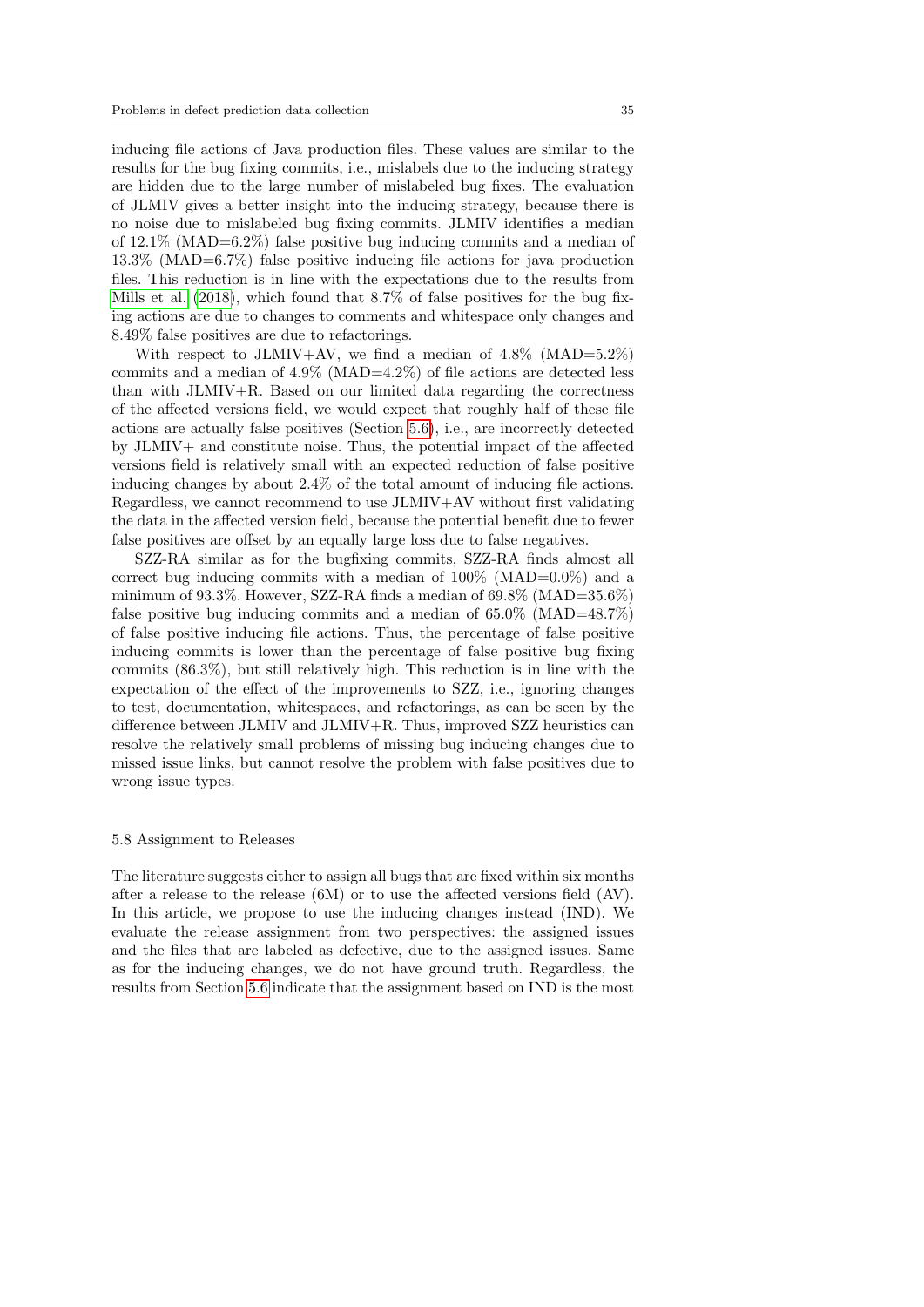

<span id="page-35-0"></span>Fig. 5 Results for the identification of bug inducing changes.

reliable strategy, even though likely not flawless. Therefore, we evaluate the deviations of 6M and AV from IND. We use the 6M strategy with the bug fixing commits determined by SZZ  $(6M-SZZ)$ , SZZ-RA<sup>[27](#page-35-1)</sup>  $(6M-SZZ-RA)$ , as well as those determined by JLMIV (6M-JLMIV). For the affected versions, we also use the bug fixing commits determined by JLMIV (AV-JLMIV). For the the assignment based on incuding changes, we use  $JLMIV+R$  ( $IND-JLMIV+R$ ).

Figure [6](#page-36-0) summarizes the results for the release assignments. Overall, a median of 14 (MAD=14.8%) bugs affect a median of  $13.0\%$  (MAD=14.8%) files of a release. For 36 releases, we did not find any bug fixes. We marked these releases in italic in Table [4.](#page-22-0) 21 of these release are the first releases for the projects, ten releases are the last in our data. The other five releases are for stable versions of Apache Commons projects. Without these 36 releases, the median of bugs that affect a release is 16 (MAD= $13.3\%$ ) and 15.5% (MAD=14.1%) files are defective. We report the results of 6M-SZZ, 6M-SZZ-RA, 6M-JLMIV and AV-JLMIV without the 36 releases that do not have any bug fix as they may skew the results.

6M-SZZ determines a median of 16.9% (MAD=25.1%) of the bugs and a median of 33.3% (MAD=38.5%) of the files correctly, and determines 33.3%  $(MAD=49.4\%)$  additional bugs and 37.8%  $(MAD=56.0\%)$  false positive defective files. 6M-SZZ-RA determines a median of 23.1% (MAD=26.5%) of the bugs and a median of 33.8% (MAD=38.7%) of the files correctly, and determines  $20.0\%$  (MAD= $29.6\%$ ) additional bugs and  $17.0\%$  (MAD= $25.2\%$ ) false positive defective files. 6M-JLMIV determines a median of 23.6% (MAD=26.7%) of the bugs and a median of  $33.3\%$  (MAD= $35.3\%$ ) of the files determined correctly and a median of  $11.9\%$  (MAD=17.7%) additional bugs and  $14.3\%$ 

<span id="page-35-1"></span><sup>27</sup> Technically, we only applied SZZ-RA for inducing changes. By considering which bug fixes identified by JL have an inducing change identified by SZZ-RA, we applied the improvements of SZZ-RA over SZZ to the bug fixing commits for the release assignment.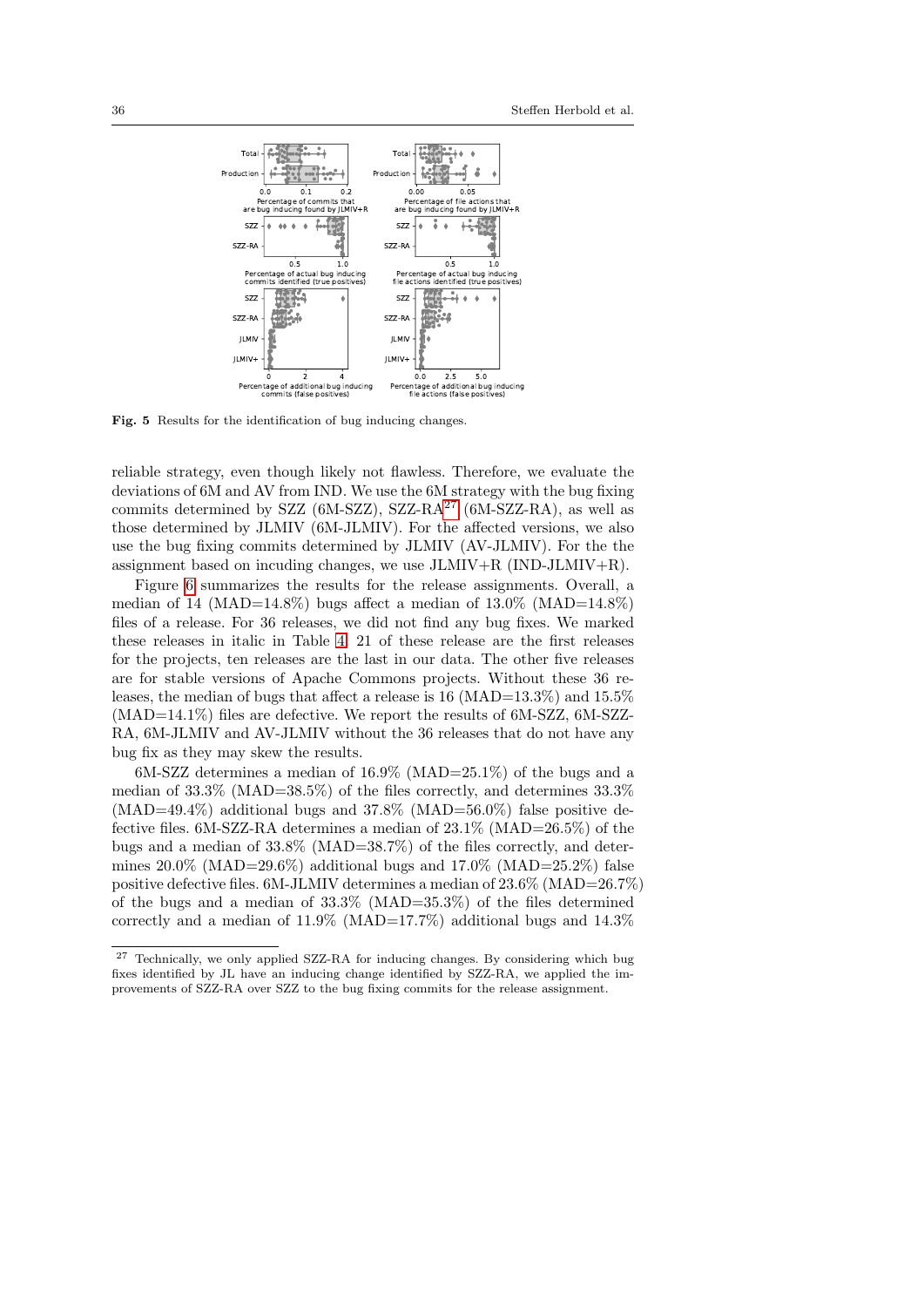

<span id="page-36-0"></span>Fig. 6 Results for the assignment of issues to releases and the labeling of files.

(MAD=21.2%) false positive defective files. The differences between 6M-SZZ, 6M-SZZ-RA and 6M-JLMIV are in line with the differences in the inducing changes. AV-JLMIV determines a median of 14.5% (MAD=21.6%) of the bugs and a median of 19.8% (MAD=29.4%) of the files correctly and determines  $6.4\%$  (MAD= $9.6\%$ ) additional bugs and  $6.6\%$  (MAD= $9.7\%$ ) false positive detective files. Thus, AV-JLMIV labels the fewest files as defective of all variants. This is in line with the results by [Da Costa et al.](#page-48-0) [\(2017\)](#page-48-0) that only a small percentage of bugs contain any data in the affected versions field. We compared these results with the ground truth data from Section [5.6.](#page-28-0) While the deviations are not equal, they show similar trends to the sample depicted in Table [6,](#page-32-0) both regarding the 6M strategy, as well as the AV strategy.

#### <span id="page-36-1"></span>5.9 Prediction Models

The focus of our empirical analysis is on the quality of defect labels. However, it is unclear if and how the mislabels affect prediction models. Moreover, we have no indication if the incomplete feature sets in many data is really a problem. To assess the impact our data collection may have on the defect prediction models, we evaluate how the assessment of the best performing model from a recent benchmark on cross-project defect prediction [\(Herbold et al., 2017\)](#page-49-11) would change. We follow the procedures for data processing outlined by [Herbold et al.](#page-49-11) [\(2017\)](#page-49-11) and use only the releases with at least 100 files and at least five defective files. We apply this criterion to both the 6M-SZZ and the IND-JLMIV+R data, i.e., there must be at least five defective files with both labels. We then use all data from projects other than the release for training, the data from the release itself for testing. This leaves us with 203 releases. [Camargo Cruz and](#page-47-7) [Ochimizu](#page-47-7) [\(2009\)](#page-47-7) proposed a relatively simple transfer learning approach. The approach by [Camargo Cruz and Ochimizu](#page-47-7) [\(2009\)](#page-47-7) ranked best overall among 450 different models from the defect prediction literature that were compared on five data sets by [Herbold et al.](#page-49-11) [\(2017\)](#page-49-11) and should, therefore, be a suitable model to assess the impact of mislabels and feature sets on defect prediction models.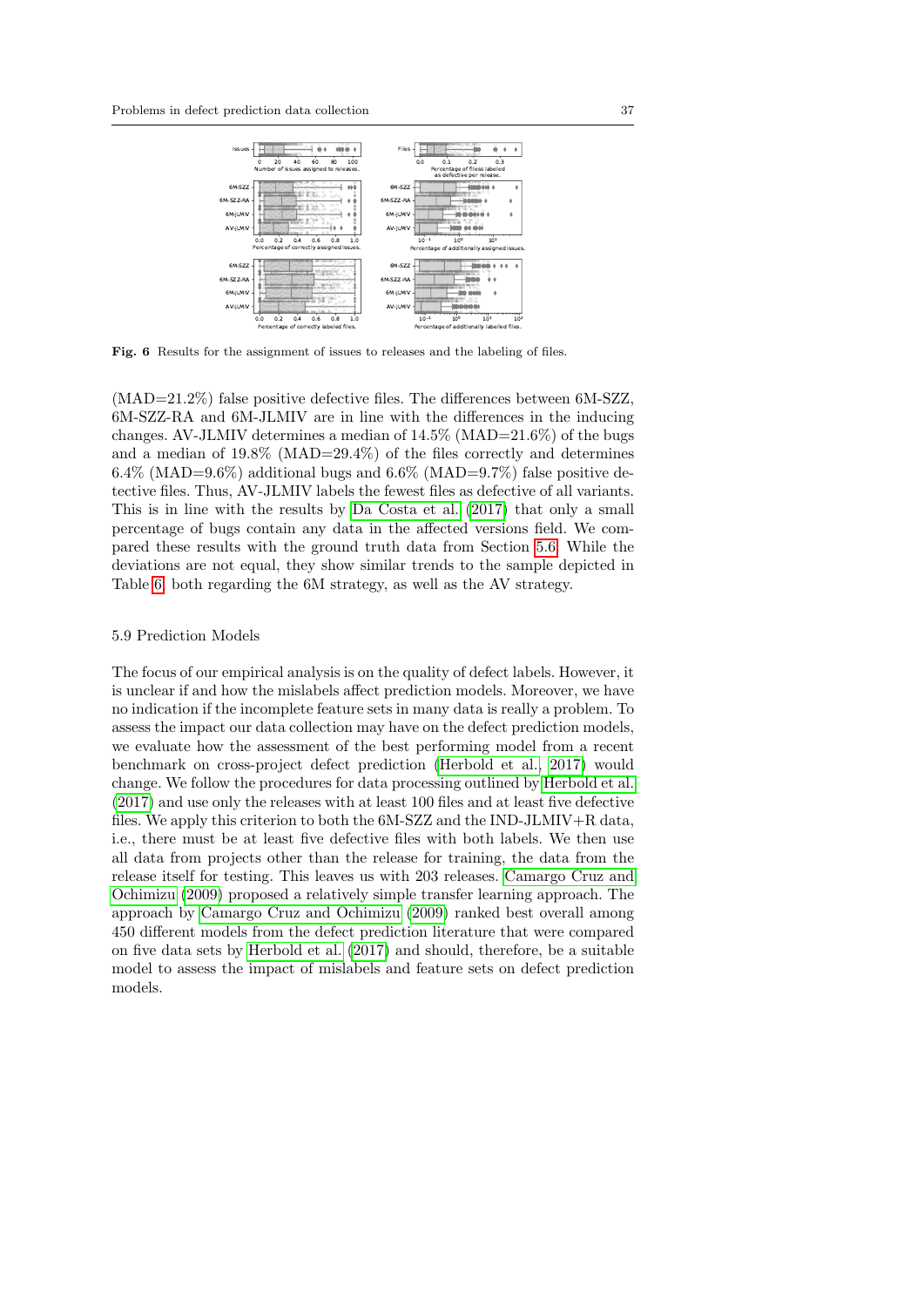Carmargo Cruz and Ochimizu proposed the following: first, the natural logarithm is applied to all features values plus one, then the difference between the median of the feature in the training data and the test data is subtracted, i.e., the feature m is transformed such that  $\hat{m}(s) = \log(1+m(s)) + \text{median}(\log(1+t))$  $m(S))$  – median(log(1 + m(S<sup>\*</sup>))) where S is the set of files in the training data,  $S^*$  is the set of file in the test data,  $m(s)$  is the value of feature m for file  $s \in S \cup S^*$ . The transformed features are used as input into a Gaussian Naive Bayes classifier [\(Zhang, 2004\)](#page-54-4).

To evaluate the impact of features and labels on the prediction model, we train four different variants of the model by [Camargo Cruz and Ochimizu](#page-47-7) [\(2009\)](#page-47-7) based on different training data. We use two different labels: 6M-SZZ, i.e., the commonly used labeling strategy used by most defect prediction data sets and IND-JLMIV+R, i.e., the most accurate labels we determined. For each label, we use two different sets of features: 1) all features in our data  $(ALL)$  and 2) only features based on static product metric for classes<sup>[28](#page-37-0)</sup> and files (SM), i.e., the similar features to the PROMISE data, one of the most popular defect prediction data sets [\(Hosseini et al., 2017\)](#page-49-2). We denote the resulting models in the following as 6M-SZZ-ALL, 6M-SZZ-SM, IND-JLMIV+R-ALL, and IND-JLMIV+R-SM. These models are evaluated on the IND-JLMIV+R labels in the test data, i.e., with the least amount of mislabels. Through these models, we evaluate how mislabels affect the training of prediction models. Additionally, we also evaluate the models trained with 6M-SZZ labels with 6M-SZZ labels as test data and denote these models as 6M-SZZ-ALL-SZZ and 6M-SZZ-SM-SZZ. Through these models, we evaluate how mislabels affect the evaluation of prediction models.

Figure [7](#page-38-0) summarizes the results of the prediction models. For IND-JLMIV+R-ALL the median lower boundary on C is  $2141.3$  (MAD=1804.9) and the median upper boundary on  $C$  is 2297.3 (MAD=1993.0). Thus, in the median, the costs of a defect must be at least as high as the quality assurance for 2141.3 lines of code and at most as high 2297.3 lines of code, for the model to be cost saving, i.e., the defect prediction model can only save cost under very specific assumptions in the median. For 86 of the 203 releases we use, the lower boundary is greater or equal to the upper boundary, meaning that for 42.4% of the projects the defect prediction could never save costs in comparison to a trivial approach of either doing nothing or testing everything. While these numbers are already bad, they are worse for the other models. IND-JLMIV+R-SM has a median lower boundary of 2315.2 (MAD=1817.5) and a median upper boundary of 2221.5 (MAD=1827.6), the lower boundary is greater or equal to the upper boundary for 50.7% of the projects. 6M-SZZ-ALL has a median lower boundary of 2313.4 (MAD=1996.8) and a median upper boundary of 2094.3 (MAD=1715.0), the lower boundary is greater or equal to the upper boundary for 46.3% of the projects. 6M-SZZ-SM has a median lower boundary of 2185.0 (MAD=1754.3) and a median upper boundary of 2185.0 (MAD=1754.3), the lower boundary is greater or equal to the

<span id="page-37-0"></span><sup>28</sup> We use summation for the aggregation to the file level.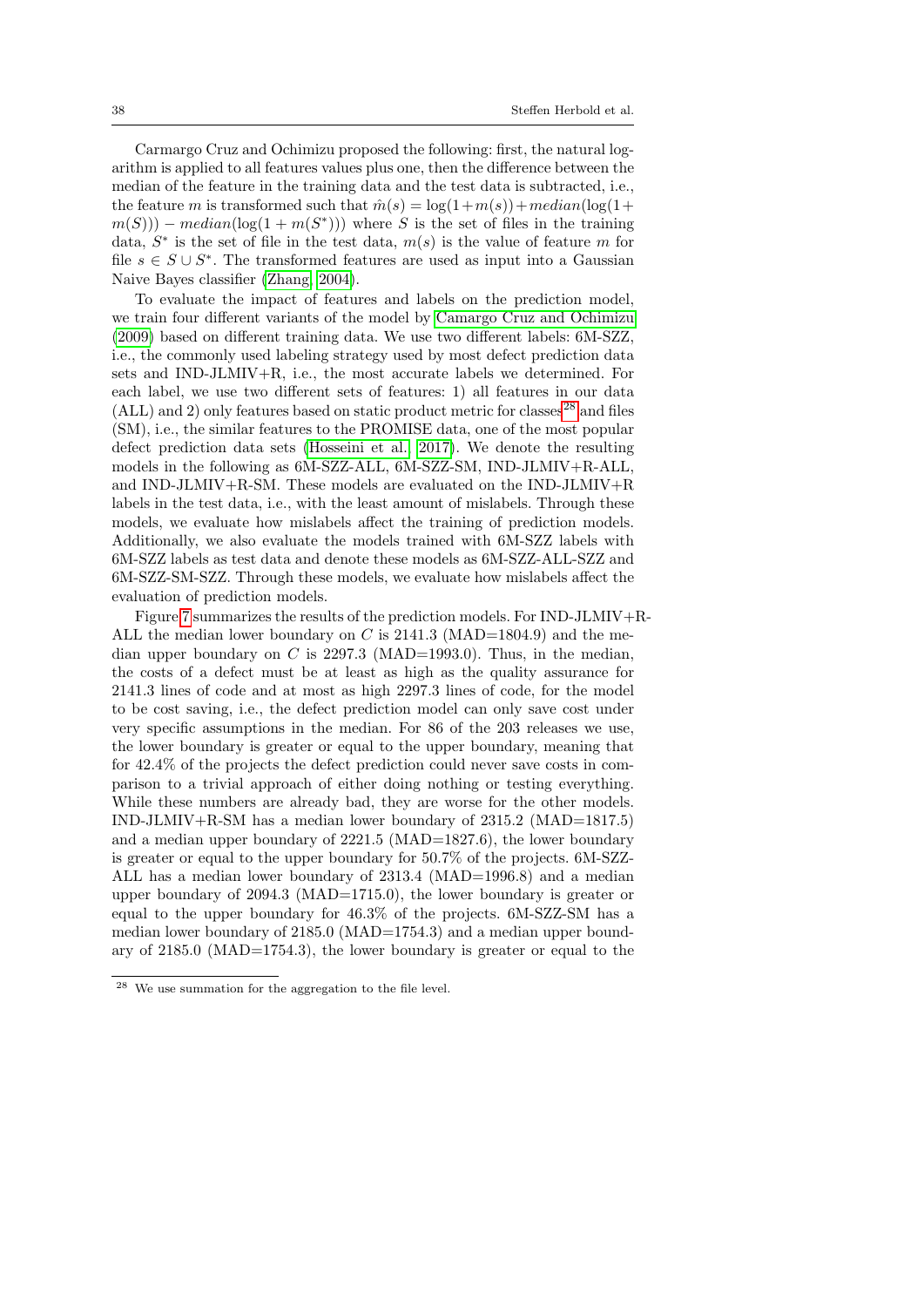

<span id="page-38-0"></span>Fig. 7 Critical Distance diagrams for the comparison of significant differences the boundaries on the cost ratio C

upper boundary for 45.3% of the projects. When we train and test with the SZZ labels, the cost estimations get even worse. 6M-SZZ-ALL-SZZ has a median lower boundary of 2781.6 (MAD=2373.4) and a median upper boundary of 1755.1 (MAD=1652.8), the lower boundary is greater or equal to the upper boundary for 72.4% of the projects. 6M-SZZ-SM-SZZ has a median lower boundary of 2724.8 (MAD=2067.9) and a median upper boundary of 1467.8 (MAD=1334.5), the lower boundary is greater or equal to the upper boundary for 78.3% of the projects. Thus, for all models except IND-JLMIV+R-ALL the median lower boundary is greater or equal to the median upper boundary and the defect prediction model saves costs for fewer projects.

We reject the null hypothesis of the Friedman test that there are no significant differences between models for both the lower boundary ( $p$ -value $<0.001$ ) and the upper boundary (p-value  $< 0.001$ ). Figure [7](#page-38-0) shows the critical distance diagrams of the post-hoc Nemenyi test for both boundaries. The results show that the differences in the median between the models evaluated with IND-JLMIV+R labels in the test data are not significant. Thus, contrary to [Tan](#page-52-2)[tithamthavorn et al.](#page-52-2) [\(2015\)](#page-52-2), we do not find that mislabels significantly impact the results, at least in terms of cost saving potential. The same is true for using more features. However, we note that while the difference may not be significant, using more features and cleaner labels still has the best median values and can be cost saving for the largest number of projects.

The models tested with 6M-SZZ labels in the test data are significantly worse with a small effect size  $(\delta \in [0.18, 0.23])$ , with the SM features in both boundaries and with ALL features only in the lower boundary. This difference also manifests in a large drop in projects, for which the evaluation on the test data estimates that costs could be saved.

Finally, we note that the overall performance of the model is relatively poor. However, the goal of this experiment is not to show whether the model by Carmargo Cruz and Ochimizu is good, but rather to evaluate if the different labels and features impact the evaluation of the model.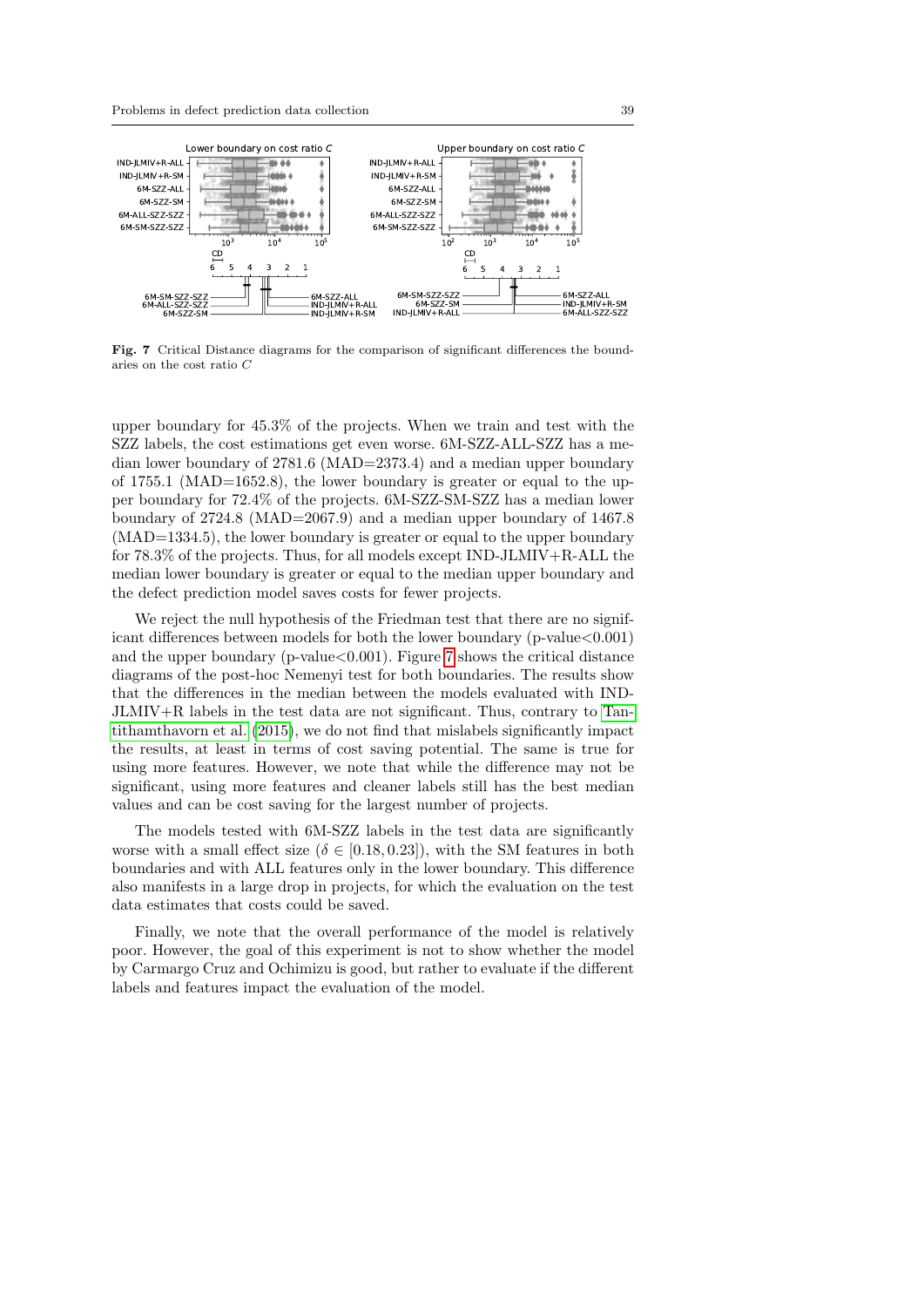## <span id="page-39-0"></span>6 Discussion

Within this section, we discuss the implications of the results of our empirical study on our research question, i.e., how issues with defect labeling and feature sets affect defect prediction data and prediction results. We consider three different aspects: the defect labels, the impact of features on predictions, the low performance of the defect prediction model we trained, as well as open problems.

## 6.1 Defect Labels

Through our empirical study, we showed that the concerns that were raised in the recent years regarding the validity of defect labeling are valid. The two biggest factors that influence the quality of defect labels determined by SZZ are mislabeled issues in the Jira and mistakenly assigned bugs to releases. We proposed a solution for the latter problem by assigning bugs to releases based on inducing commits. The problem of mislabeled issues is more severe: to the best of our knowledge, there is no automated heuristic that can identify mislabeled issues in issue trackers. Our approach was to employ manual analysis by experts, same as [Herzig et al.](#page-49-3) [\(2013\)](#page-49-3). However, this is extremely time consuming and does not scale well. In our case, we validated 11295 issues overall for the 38 projects. While we did not measure the exact time, two authors of this article spent at least one person month each on the independent labeling, i.e., at least 176 hours. Additionally, all three authors spent at least 20 hours on the resolution of disagreements. Thus, we spent at least 412 working hours on the issue type validation, the actual number is more likely around 600 working hours. Consequently, we required between two and three minutes per issue. This estimate is similar to the four minutes that [Herzig et al.](#page-49-3) [\(2013\)](#page-49-3) reportedly required. A third factor are wrong links from commits to issues, but this can already be automatically solved by adopting the linking process to the issue tracking system, in our case Jira. However, if this is not done, this would be a third major source for noise. We note that according to our analysis of existing defect prediction data sets (see Section [2\)](#page-3-0), only RNALYT-ICA and BUGHUNTER data avoid this problem by exploiting links from Jira (RNALYTICA) and within GitHub (BUGHUNTER). This is an indication that the state of practice may be evolving here away from the original SZZ for the identification of bug fixing changes.

We note that the mislabeled issues are mislabeled from our perspective as researchers that want to analyze defects in software repositories. Thus, issues like incompatibilities due to new Java versions, failing tests, or missing documentation, are mislabels, because these do not constitute bugs in the sense of wrong run-time behavior of the software at the time of the release. From the perspective of the developers, these may not be mislabels, because they may use a more practical definition of bug in the issue tracker: something that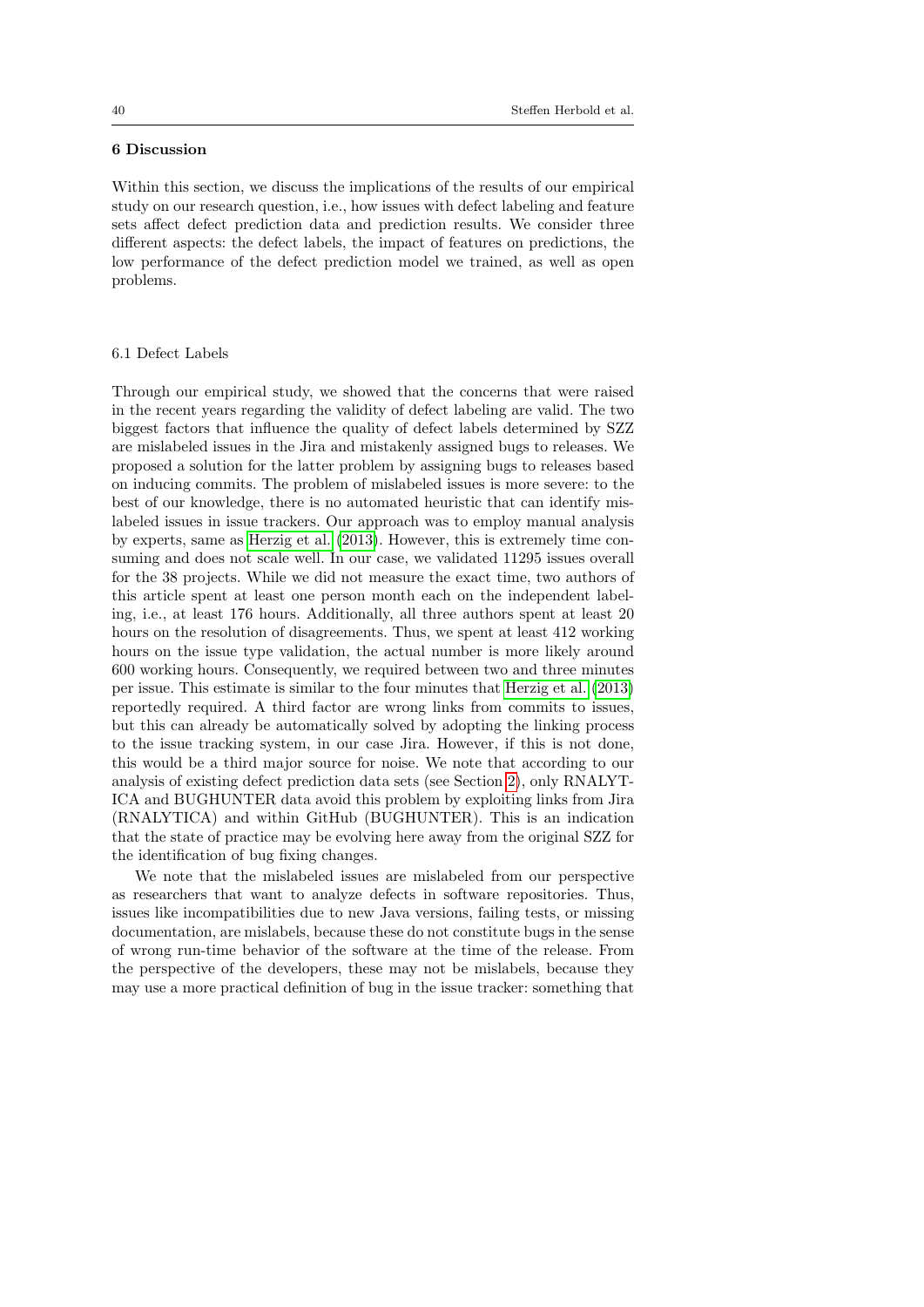is undesirable. Thus, we believe that these mislabels will remain a systematic problem for the analysis of issue tracking data, same as [Herzig et al.](#page-49-3) [\(2013\)](#page-49-3).

Regarding the impact of the problems with defect labeling, our study revealed that all problems are replicable and that the impact increases if the problems are considered together. The problems with issue linking and the issue types in the repository combined mean that SZZ misses about one fifth of the bug fixing commits, and only about half of the commits SZZ identifies as bug fixing are actually bug fixing. This is because SZZ only identifies about 80% of the actual bug fixing commits, but also mislabels roughly the same amount of bug fixing commits because of the mislabeled issues. If this is combined with a six month time frame for assigning defects to releases, the problem becomes even more severe. For every file, that is correctly labeled as defective, there is roughly one file that is incorrectly labeled as defective, and two files that are incorrectly labeled as non-defective. With implementation of the state of the art SZZ-RA variant of SZZ, these problems can be somewhat mitigated, but are still severe, because the main reasons for the deviates are the mislabeled issues and the six month time frame: SZZ-RA misses almost no bug fixing commits but still has the problem that only about half of the commits identified as bug fixing are actually bug fixing. For every three files that are correctly labeled as defective, SZZ-RA incorrectly labels two files as defective, and misses six files that are incorrectly labeled as nondefective. [Yatish et al.](#page-54-0) [\(2019\)](#page-54-0) proposed using the affected version field of issue trackers as a solution for the release assignment problem. While this is in principle a perfect solution, the reality of the data in the issue tracking system shows that the information contained in the affected version field is unreliable. Overall, using inducing changes currently seems to be the best heuristic.

Another important aspect to consider here is, that there is still noise in our data due to false positive defect labels. We did not validate the file actions and instead only applied a heuristic that ignored changes to whitespaces, comments, and refactorings. Thus, while we may have measured the largest part of the noise in the defect labels, there is still an uncertain region, which is also not accounted for in our data. We note that additional improvements would only lead to more deviations of SZZ from the actual data, because SZZ would identify even more false positives.

All data sets we discussed in Section [2](#page-3-0) are affected by the problems regarding the defect labels. This is a severe threat to all publications that use this data and, therefore, basically to the complete state of the art of defect prediction. We have shown in Section [5.9](#page-36-1) that the mislabels lead to significantly different results when used for training and evaluation. The differences are not significant if noisy data is used for training but cleaned data is used for testing. How this impacts, e.g., the comparison between defect prediction approaches is unclear. It may be that empirical results are not affected, because the signal of the defective data was still strong enough to be picked up by analysis and all approaches are affected equally. It may also be that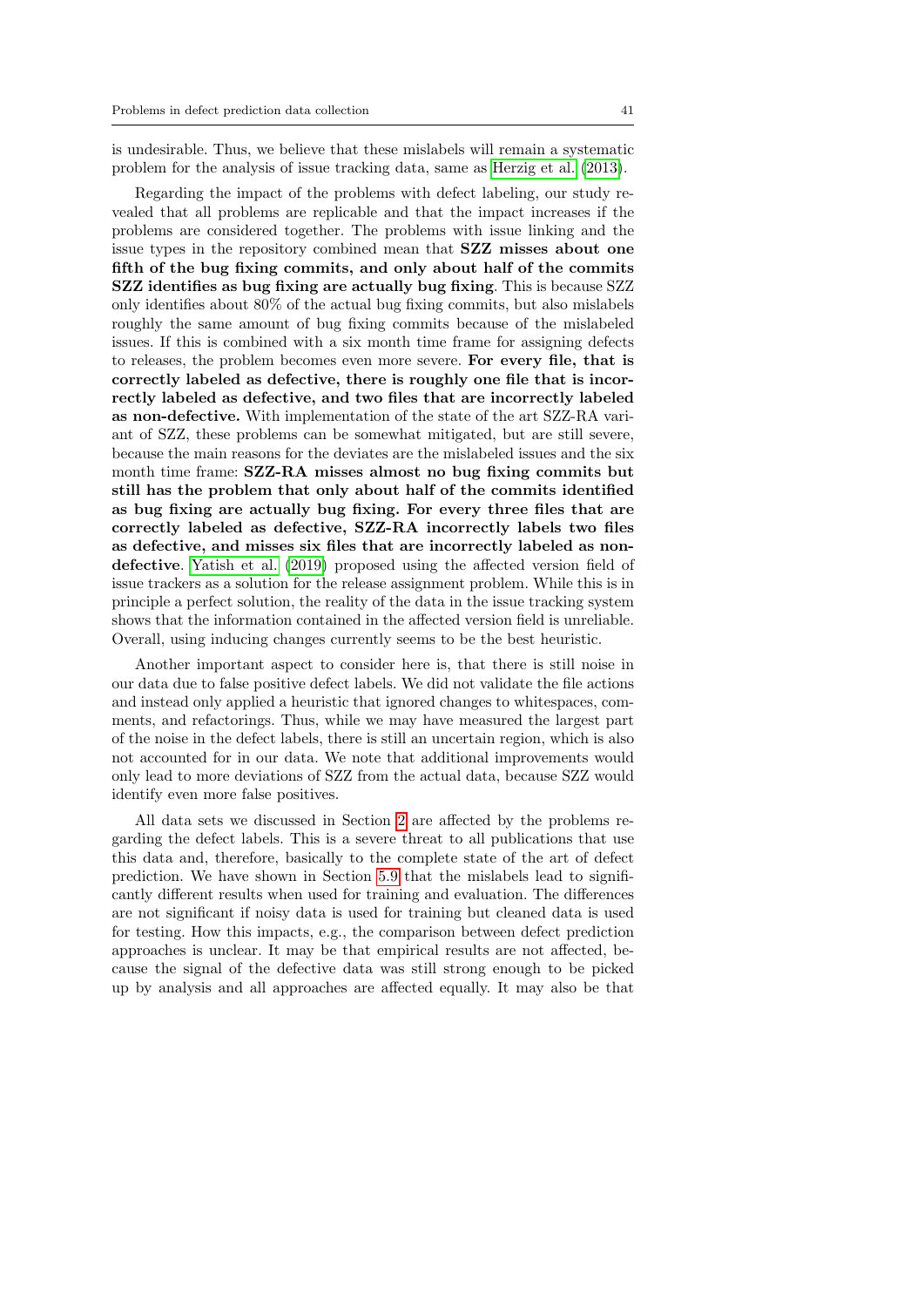the outcome of experiments changes, because different software artifacts are labeled as defective.

#### 6.2 Features

Our initial motivation that started this research was, that we actually wanted to have a defect prediction data set with a broad selection of features, because we believed that this was the key ingredient that was missing for highly performing defect prediction models. The indications from the literature suggested that this was true (Section [3.2\)](#page-12-0), especially due to churn related features. Because we considered how we should collect the defect data, we discovered the need for our analysis of the defect labels and the focus of our research evolved: due to our findings regarding the defect labels, the analysis of the features is now only in the background of this article. Regardless, we believed that the small experiment we described in Section [5.9](#page-36-1) would show that the large feature set is beneficial and that we could point to future research to find a suitable subset from the large amount of features we use, e.g., to minimize the effort to collect the features without a loss in prediction performance.

Our results do not support such a conclusion and instead indicate that the impact of features that go beyond static source code metrics may be relatively small. While the results were best with all features, the difference was not significant. Our replication package also contains the results for recall and precision, which show that the differences with traditional machine learning metrics are also not very strong, i.e., insignificant for recall and potentially small for precision. A closer look at the literature reveals a potential reason for this lack of a stronger effect. On the one hand, the studies that clearly find that more features, especially churn-related features, lead to better prediction results, were all conducted on relatively small data sets, i.e., on 26 releases [\(Ostrand et al., 2005\)](#page-51-5), three releases [\(Moser et al., 2008\)](#page-50-5), and five releases [\(D'Ambros et al., 2012\)](#page-48-1). On the other hand, [Zhang et al.](#page-54-1) [\(2017\)](#page-54-1) used 255 and only found a small effect of using aggregations. [Rahman et al.](#page-51-7) [\(2014\)](#page-51-7) even found no statistically significant difference, when they added features based on PMD or FindBugs warnings to static metrics. Thus, the expectations that larger feature sets that go beyond static source code metrics improve predictions may be inflated.

#### 6.3 Prediction Performance

We note that the overall performance of the model by [Camargo Cruz and](#page-47-7) [Ochimizu](#page-47-7) [\(2009\)](#page-47-7) was relatively bad. This is, from our point of view, nearly as troubling as the large amounts of mislabels, because there are two potential interpretations for this bad performance. 1) The benchmark by [Herbold](#page-49-11) [et al.](#page-49-11) [\(2017\)](#page-49-11) misjudged the performance of the approach by [Camargo Cruz and](#page-47-7) [Ochimizu](#page-47-7) [\(2009\)](#page-47-7) based on the prediction performance on five data sets and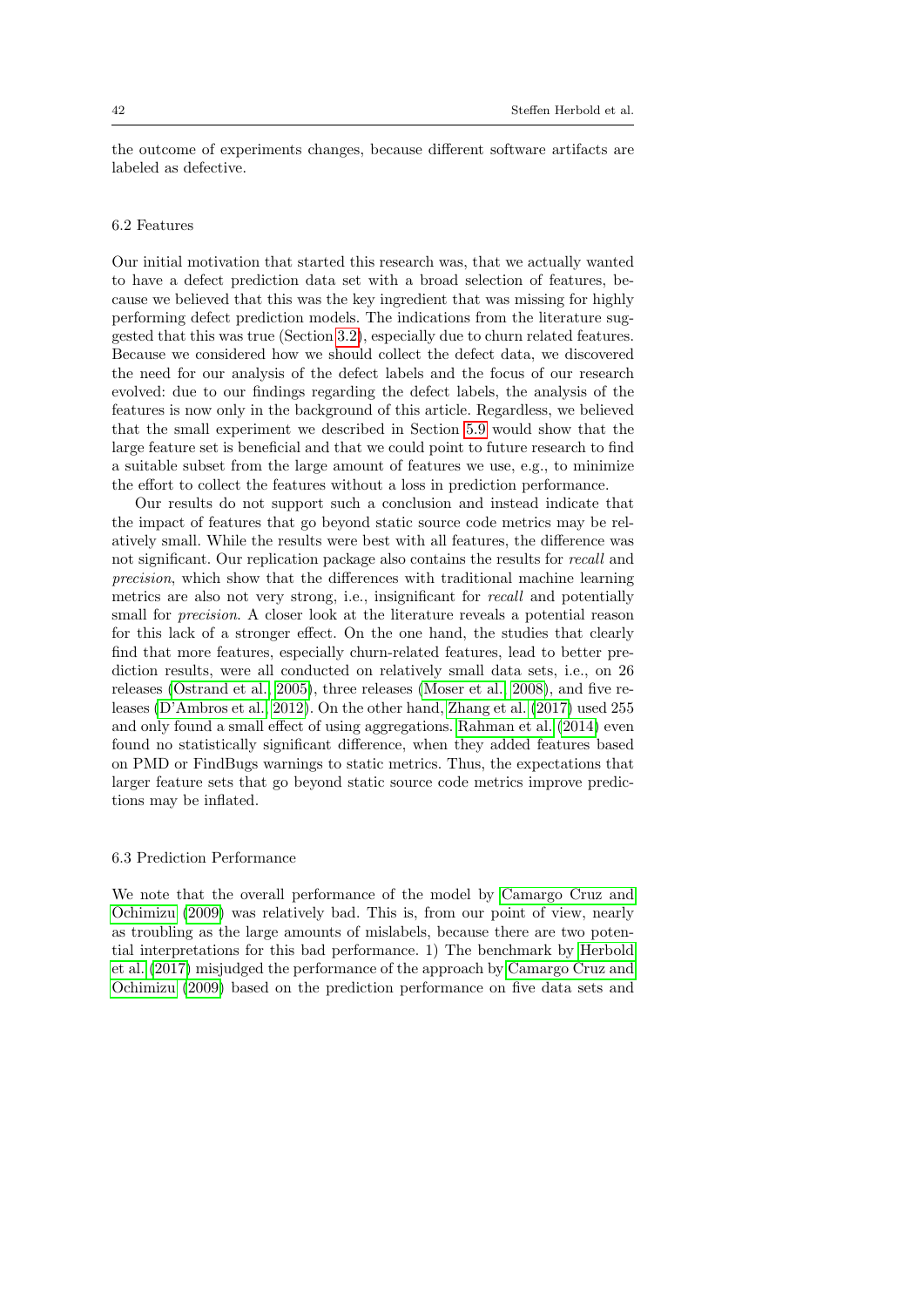the approach should have been ranked lower. 2) The benchmark judged the performance correctly, and other approaches from the state of the art perform even worse. Neither interpretation is good. The first interpretation indicates a severe threat to the external validity of existing defect prediction studies, because most of them used the same data as [Herbold et al.](#page-49-11) [\(2017\)](#page-49-11). The second interpretation means that release-level defect prediction may not be able to reliably save costs. Regardless which is the case, further research in this direction is important. A potential explanation for the low performance and also possible deviations from the existing defect prediction results would be the relatively small number of defects, in comparison to all existing data set. The rigorous cleaning of false positive defect labels leads to a stronger classlevel imbalance in our data, than in any of the existing data sets. Thus, newer results that were not considered in the benchmark by [Herbold et al.](#page-49-11) [\(2017\)](#page-49-11), e.g., with respect to sampling for class imbalance treatment [Tantithamthavorn](#page-52-9) [et al.](#page-52-9) [\(2018\)](#page-52-9) may help.

## <span id="page-42-0"></span>6.4 Open Problems

While we empirically explore many problems regarding data for defect prediction, there are still open problems left, as well as new problems we discovered due to our results.

We have only used manual validation for the bug fixing commits, but not for the file actions in those commits or for the inducing changes that were detected. While we used smaller samples to get insights into the quality, this only helps us estimate the remaining noise in the data, as our tooling cannot identify which changes to source code actually contribute to a bug fix automatically. Thus, the first open problem is to extend this data with validated file actions for bug fixes, inducing changes, and release assignments. For the data in our empirical study we would need to manually validate 46.422 file actions for 10.515 bug fixing commits, as well as for the release assignment of 6.530 bugs. These are 34.5 times more file actions than in the study by [Mills et al.](#page-50-3) [\(2018\)](#page-50-3) with the additional effort for validation of the inducing changes. Thus, this kind of problem cannot be solved by single research groups, but must be tackled by the complete community. We already registered a study with the goal to start to address this problem with the help of the community [\(Herbold et al., 2020\)](#page-49-12). In a first step, we want to validate which lines in bug fixes actually contribute to the bug fix and which changes are unrelated improvements.

Our IND approach for the assignment of bugs to releases also has limitations. For example, lines that are added and not modified do not have an inducing change. In general, as Rodríguez-Pérez et al.  $(2020)$  point out, there are intrinsic bugs, for which they could not locate the inducing change, even with the help of experts. Future research should consider the impact of this limitation on automated approaches, i.e., how often this is the case. Moreover, we should explore if we can improve our heuristics for indentifying inducing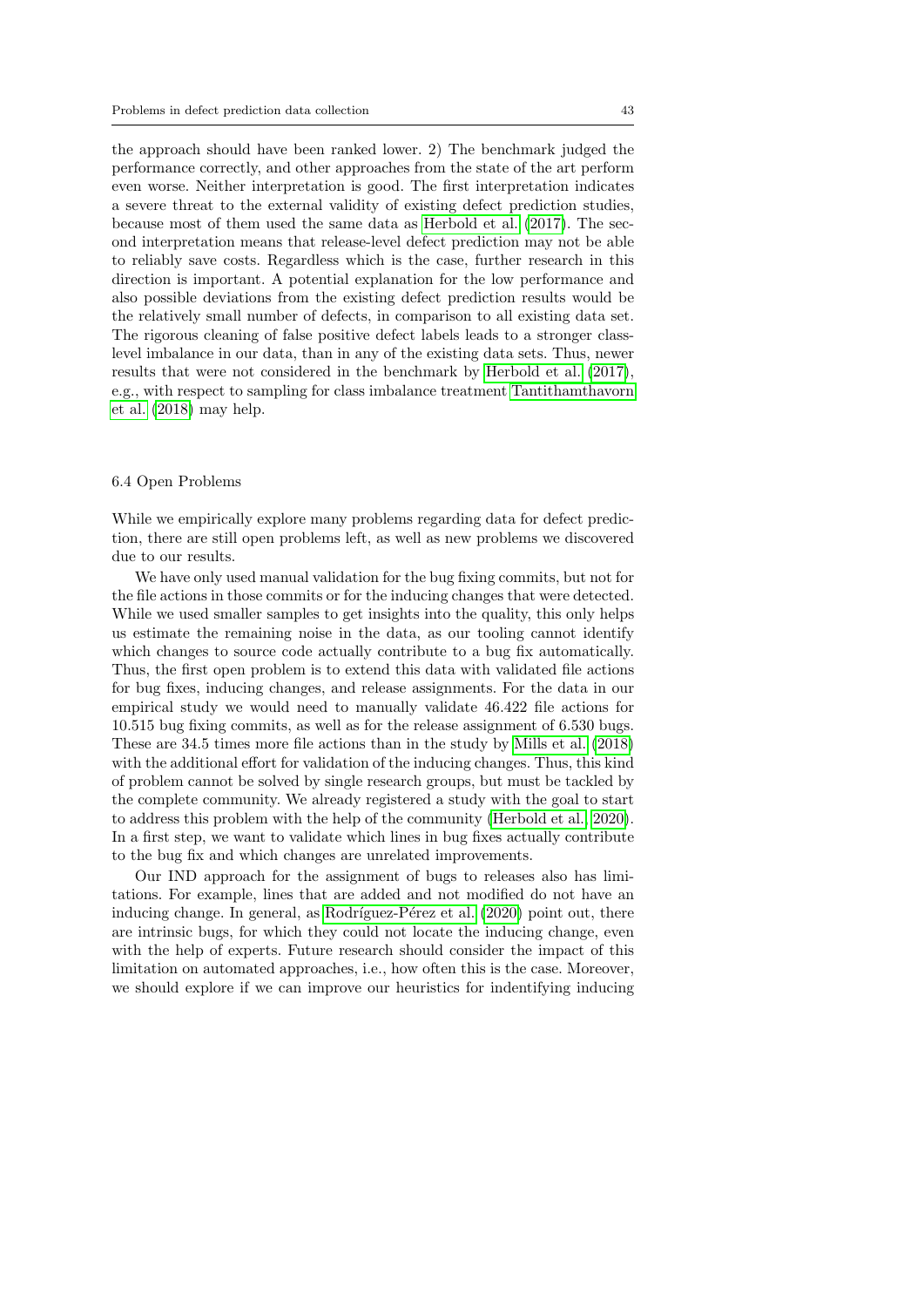changes or if they may even be impossible to solve as an instance of the halting problem [\(Turing, 1937\)](#page-53-8).

Moreover, our results raise several interesting and concerning questions for further research. We can only speculate how our results regarding the defect labels affect the state of the art. We may find that the same prediction models as before are the best, simply because they are good models, independent of the data. The results may also change, because with the different data, other algorithms may perform better. We are especially looking forward to how our data affects findings that trivial baselines may outperform machine learning, e.g., by [Zhou et al.](#page-54-5) [\(2018\)](#page-54-5). Recent work already considered similar problems with other variants of SZZ, but without accounting for the biggest source of noise, i.e., the mislabeled issues [\(Fan et al., 2019\)](#page-48-11). The results indicate that these changes will have an effect.

Through a small experiment, we have already (inadvertently) shown that some results regarding the importance of features may need to be revisited. While we found improvements, they were not significant. However, because we only performed a relatively simple study, this only means that the impact is not as obvious as we expected. Future work may uncover subsets of our features which lead to bigger improvements or demonstrate that we only found negligible differences due to our use of the approach by [Camargo Cruz and](#page-47-7) [Ochimizu](#page-47-7) [\(2009\)](#page-47-7). Even if future research finds that there really is not much of an improvement if other features than static metrics are used, the question of which features are best is still interesting. For example, just-in-time defect prediction relies mostly on features that are independent of the programming language. Whether the same would be possible for release-level defect prediction without loosing predictive performance is unknown. Such results could help to broaden the scope of future research, because current research only considers a relatively small set of programming languages. Vice versa, just-intime research avoids using static analysis tools and hence, there is a lack of research on the use of features like the complexity of code changes [\(Hassan,](#page-49-4) [2009\)](#page-49-4). Future research could explore if the language independent features are really sufficient.

Finally, there is the impact on mining defect prediction data for industrial application in tools. We rely heavily on time-consuming manual validation to increase the data quality. While we believe that this is essential for researchers that need to accurately and reliably assess proposed approaches, this is of less importance in the industry. Here, the key question is if models trained on noisy data, e.g., collected with SZZ-RA perform as well as models trained on manually inspected data. Our results in Section [5.9](#page-36-1) indicate that this difference may be small. Thus, such data could still be used to train domain specific models. Regardless, our results also indicate that a small sample of data should always be cleaned manually to be used as test data, because the assessment of the model performance may be unreliable. Future research should investigate if our initial results hold and automated heuristics can be safely used for the training of defect prediction models without a negative effect on the prediction performance.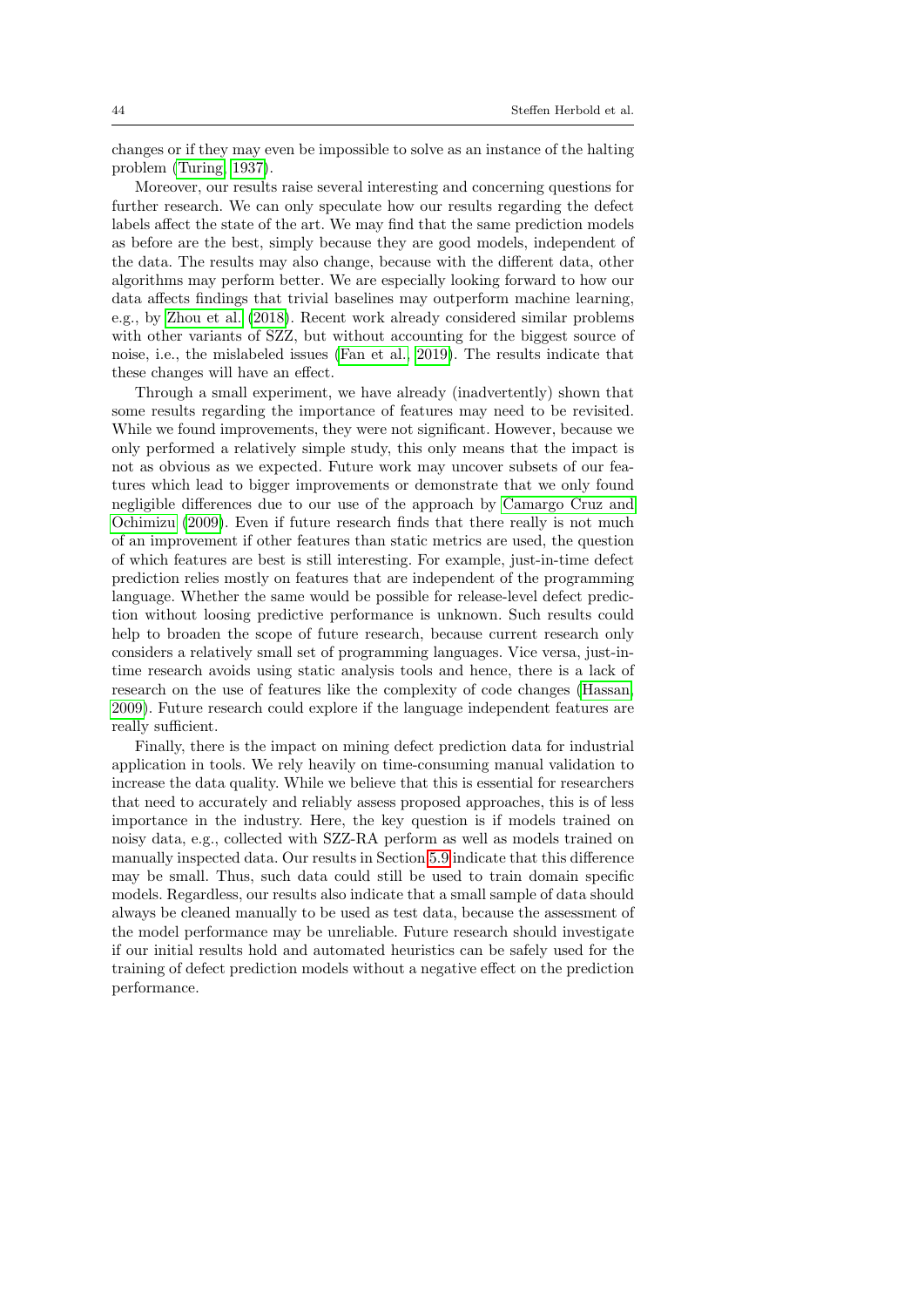## <span id="page-44-0"></span>7 Threats to Validity

Due to the scope of our empirical study, there are many threats to the validity of our findings. We discuss the construct validity, internal validity, external validity, and reliability as separately, as suggested by Runeson and Höst [\(2008\)](#page-52-10).

## 7.1 Construct Validity

There are several threats to the construct validity of our experiments. We wrote a large amount of software for these experiments, which may contain defects. However, all software was tested, including the development of automated unit tests for complex and critical components like the identification of inducing changes. Furthermore, we checked the results manually. Especially the large amounts of manual analysis we conducted revealed many corner cases, which we could then handle correctly, mitigating the threats due to bugs in our software. Additionally, we may have selected unsuitable baselines for the comparison of results. To mitigate this threat, we created ground truth data as baseline where possible. In case this was not possible, we evaluated a sample from our baseline manually to establish whether our proxy for the baseline was suitable. Moreover, we cross-checked all our results with findings from related studies to evaluate the plausibility of our results. Finally, we may have used inadequate metrics for the measurement of differences. We mitigate this threat by only reporting deviations from the ground truth. To further mitigate this threat, we looked at the raw data and validated that the deviations are accurate reflections of the raw results.

## 7.2 Internal Validity

The results of the analysis of the defect labeling directly follow from the properties of the defect labeling algorithms, e.g., missing links to issues are the only source for false negative bug fixing commits with SZZ in our data. The results of our sampling in Section [5.6](#page-28-0) and the prior work by Rodríguez-Pérez et al. [\(2020\)](#page-51-2) both indicate that finding inducing changes based on blaming prior changes may be unreliable. However, the analysis of the differences between the improved versions of this blaming, e.g., by ignoring refactorings, is still valid, because all deviations from simpler approaches are improvements, as we discuss in Section [5.7.](#page-33-0) Similarly, while the assignment of bugs to releases may be negatively affected by this, the results from Section [5.6](#page-28-0) provide a strong indication that these results contain the least amount of noise, in comparison to the other strategies. Thus, while concrete values with respect to the wrong assignment of bugs to releases may change with additional manual validation, the overall conclusions would likely not be affected.

The conclusion that the difference with a larger set of features is negligible may be wrong or misleading. Other factors, especially properties that we cannot easily capture with performance metrics may yield different results, e.g.,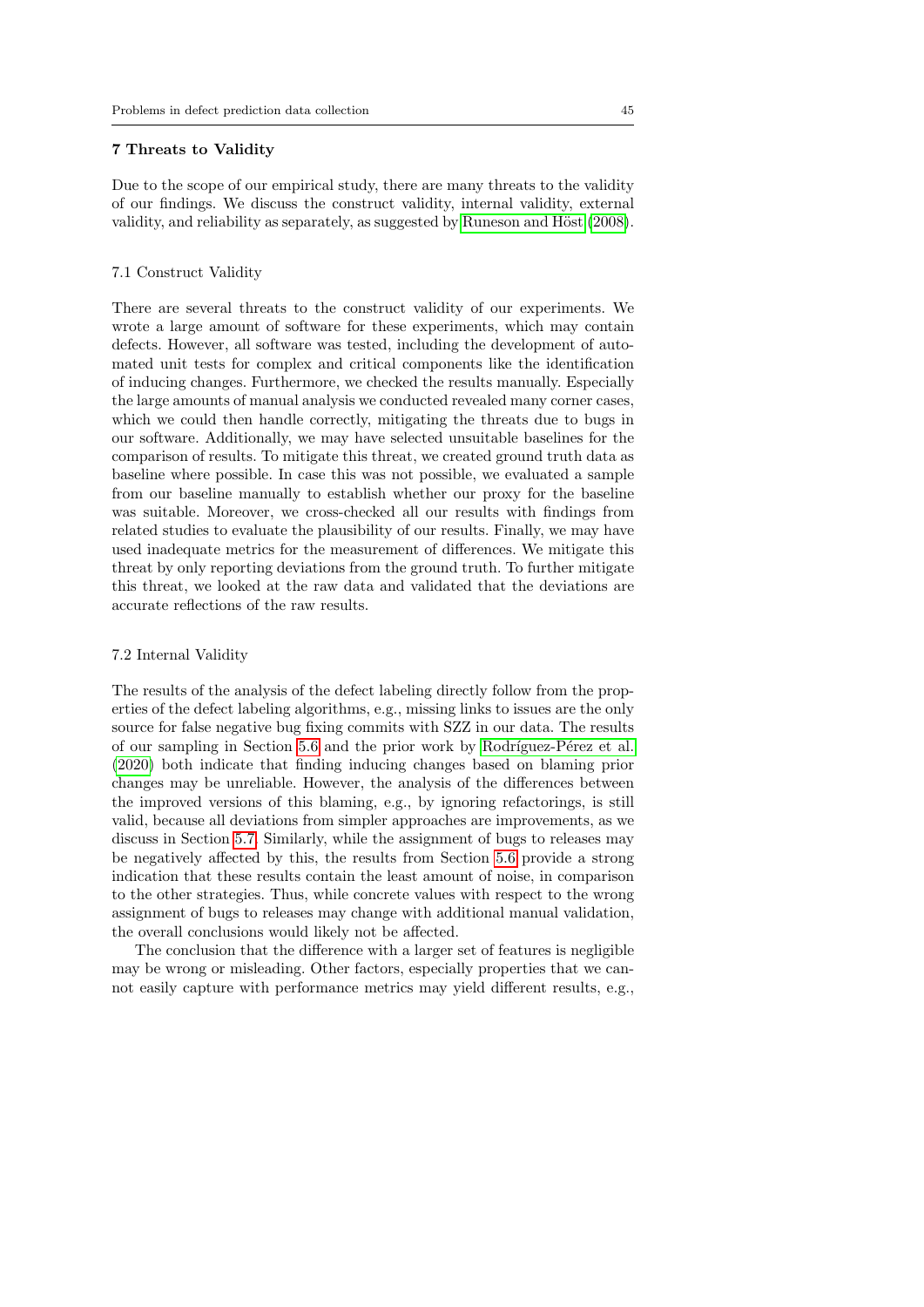the acceptance of prediction models by developers could be higher because the recall is improved. Moreover, we only consider a pure classification scenario and no ranking of files by their likelihood of defect or a regression scenario for the prediction of the number of defects in a file. The additional features may lead to bigger differences in performance under these considerations.

## 7.3 External Validity

The main threat regarding the external validity of the results is due to our focus on Java projects that are developed under the umbrella of the Apache Software Foundation. Thus, it is unclear if and how our findings generalize to projects using other programming languages or software development outside of the Apache Software Foundation. We note that our analysis regarding the defect labeling problems is mostly independent of the programming language, with the exception of the identification of whitespace and comment-only changes. For example, whitespace changes may actually be changes to the logic of a program written with Python. Moreover, the Apache Software Foundation attracts a large amount of developers both from the industry as well as from the open source community. This increases the likelihood that aspects like the labeling of issues as bug or the use of the affected versions field are similar in other contexts.

Furthermore, it is unclear if our conclusions regarding performance differences are only relevant for release-level defect prediction or if they generalize to just-in-time defect prediction. However, a follow-up study indicates that there at least large performance differences between keyword-based approaches and validated data for just-in-time defect prediction [\(Trautsch et al., 2020\)](#page-53-9).

#### 7.4 Reliablity

To avoid bias in the manual validation of data, we involved multiple people. The issues were validated by two authors independently, conflicts were solved by three authors. While the initial validation of the issue links was conducted only one author, two authors performed the manual analysis of a sample of 1000 issues for mislabels. Additionally, these results were cross-checked by a third person that is not an author of this manuscript. Thus, we minimized the impact of individuals on the results to mitigate this the threat to the reliability of the research.

## <span id="page-45-0"></span>8 Conclusion

Within this article we performed a critical assessment of the state of practice of the collection of defect prediction data. We summarized existing data sets and found that the SZZ algorithm is the standard approach for defect labeling and that most data sets only offer a limited set of features. This is in contrast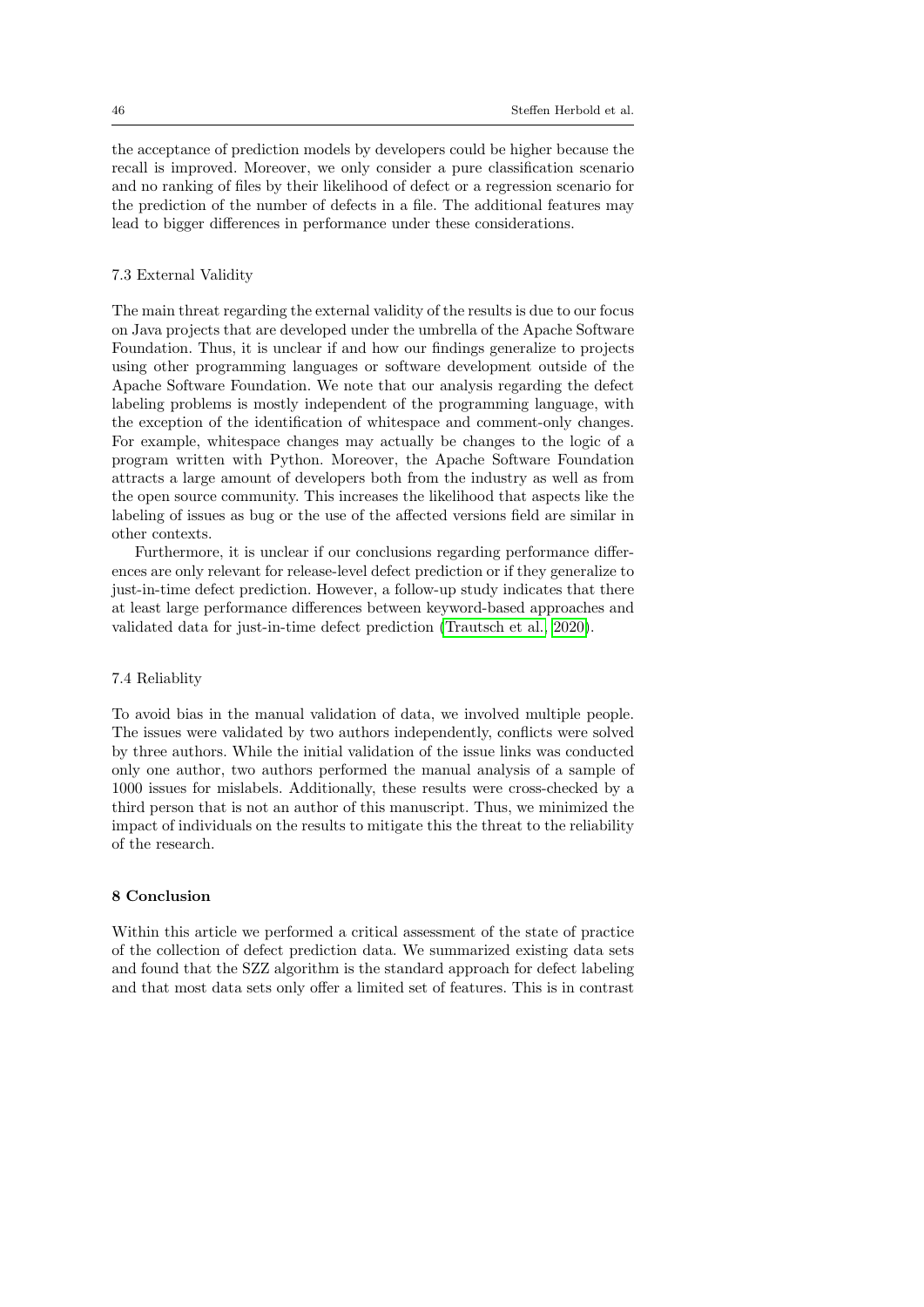to the state of the art that found problems with defect labeling using SZZ, as well as diverse features that should be valuable for defect prediction. To assess the impact of this difference, we performed an empirical study with the focus on the problems of defect labeling and found that SZZ identifies one incorrect bug fixing commit for each correct bug fixing commit, while still missing about one fifth of the bug fixing commits. The main reason for the mislabeled commits are mislabeled issues, a problem initially found by [Herzig](#page-49-3) [et al.](#page-49-3) [\(2013\)](#page-49-3). For release-level defect prediction data, this problem is even worse, because most data sets use a six month timeframe to assign defects to releases. The combination of these problems mean that for every correctly labeled defective file, there is one incorrectly labeled defective file and two missed defective files. Thus, there is a large amount of noise in the defect prediction data that is currently used and we can only speculate how this affects the state of the art. Future work on defect labeling should carefully manually validate data and not rely on time windows for the identification of defects to avoid the generation of noisy data.

Regarding the features, we found that the difference of the prediction performance measured with more features is not statistically significant, even though more features yielded the best overall results. This is in contrast to prior findings that highlighted the importance of, e.g., churn features. However, since our analysis of feature importances and the impact of larger feature sets was only rudimentary, additional research is required to establish what a suitable set of features for defect prediction looks like.

Another contribution of this article is a new defect prediction data set, both for just-in-time, as well as release-level defect prediction. Our data set is larger than any currently used data set, i.e., contains more releases and projects, as well as more features. We hope that the data we produced as part of our work will help the research community to resolve the problems we found. On the one hand, we are looking forward to studies of defect prediction models using our data, both replications of existing work with the de-noised data, as well the the assessment of new approaches and techniques. On the other hand, our data may also be used to improve automated defect labeling, e.g., by trying to automatically correct bug issue labels in issue trackers. Moreover, we hope that our data will be used as the foundation for the manual validation of file actions, to provide a ground truth assessment of the assignment of defects to files and releases.

## Acknowledgements

This work is partially funded by DFG Grant 402774445. We also want to thank the GWDG for the support in using their high performance computing infrastructure, that enabled the collection of the large amounts of software metric data.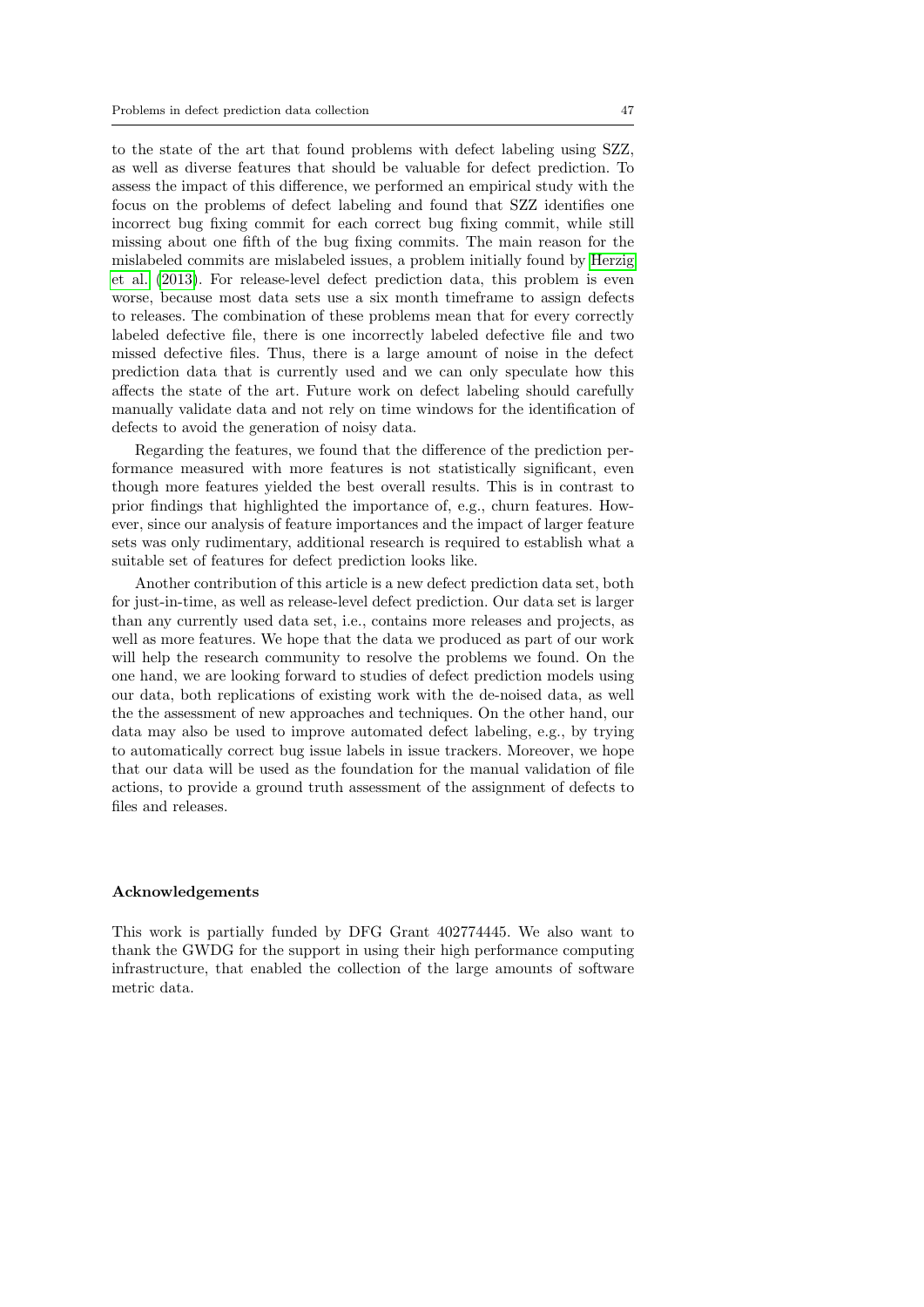#### References

- <span id="page-47-1"></span>Altinger H, Siegl S, Dajsuren Y, Wotawa F (2015) A novel industry grade dataset for fault prediction based on model-driven developed automotive embedded software. In: Proceedings of the 12th Working Conference on Mining Software Repositories, IEEE Press, Piscataway, NJ, USA, MSR '15, pp 494–497, URL <http://dl.acm.org/citation.cfm?id=2820518.2820596>
- <span id="page-47-3"></span>Antoniol G, Ayari K, Di Penta M, Khomh F, Guéhéneuc YG (2008) Is it a bug or an enhancement? a text-based approach to classify change requests. In: Proceedings of the 2008 Conference of the Center for Advanced Studies on Collaborative Research: Meeting of Minds, Association for Computing Machinery, New York, NY, USA, CASCON '08, DOI 10.1145/1463788.1463819, URL <https://doi.org/10.1145/1463788.1463819>
- <span id="page-47-2"></span>Bird C, Bachmann A, Aune E, Duffy J, Bernstein A, Filkov V, Devanbu P (2009a) Fair and balanced?: Bias in bug-fix datasets. In: Proceedings of the 7th Joint Meeting of the European Software Engineering Conference and the ACM SIGSOFT Symposium on The Foundations of Software Engineering, ACM, New York, NY, USA, ESEC/FSE '09, pp 121–130, DOI 10.1145/ 1595696.1595716, URL <http://doi.acm.org/10.1145/1595696.1595716>
- <span id="page-47-0"></span>Bird C, Rigby PC, Barr ET, Hamilton DJ, German DM, Devanbu P (2009b) The promises and perils of mining git. In: 2009 6th IEEE International Working Conference on Mining Software Repositories, pp 1–10, DOI 10. 1109/MSR.2009.5069475
- <span id="page-47-8"></span>Bird C, Bachmann A, Rahman F, Bernstein A (2010) Linkster: Enabling efficient manual inspection and annotation of mined data. In: Proceedings of the Eighteenth ACM SIGSOFT International Symposium on Foundations of Software Engineering, ACM, New York, NY, USA, FSE '10, pp 369– 370, DOI 10.1145/1882291.1882352, URL [http://doi.acm.org/10.1145/](http://doi.acm.org/10.1145/1882291.1882352) [1882291.1882352](http://doi.acm.org/10.1145/1882291.1882352)
- <span id="page-47-4"></span>Bird C, Nagappan N, Murphy B, Gall H, Devanbu P (2011) Don't touch my code! examining the effects of ownership on software quality. In: Proceedings of the 19th ACM SIGSOFT Symposium and the 13th European Conference on Foundations of Software Engineering, Association for Computing Machinery, New York, NY, USA, ESEC/FSE '11, p 4–14, DOI 10.1145/ 2025113.2025119, URL <https://doi.org/10.1145/2025113.2025119>
- <span id="page-47-6"></span>Bissyandé TF, Thung F, Wang S, Lo D, Jiang L, Réveillère L (2013) Empirical evaluation of bug linking. In: 2013 17th European Conference on Software Maintenance and Reengineering, pp 89–98, DOI 10.1109/CSMR.2013.19
- <span id="page-47-5"></span>Bowes D, Hall T, Harman M, Jia Y, Sarro F, Wu F (2016) Mutation-aware fault prediction. In: Proceedings of the 25th International Symposium on Software Testing and Analysis, Association for Computing Machinery, New York, NY, USA, ISSTA 2016, p 330–341, DOI 10.1145/2931037.2931039, URL <https://doi.org/10.1145/2931037.2931039>
- <span id="page-47-7"></span>Camargo Cruz AE, Ochimizu K (2009) Towards logistic regression models for predicting fault-prone code across software projects. In: Proc. 3rd Int. Symp. on Empirical Softw. Eng. and Measurement (ESEM), IEEE Computer So-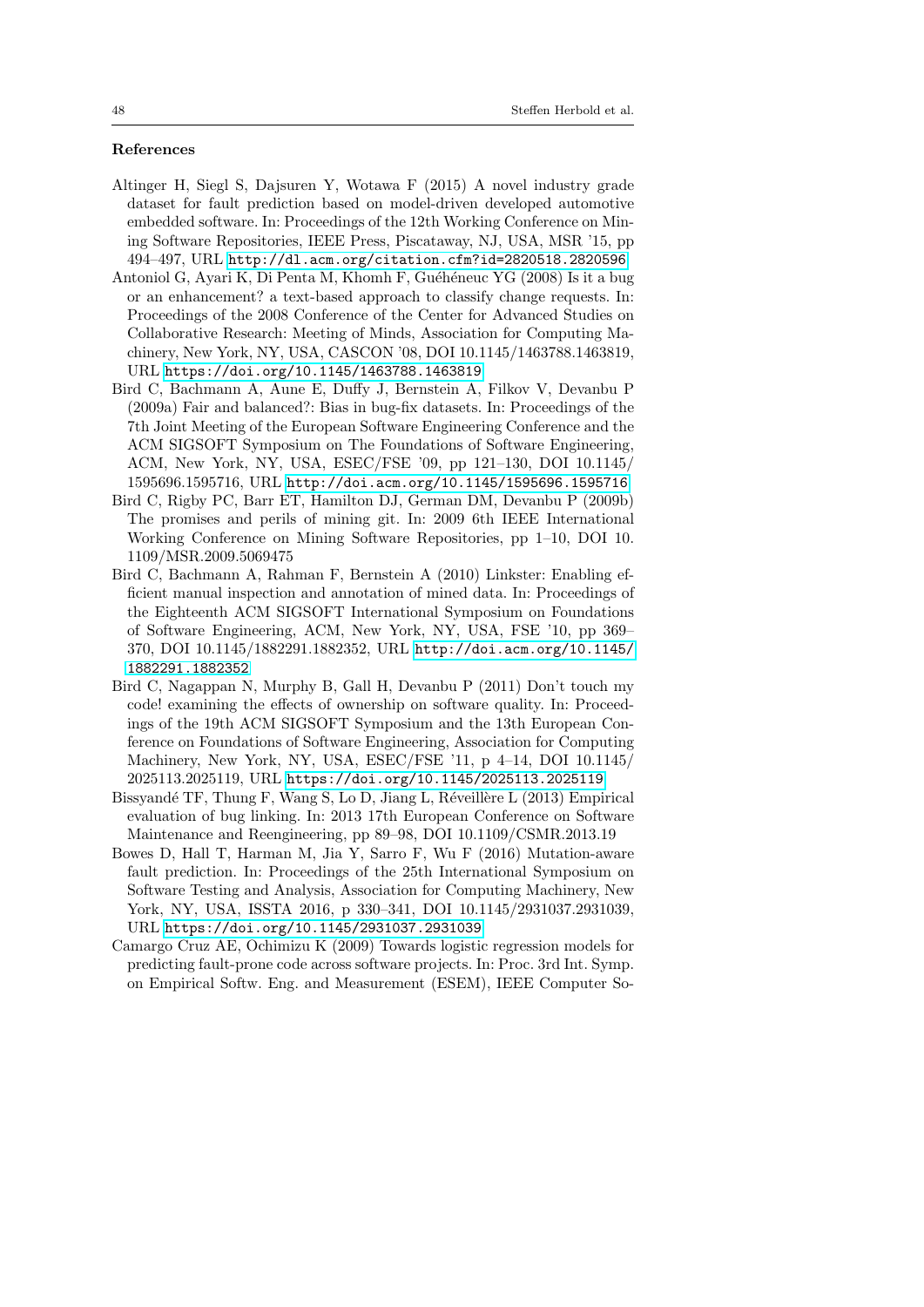ciety

- <span id="page-48-5"></span>Chidamber SR, Kemerer CF (1994) A metrics suite for object oriented design. IEEE Trans Softw Eng 20(6):476–493, DOI 10.1109/32.295895
- <span id="page-48-10"></span>Cliff N (1993) Dominance statistics: Ordinal analyses to answer ordinal questions. Psychological Bulletin 114(3):494
- <span id="page-48-8"></span>Cohen J (1960) A coefficient of agreement for nominal scales. Educational and Psychological Measurement 20(1):37–46, DOI 10.1177/001316446002000104, URL [https://doi.org/10.1177/](https://doi.org/10.1177/001316446002000104) [001316446002000104](https://doi.org/10.1177/001316446002000104), <https://doi.org/10.1177/001316446002000104>
- <span id="page-48-0"></span>Da Costa DA, McIntosh S, Shang W, Kulesza U, Coelho R, Hassan AE (2017) A framework for evaluating the results of the szz approach for identifying bug-introducing changes. IEEE Transactions on Software Engineering 43(7):641–657, DOI 10.1109/TSE.2016.2616306
- <span id="page-48-1"></span>D'Ambros M, Lanza M, Robbes R (2012) Evaluating defect prediction approaches: A benchmark and an extensive comparison. Empirical Softw Engg 17(4-5):531–577, DOI 10.1007/s10664-011-9173-9, URL [http://dx.doi.](http://dx.doi.org/10.1007/s10664-011-9173-9) [org/10.1007/s10664-011-9173-9](http://dx.doi.org/10.1007/s10664-011-9173-9)
- <span id="page-48-9"></span>Demšar J (2006) Statistical comparisons of classifiers over multiple data sets. J Mach Learn Res 7:1–30
- <span id="page-48-7"></span>Di Penta M, Bavota G, Zampetti F (2020) On the relationship between refactoring actions and bugs: A differentiated replication. In: Proceedings of the 28th ACM Joint Meeting on European Software Engineering Conference and Symposium on the Foundations of Software Engineering, Association for Computing Machinery, New York, NY, USA, ESEC/FSE 2020, p 556–567, DOI 10.1145/3368089.3409695, URL [https://doi.org/10.1145/](https://doi.org/10.1145/3368089.3409695) [3368089.3409695](https://doi.org/10.1145/3368089.3409695)
- <span id="page-48-11"></span>Fan Y, Xia X, Alencar Da Costa D, Lo D, Hassan AE, Li S (2019) The impact of changes mislabeled by szz on just-in-time defect prediction. IEEE Transactions on Software Engineering pp 1–1, DOI 10.1109/TSE.2019.2929761
- <span id="page-48-2"></span>Ferenc R, Tóth Z, Ladányi G, Siket I, Gyimóthy T (2018) A public unified bug dataset for java. In: Proceedings of the 14th International Conference on Predictive Models and Data Analytics in Software Engineering, ACM, New York, NY, USA, PROMISE'18, pp 12–21, DOI 10.1145/3273934.3273936, URL <http://doi.acm.org/10.1145/3273934.3273936>
- <span id="page-48-4"></span>Ferenc R, Gyimesi P, Gyimesi G, Tóth Z, Gyimóthy T (2020a) An automatically created novel bug dataset and its validation in bug prediction. Journal of Systems and Software 169:110691, DOI https://doi.org/10. 1016/j.jss.2020.110691, URL [http://www.sciencedirect.com/science/](http://www.sciencedirect.com/science/article/pii/S0164121220301436) [article/pii/S0164121220301436](http://www.sciencedirect.com/science/article/pii/S0164121220301436)
- <span id="page-48-3"></span>Ferenc R, Tóth Z, Ladányi G, Siket I, Gyimóthy T (2020b) A public unified bug dataset for java and its assessment regarding metrics and bug prediction. Software Quality Journal 28(4):1447– 1506, DOI 10.1007/s11219-020-09515-0, URL [https://doi.org/10.1007/](https://doi.org/10.1007/s11219-020-09515-0) [s11219-020-09515-0](https://doi.org/10.1007/s11219-020-09515-0)
- <span id="page-48-6"></span>Fischer M, Pinzger M, Gall H (2003) Populating a release history database from version control and bug tracking systems. In: International Conference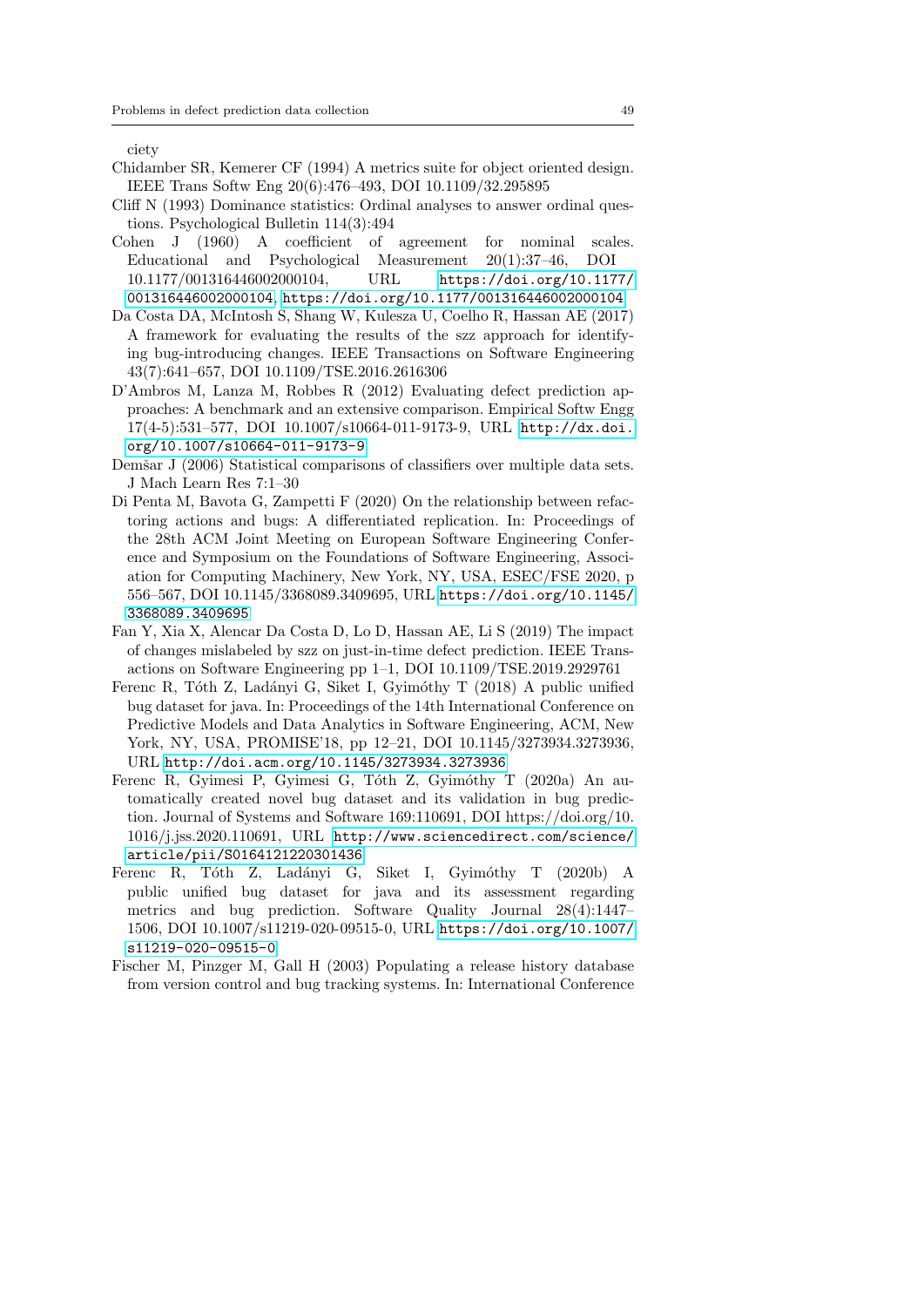on Software Maintenance, 2003. ICSM 2003. Proceedings., pp 23–32, DOI 10.1109/ICSM.2003.1235403

- <span id="page-49-8"></span>Fluri B, Würsch M, Pinzger M, Gall H (2007) Change distilling: Tree differencing for fine-grained source code change extraction. IEEE Transactions on Software Engineering 33(11):725–743
- <span id="page-49-10"></span>Friedman M (1940) A comparison of alternative tests of significance for the problem of m rankings. The Annals of Mathematical Statistics 11(1):86–92
- <span id="page-49-0"></span>Hall T, Beecham S, Bowes D, Gray D, Counsell S (2012) A systematic literature review on fault prediction performance in software engineering. IEEE Transactions on Software Engineering 38(6):1276–1304, DOI 10.1109/TSE.2011.103
- <span id="page-49-4"></span>Hassan AE (2009) Predicting faults using the complexity of code changes. In: Proceedings of the 31st International Conference on Software Engineering, IEEE Computer Society, Washington, DC, USA, ICSE '09, pp 78– 88, DOI 10.1109/ICSE.2009.5070510, URL [http://dx.doi.org/10.1109/](http://dx.doi.org/10.1109/ICSE.2009.5070510) [ICSE.2009.5070510](http://dx.doi.org/10.1109/ICSE.2009.5070510)
- <span id="page-49-9"></span>Herbold S (2019) On the costs and profit of software defect prediction. IEEE Transactions on Software Engineering pp 1–1, DOI 10.1109/TSE.2019. 2957794
- <span id="page-49-11"></span>Herbold S, Trautsch A, Grabowski J (2017) A comparative study to benchmark cross-project defect prediction approaches. IEEE Transactions on Software Engineering PP(99):1–1, DOI 10.1109/TSE.2017.2724538
- <span id="page-49-12"></span>Herbold S, Trautsch A, Ledel B (2020) Large-scale manual validation of bugfixing changes. DOI 10.17605/OSF.IO/ACNWK, URL <osf.io/acnwk>
- <span id="page-49-5"></span>Herzig K, Just S, Rau A, Zeller A (2013) Predicting defects using change genealogies. In: 2013 IEEE 24th International Symposium on Software Reliability Engineering (ISSRE), pp 118–127, DOI 10.1109/ISSRE.2013.6698911
- <span id="page-49-3"></span>Herzig K, Just S, Zeller A (2013) It's not a bug, it's a feature: How misclassification impacts bug prediction. In: Proceedings of the 2013 International Conference on Software Engineering, IEEE Press, Piscataway, NJ, USA, ICSE '13, pp 392–401, URL [http://dl.acm.org/citation.cfm?id=](http://dl.acm.org/citation.cfm?id=2486788.2486840) [2486788.2486840](http://dl.acm.org/citation.cfm?id=2486788.2486840)
- <span id="page-49-2"></span>Hosseini S, Turhan B, Gunarathna D (2017) A systematic literature review and meta-analysis on cross project defect prediction. IEEE Transactions on Software Engineering PP(99):1–1, DOI 10.1109/TSE.2017.2770124
- <span id="page-49-1"></span>Jureczko M, Madeyski L (2010) Towards identifying software project clusters with regard to defect prediction. In: Proceedings of the 6th International Conference on Predictive Models in Software Engineering, ACM, New York, NY, USA, PROMISE '10, pp 9:1–9:10, DOI 10.1145/1868328.1868342, URL <http://doi.acm.org/10.1145/1868328.1868342>
- <span id="page-49-6"></span>Kamei Y, Shihab E, Adams B, Hassan AE, Mockus A, Sinha A, Ubayashi N (2013) A large-scale empirical study of just-in-time quality assurance. IEEE Transactions on Software Engineering 39(6):757–773, DOI 10.1109/ TSE.2012.70
- <span id="page-49-7"></span>Kim S, Zimmermann T, Pan K, Jr Whitehead EJ (2006) Automatic identification of bug-introducing changes. In: 21st IEEE/ACM International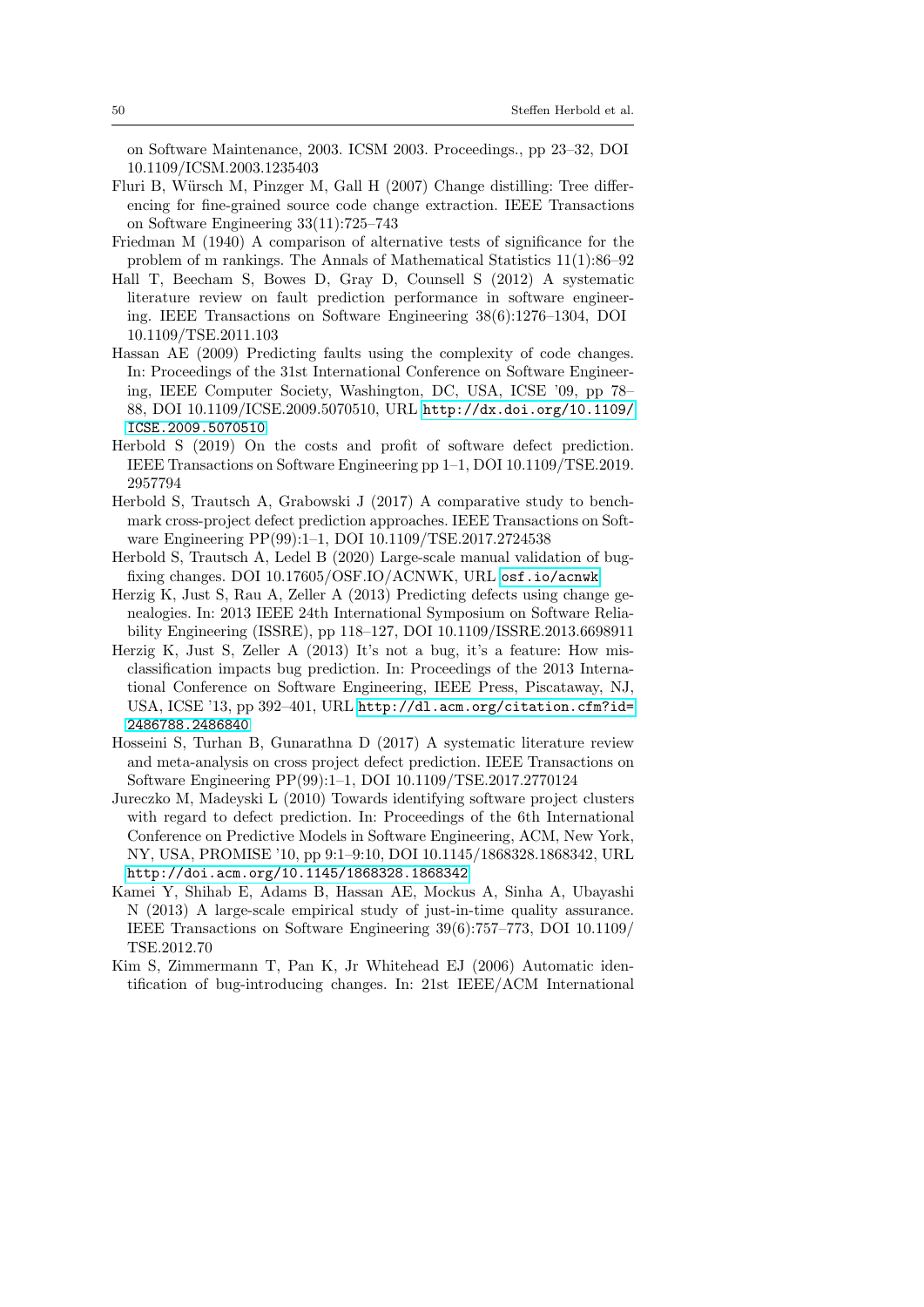Conference on Automated Software Engineering (ASE'06), pp 81–90, DOI 10.1109/ASE.2006.23

- <span id="page-50-4"></span>Kovalenko V, Palomba F, Bacchelli A (2018) Mining file histories: Should we consider branches? In: Proceedings of the 33rd ACM/IEEE International Conference on Automated Software Engineering, ACM, New York, NY, USA, ASE 2018, pp 202–213, DOI 10.1145/3238147.3238169, URL <http://doi.acm.org/10.1145/3238147.3238169>
- <span id="page-50-11"></span>Landis JR, Koch GG (1977) The measurement of observer agreement for categorical data. Biometrics 33(1):159–174
- <span id="page-50-6"></span>Madeyski L, Jureczko M (2015) Which process metrics can significantly improve defect prediction models? an empirical study. Software Quality Journal 23(3):393–422, DOI 10.1007/s11219-014-9241-7, URL [https://doi.](https://doi.org/10.1007/s11219-014-9241-7) [org/10.1007/s11219-014-9241-7](https://doi.org/10.1007/s11219-014-9241-7)
- <span id="page-50-7"></span>McIntosh S, Kamei Y (2018) Are fix-inducing changes a moving target? a longitudinal case study of just-in-time defect prediction. IEEE Transactions on Software Engineering 44(05):412–428, DOI 10.1109/TSE.2017.2693980
- <span id="page-50-0"></span>Menzies T, Krishna R, Pryor D (2015) The promise repository of empirical software engineering data
- <span id="page-50-1"></span>Menzies T, Krishna R, Pryor D (2017) The seacraft repository of empirical software engineering data
- <span id="page-50-3"></span>Mills C, Pantiuchina J, Parra E, Bavota G, Haiduc S (2018) Are bug reports enough for text retrieval-based bug localization? In: 2018 IEEE International Conference on Software Maintenance and Evolution (ICSME), pp 381–392, DOI 10.1109/ICSME.2018.00046
- <span id="page-50-8"></span>Mockus A (2009) Amassing and indexing a large sample of version control systems: Towards the census of public source code history. In: 2009 6th IEEE International Working Conference on Mining Software Repositories, pp 11–20, DOI 10.1109/MSR.2009.5069476
- <span id="page-50-5"></span>Moser R, Pedrycz W, Succi G (2008) A comparative analysis of the efficiency of change metrics and static code attributes for defect prediction. In: Proceedings of the 30th International Conference on Software Engineering, ACM, New York, NY, USA, ICSE '08, pp 181–190, DOI 10.1145/1368088.1368114, URL <http://doi.acm.org/10.1145/1368088.1368114>
- <span id="page-50-2"></span>NASA (2004) Nasa iv & v facility metrics data program. URL [http://web.archive.org/web/20110421024209/http://mdp.ivv.](http://web.archive.org/web/20110421024209/http://mdp.ivv.nasa.gov/repository.html) [nasa.gov/repository.html](http://web.archive.org/web/20110421024209/http://mdp.ivv.nasa.gov/repository.html)
- <span id="page-50-12"></span>Nemenyi P (1963) Distribution-free multiple comparison. PhD thesis, Princeton University
- <span id="page-50-9"></span>Neto EC, da Costa DA, Kulesza U (2018) The impact of refactoring changes on the szz algorithm: An empirical study. In: 2018 IEEE 25th International Conference on Software Analysis, Evolution and Reengineering (SANER), pp 380–390, DOI 10.1109/SANER.2018.8330225
- <span id="page-50-10"></span>Neto EC, d Costa DA, Kulesza U (2019) Revisiting and improving szz implementations. In: 2019 ACM/IEEE International Symposium on Empirical Software Engineering and Measurement (ESEM), pp 1–12, DOI 10.1109/ESEM.2019.8870178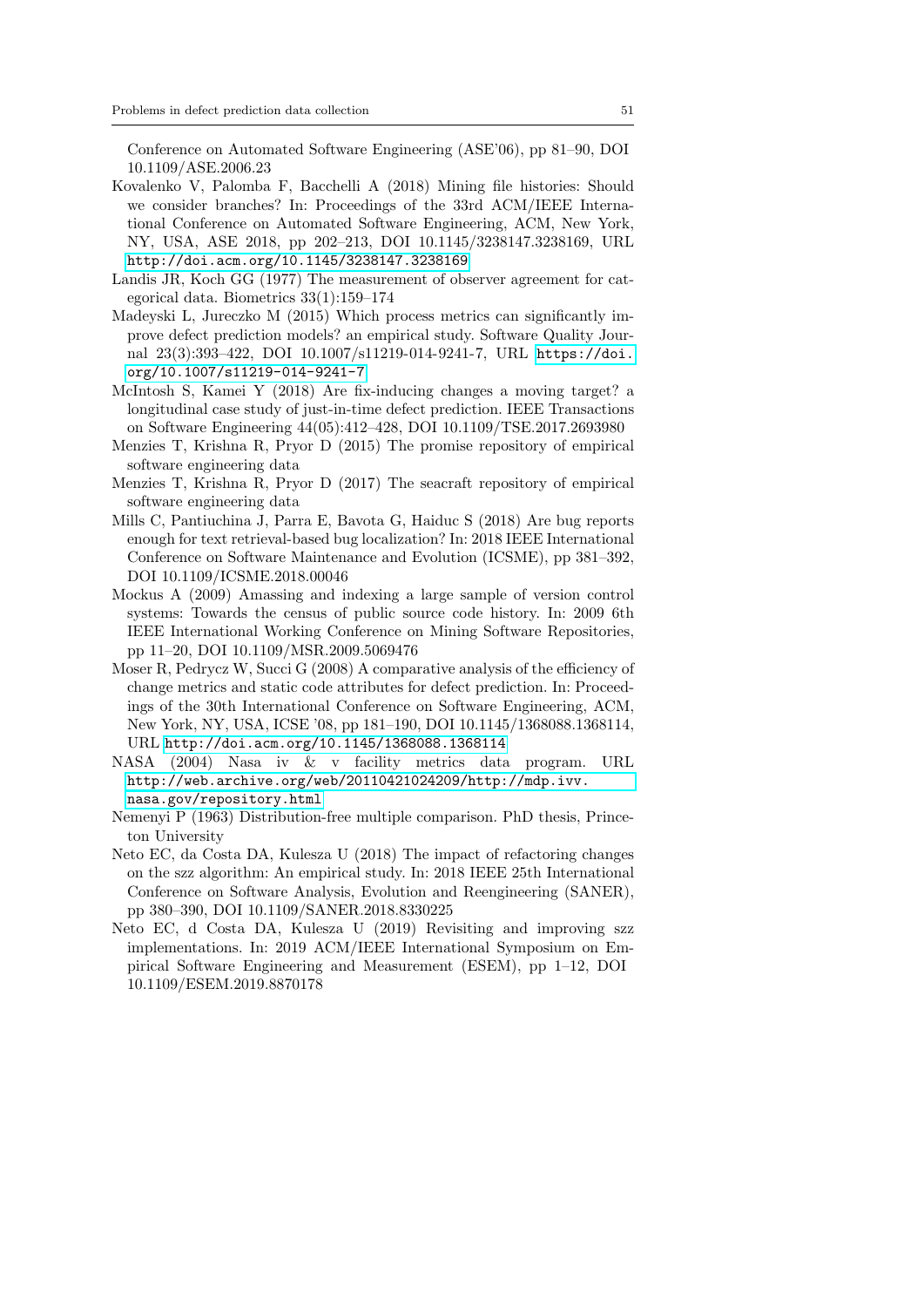- <span id="page-51-5"></span>Ostrand T, Weyuker E, Bell R (2005) Predicting the location and number of faults in large software systems. IEEE Trans Softw Eng 31(4):340–355, DOI 10.1109/TSE.2005.49
- <span id="page-51-8"></span>Palomba F, Zanoni M, Fontana FA, De Lucia A, Oliveto R (2019) Toward a smell-aware bug prediction model. IEEE Transactions on Software Engineering 45(2):194–218, DOI 10.1109/TSE.2017.2770122
- <span id="page-51-0"></span>Pascarella L, Palomba F, Bacchelli A (2019) Fine-grained just-in-time defect prediction. Journal of Systems and Software  $150:22 - 36$ , DOI https:// doi.org/10.1016/j.jss.2018.12.001, URL [http://www.sciencedirect.com/](http://www.sciencedirect.com/science/article/pii/S0164121218302656) [science/article/pii/S0164121218302656](http://www.sciencedirect.com/science/article/pii/S0164121218302656)
- <span id="page-51-6"></span>Plosch R, Gruber H, Hentschel A, Pomberger G, Schiffer S (2008) On the relation between external software quality and static code analysis. In: 2008 32nd Annual IEEE Software Engineering Workshop, pp 169–174, DOI 10. 1109/SEW.2008.17
- <span id="page-51-4"></span>Rahman F, Posnett D, Hindle A, Barr E, Devanbu P (2011) Bugcache for inspections: Hit or miss? In: Proceedings of the 19th ACM SIGSOFT Symposium and the 13th European Conference on Foundations of Software Engineering, ACM, DOI 10.1145/2025113.2025157, URL [http://doi.acm.org/](http://doi.acm.org/10.1145/2025113.2025157) [10.1145/2025113.2025157](http://doi.acm.org/10.1145/2025113.2025157)
- <span id="page-51-7"></span>Rahman F, Khatri S, Barr ET, Devanbu P (2014) Comparing static bug finders and statistical prediction. In: Proceedings of the 36th International Conference on Software Engineering, ACM, New York, NY, USA, ICSE 2014, pp 424–434, DOI 10.1145/2568225.2568269, URL [http://doi.acm.](http://doi.acm.org/10.1145/2568225.2568269) [org/10.1145/2568225.2568269](http://doi.acm.org/10.1145/2568225.2568269)
- <span id="page-51-3"></span>Rodríguez-Pérez G, Zaidman A, Serebrenik A, Robles G, González-Barahona JM (2018) What if a bug has a different origin? making sense of bugs without an explicit bug introducing change. In: Proceedings of the 12th ACM/IEEE International Symposium on Empirical Software Engineering and Measurement, Association for Computing Machinery, New York, NY, USA, ESEM '18, DOI 10.1145/3239235.3267436, URL [https://doi.org/](https://doi.org/10.1145/3239235.3267436) [10.1145/3239235.3267436](https://doi.org/10.1145/3239235.3267436)
- <span id="page-51-2"></span>Rodríguez-Pérez G, Robles G, Serebrenik A, Zaidman A, Germán DM, Gonzalez-Barahona JM (2020) How bugs are born: a model to identify how bugs are introduced in software components. Empirical Software Engineering DOI 10.1007/s10664-019-09781-y, URL [https://doi.org/10.1007/](https://doi.org/10.1007/s10664-019-09781-y) [s10664-019-09781-y](https://doi.org/10.1007/s10664-019-09781-y)
- <span id="page-51-1"></span>Rodríguez-Pérez G, Robles G, González-Barahona JM (2018) Reproducibility and credibility in empirical software engineering: A case study based on a systematic literature review of the use of the szz algorithm. Information and Software Technology 99:164–176, DOI https://doi.org/10.1016/j.infsof. 2018.03.009, URL [https://www.sciencedirect.com/science/article/](https://www.sciencedirect.com/science/article/pii/S0950584917304275) [pii/S0950584917304275](https://www.sciencedirect.com/science/article/pii/S0950584917304275)
- <span id="page-51-9"></span>Romano J, Kromrey J, Coraggio J, Skowronek J (2006) Appropriate statistics for ordinal level data: Should we really be using t-test and Cohen'sd for evaluating group differences on the NSSE and other surveys? In: Annual Meeting of the Florida Association of Institutional Research, pp 1–3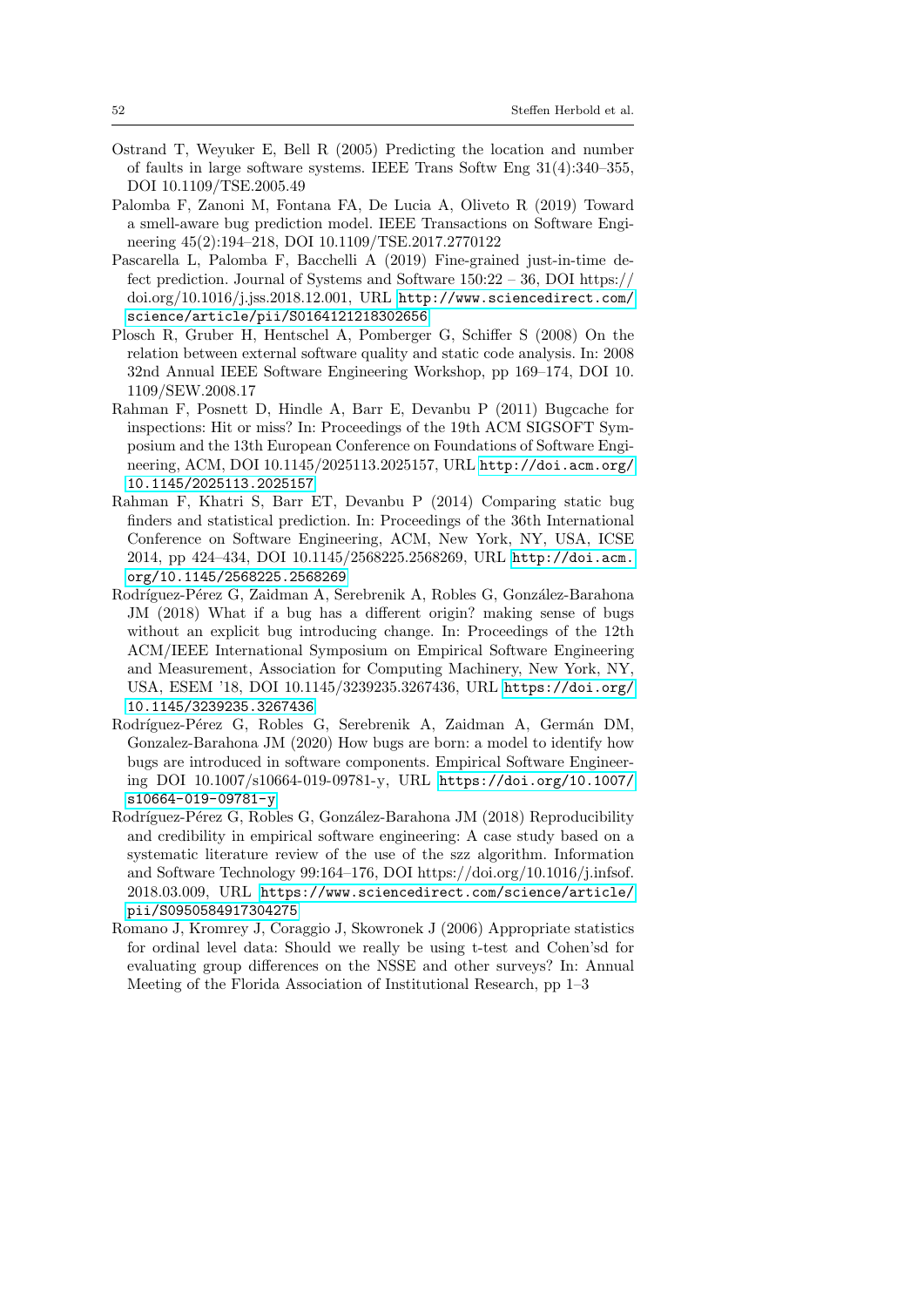- <span id="page-52-8"></span>Rosa G, Pascarella L, Scalabrino S, Tufano R, Bavota G, Lanza M, Oliveto R (2021) Evaluating szz implementations through a developerinformed oracle. In: 2021 IEEE/ACM 43rd International Conference on Software Engineering (ICSE), IEEE Computer Society, Los Alamitos, CA, USA, pp 436–447, DOI 10.1109/ICSE43902.2021.00049, URL [https://doi.](https://doi.ieeecomputersociety.org/10.1109/ICSE43902.2021.00049) [ieeecomputersociety.org/10.1109/ICSE43902.2021.00049](https://doi.ieeecomputersociety.org/10.1109/ICSE43902.2021.00049)
- <span id="page-52-6"></span>Rousseeuw PJ, Croux C (1993) Alternatives to the median absolute deviation. Journal of the American Statistical Association 88(424):1273– 1283, DOI 10.1080/01621459.1993.10476408, URL [https://www.](https://www.tandfonline.com/doi/abs/10.1080/01621459.1993.10476408) [tandfonline.com/doi/abs/10.1080/01621459.1993.10476408](https://www.tandfonline.com/doi/abs/10.1080/01621459.1993.10476408), [https:](https://www.tandfonline.com/doi/pdf/10.1080/01621459.1993.10476408) [//www.tandfonline.com/doi/pdf/10.1080/01621459.1993.10476408](https://www.tandfonline.com/doi/pdf/10.1080/01621459.1993.10476408)
- <span id="page-52-10"></span>Runeson P, Höst  $M(2008)$  Guidelines for conducting and reporting case study research in software engineering. Empirical Software Engineering 14(2):131, DOI 10.1007/s10664-008-9102-8, URL [https://doi.org/10.](https://doi.org/10.1007/s10664-008-9102-8) [1007/s10664-008-9102-8](https://doi.org/10.1007/s10664-008-9102-8)
- <span id="page-52-1"></span>Shippey T, Hall T, Counsell S, Bowes D (2016) So you need more method level datasets for your software defect prediction?: Voila! In: Proceedings of the 10th ACM/IEEE International Symposium on Empirical Software Engineering and Measurement, ACM, New York, NY, USA, ESEM '16, pp 12:1–12:6, DOI 10.1145/2961111.2962620, URL [http://doi.acm.org/10.](http://doi.acm.org/10.1145/2961111.2962620) [1145/2961111.2962620](http://doi.acm.org/10.1145/2961111.2962620)
- <span id="page-52-7"></span>Shull F, Carver J, Vegas S, Juristo N (2008) The role of replications in empirical software engineering. Empirical Software Engineering 13(2):211–218
- <span id="page-52-5"></span>Silva D, Valente MT (2017) Refdiff: Detecting refactorings in version histories. In: 2017 IEEE/ACM 14th International Conference on Mining Software Repositories (MSR), pp 269–279, DOI 10.1109/MSR.2017.14
- <span id="page-52-0"></span>Sliwerski J, Zimmermann T, Zeller A (2005) When do changes induce fixes? ´ In: Proceedings of the 2005 International Workshop on Mining Software Repositories, ACM, New York, NY, USA, MSR '05, pp 1–5, DOI 10.1145/ 1082983.1083147, URL <http://doi.acm.org/10.1145/1082983.1083147>
- <span id="page-52-4"></span>Spadini D, Palomba F, Zaidman A, Bruntink M, Bacchelli A (2018) On the relation of test smells to software code quality. In: 2018 IEEE International Conference on Software Maintenance and Evolution (ICSME), pp 1–12, DOI 10.1109/ICSME.2018.00010
- <span id="page-52-2"></span>Tantithamthavorn C, McIntosh S, Hassan AE, Ihara A, Matsumoto K (2015) The impact of mislabelling on the performance and interpretation of defect prediction models. In: 2015 IEEE/ACM 37th IEEE International Conference on Software Engineering, vol 1, pp 812–823, DOI 10.1109/ICSE.2015.93
- <span id="page-52-9"></span>Tantithamthavorn C, Hassan AE, Matsumoto K (2018) The impact of class rebalancing techniques on the performance and interpretation of defect prediction models. IEEE Transactions on Software Engineering pp 1–1, DOI 10.1109/TSE.2018.2876537
- <span id="page-52-3"></span>Thongtanunam P, McIntosh S, Hassan AE, Iida H (2016) Revisiting code ownership and its relationship with software quality in the scope of modern code review. In: 2016 IEEE/ACM 38th International Conference on Software Engineering (ICSE), pp 1039–1050, DOI 10.1145/2884781.2884852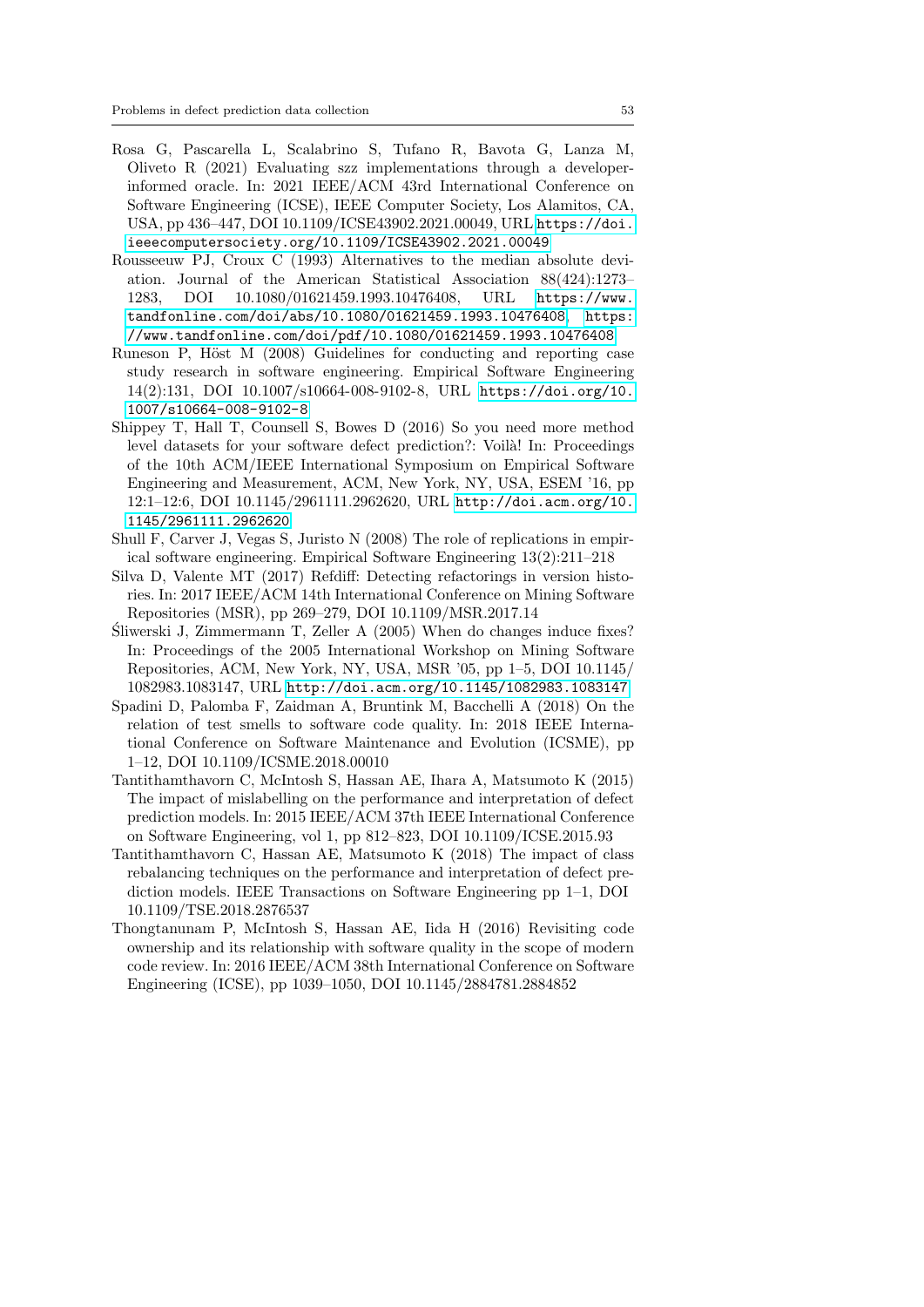- <span id="page-53-3"></span>T´oth Z, Gyimesi P, Ferenc R (2016) A public bug database of github projects and its application in bug prediction. In: Gervasi O, Murgante B, Misra S, Rocha AMA, Torre CM, Taniar D, Apduhan BO, Stankova E, Wang S (eds) Computational Science and Its Applications – ICCSA 2016, Springer International Publishing, Cham, pp 625–638
- <span id="page-53-9"></span>Trautsch A, Herbold S, Grabowski J (2020) Static source code metrics and static analysis warnings for fine-grained just-in-time defect prediction. In: 2020 IEEE International Conference on Software Maintenance and Evolution (ICSME), pp 127–138, DOI 10.1109/ICSME46990.2020.00022
- <span id="page-53-5"></span>Trautsch A, Trautsch F, Herbold S, Ledel B, Grabowski J (2020) The smartshark ecosystem for software repository mining. In: Proceedings of the 42st International Conference on Software Engineering - Demonstrations, ACM
- <span id="page-53-1"></span>Trautsch F, Herbold S, Makedonski P, Grabowski J (2017) Addressing problems with replicability and validity of repository mining studies through a smart data platform. Empirical Software Engineering DOI 10.1007/ s10664-017-9537-x
- <span id="page-53-6"></span>Tufano M, Palomba F, Bavota G, Di Penta M, Oliveto R, De Lucia A, Poshyvanyk D (2017) There and back again: Can you compile that snapshot? Journal of Software: Evolution and Process 29(4):e1838, DOI 10.1002/smr.1838, e1838 smr.1838
- <span id="page-53-0"></span>Turhan B, Menzies T, Bener AB, Di Stefano J (2009) On the relative value of cross-company and within-company data for defect prediction. Empirical Software Engineering 14(5):540–578, DOI 10.1007/s10664-008-9103-7, URL <https://doi.org/10.1007/s10664-008-9103-7>
- <span id="page-53-8"></span>Turing AM (1937) On computable numbers, with an application to the entscheidungsproblem. Proceedings of the London Mathematical Society s2-42(1):230–265, DOI 10.1112/plms/s2-42.1.230, URL [https://londmathsoc.onlinelibrary.wiley.com/doi/abs/10.1112/](https://londmathsoc.onlinelibrary.wiley.com/doi/abs/10.1112/plms/s2-42.1.230) [plms/s2-42.1.230](https://londmathsoc.onlinelibrary.wiley.com/doi/abs/10.1112/plms/s2-42.1.230), [https://londmathsoc.onlinelibrary.wiley.com/](https://londmathsoc.onlinelibrary.wiley.com/doi/pdf/10.1112/plms/s2-42.1.230) [doi/pdf/10.1112/plms/s2-42.1.230](https://londmathsoc.onlinelibrary.wiley.com/doi/pdf/10.1112/plms/s2-42.1.230)
- <span id="page-53-4"></span>Williams C, Spacco J (2008) Szz revisited: Verifying when changes induce fixes. In: Proceedings of the 2008 Workshop on Defects in Large Software Systems, Association for Computing Machinery, New York, NY, USA, DEFECTS '08, p 32–36, DOI 10.1145/1390817.1390826, URL [https://doi.org/10.1145/](https://doi.org/10.1145/1390817.1390826) [1390817.1390826](https://doi.org/10.1145/1390817.1390826)
- <span id="page-53-2"></span>Wu R, Zhang H, Kim S, Cheung SC (2011) Relink: Recovering links between bugs and changes. In: Proceedings of the 19th ACM SIGSOFT Symposium and the 13th European Conference on Foundations of Software Engineering, ACM, New York, NY, USA, ESEC/FSE '11, pp 15–25, DOI 10.1145/ 2025113.2025120, URL <http://doi.acm.org/10.1145/2025113.2025120>
- <span id="page-53-7"></span>Yao J, Shepperd M (2020) Assessing software defection prediction performance: Why using the matthews correlation coefficient matters. In: Proceedings of the Evaluation and Assessment in Software Engineering, Association for Computing Machinery, New York, NY, USA, EASE '20, p 120–129, DOI 10.1145/3383219.3383232, URL [https://doi.org/10.1145/](https://doi.org/10.1145/3383219.3383232)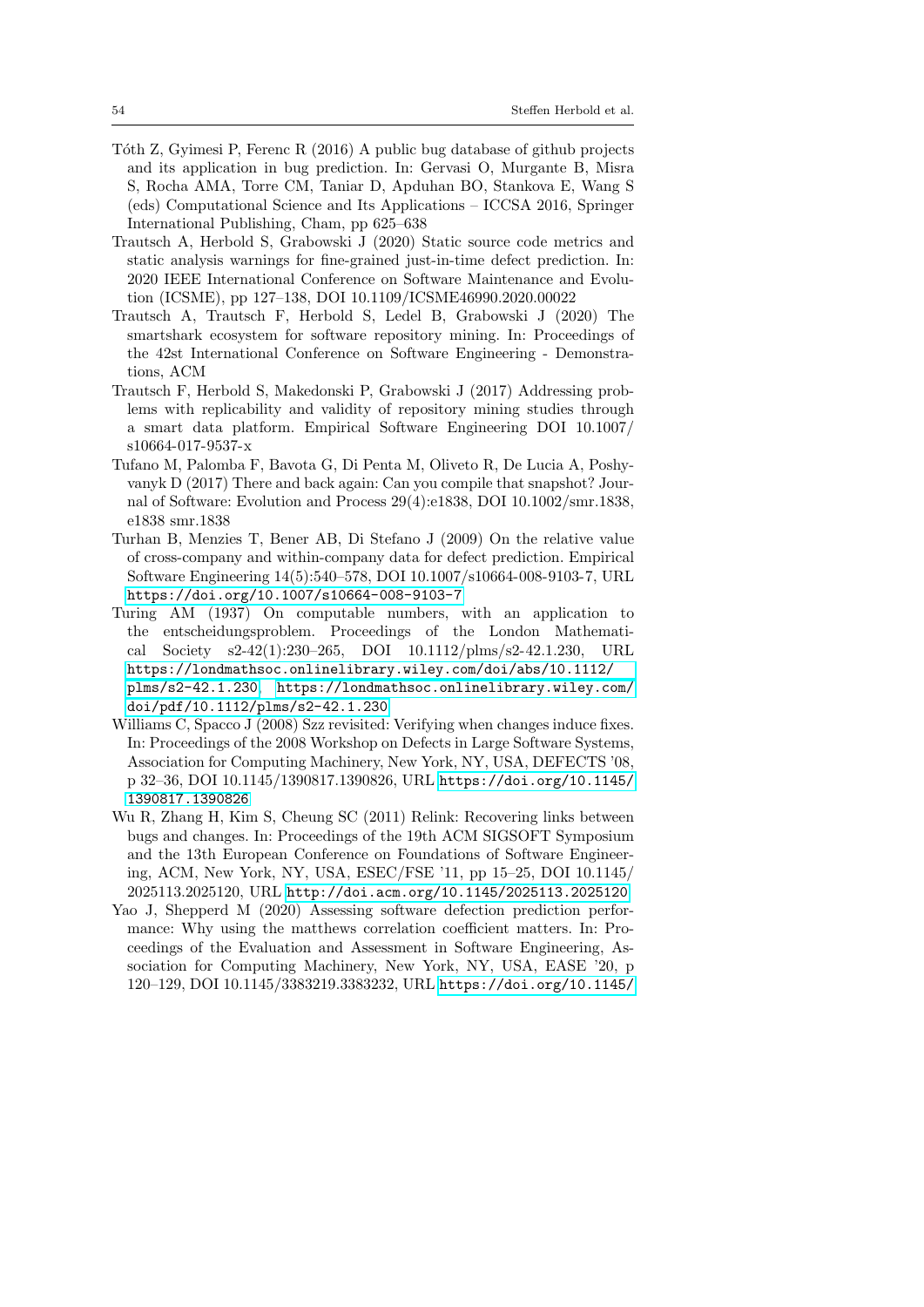[3383219.3383232](https://doi.org/10.1145/3383219.3383232)

- <span id="page-54-0"></span>Yatish S, Jiarpakdee J, Thongtanunam P, Tantithamthavorn C (2019) Mining software defects: Should we consider affected releases? In: Proceedings of the 41st International Conference on Software Engineering, IEEE Press, Piscataway, NJ, USA, ICSE '19, pp 654–665, DOI 10.1109/ICSE.2019.00075, URL <https://doi.org/10.1109/ICSE.2019.00075>
- <span id="page-54-3"></span>Zhang F, Mockus A, Keivanloo I, Zou Y (2014) Towards building a universal defect prediction model. In: Proceedings of the 11th Working Conference on Mining Software Repositories, ACM, New York, NY, USA, MSR 2014, pp 182–191, DOI 10.1145/2597073.2597078, URL [http://doi.acm.](http://doi.acm.org/10.1145/2597073.2597078) [org/10.1145/2597073.2597078](http://doi.acm.org/10.1145/2597073.2597078)
- <span id="page-54-1"></span>Zhang F, Hassan AE, McIntosh S, Zou Y (2017) The use of summation to aggregate software metrics hinders the performance of defect prediction models. IEEE Transactions on Software Engineering 43(5):476–491, DOI 10.1109/TSE.2016.2599161
- <span id="page-54-4"></span>Zhang H (2004) The optimality of naive bayes. In: Proceedings of the Seventeenth International Florida Artificial Intelligence Research Society Conference (FLAIRS 2004), AAAI Press
- <span id="page-54-6"></span>Zhao Y, Leung H, Yang Y, Zhou Y, Xu B (2017) Towards an understanding of change types in bug fixing code. Information and Software Technology 86:37 – 53, DOI https://doi.org/10.1016/j.infsof.2017.02.003, URL [http:](http://www.sciencedirect.com/science/article/pii/S0950584917301313) [//www.sciencedirect.com/science/article/pii/S0950584917301313](http://www.sciencedirect.com/science/article/pii/S0950584917301313)
- <span id="page-54-5"></span>Zhou Y, Yang Y, Lu H, Chen L, Li Y, Zhao Y, Qian J, Xu B (2018) How far we have progressed in the journey? an examination of cross-project defect prediction. ACM Trans Softw Eng Methodol 27(1):1:1–1:51, DOI 10.1145/ 3183339, URL <http://doi.acm.org/10.1145/3183339>
- <span id="page-54-2"></span>Zimmermann T, Premraj R, Zeller A (2007) Predicting defects for eclipse. In: Proceedings of the Third International Workshop on Predictor Models in Software Engineering, IEEE Computer Society, Washington, DC, USA, PROMISE '07, pp 9–, DOI 10.1109/PROMISE.2007.10, URL [http://dx.](http://dx.doi.org/10.1109/PROMISE.2007.10) [doi.org/10.1109/PROMISE.2007.10](http://dx.doi.org/10.1109/PROMISE.2007.10)

## A Summary of Acronyms

Throughout the article, we use a many acronyms to refer to different variants of data creation. We summarize these acronyms here.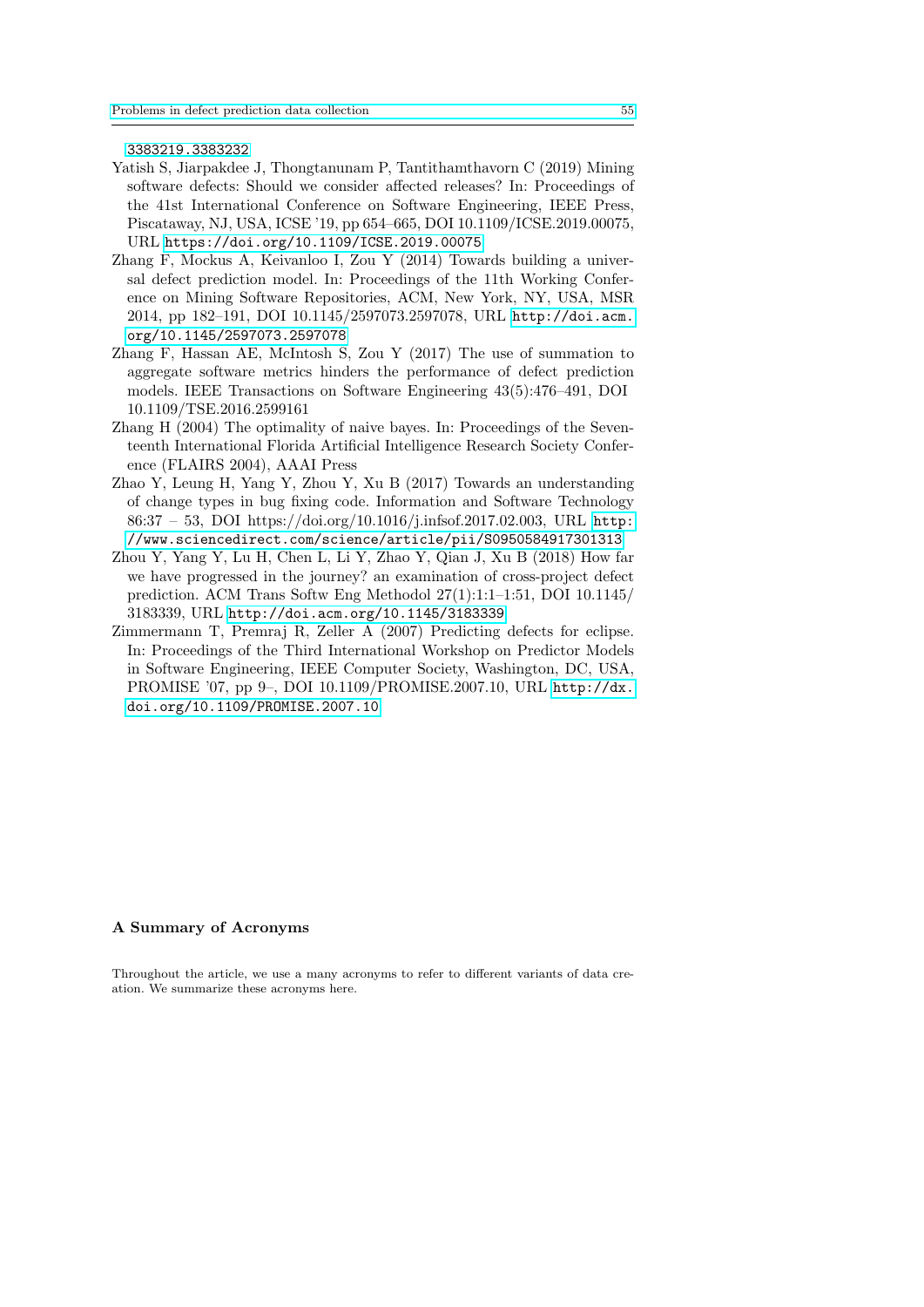| SZZ               | The original SZZ algorithm by Sliwerski et al. (2005)   |
|-------------------|---------------------------------------------------------|
|                   | that identifies by fixing commits through numeric links |
|                   | to issues and uses blames to identify inducing changes. |
| SZZ-RA            | An improved SZZ algorithm by Neto et al. (2018, 2019)   |
|                   | that ignores whitespaces and refactorings when identi-  |
|                   | fying inducing changes. We further extended SZZ-RA      |
|                   | to ignore test and documentation changes.               |
| $_{\rm JL}$       | Identification of bug fixing commits through the Jira   |
|                   | identifier of issues.                                   |
| <b>JLM</b>        | Extends JL with manual validation of the links from     |
|                   | commits to issues.                                      |
| <b>JLMIV</b>      | Extends JLM with the manual validation of the type      |
|                   | of issues to determine is they are really bugs.         |
| JLMIV+            | Extends JLMIV with the filtering of documentation,      |
|                   | test, and whitespace changes.                           |
| $JLMIV+R$         | Extends JLMIV+ with the filtering of refactorings.      |
|                   | Can be seen as SZZ-RA with Jira links and manual        |
|                   | validation of issue links and issue types.              |
| $6M-SZZ$          | SZZ with a six months time window to assign bugs to     |
|                   | releases.                                               |
| $6M-SZZ-RA$       | SZZ-RA with a six-month time window to assign bugs      |
|                   | to releases.                                            |
| 6M-JLMIV          | JLMIV with a six month time window to assign bugs       |
|                   | to releases.                                            |
| AV-JLMIV          | JLMIV with affected versions of linked issues to assign |
|                   | bugs to releases.                                       |
| $IND-JLMIV+R$     | $JLMIV+R$ with inducing changes to assign buts to       |
|                   | releases.                                               |
| $IND-JLMIV+R-ALL$ | Release-level<br>defect prediction data<br>with<br>IND- |
|                   | JLMIV+R for bug labeling and all our features.          |
| $IND-JLMIV+R-SM$  | Release-level defect prediction data<br>with<br>IND-    |
|                   | JLMIV+R for bug labeling and only static product        |
|                   | metrics as features.                                    |
| $6M-SZZ-ALL$      | Release-level defect prediction data with SZZ for bug   |
|                   | labeling and all our features. IND-JLMIV+R labels       |
|                   | are used for testing.                                   |
| $6M-SZZ-SM$       | Release-level defect prediction data with SZZ for bug   |
|                   | labeling and only static product metrics as features.   |
|                   | $IND-JLMIV+R$ labels are used for testing.              |
| 6M-ALL-SZZ-SZZ    | Release-level defect prediction data with SZZ for bug   |
|                   | labeling and all our features. SZZ labels are used for  |
|                   | testing.                                                |
| 6M-SM-SZZ-SZZ     | Release-level defect prediction data with SZZ for bug   |
|                   | labeling and only static product metrics as features.   |
|                   |                                                         |
|                   | SZZ labels are used for testing.                        |

## <span id="page-55-0"></span>B Details of the Data Collection

We used the tools vcsSHARK<sup>[29](#page-55-1)</sup>, mecoSHARK, coastSHARK, changeSHARK, and ref-SHARK to collect data from the version control system. The vcsSHARK collects meta data about commits, e.g., the messages, the committer, as well as the actual changes, i.e., the file actions and hunks. The mecoSHARK is a wrapper around SourceMeter<sup>[30](#page-55-2)</sup>, a tool that calculates static software metrics, clone metrics, as well as the warnings by the static

<span id="page-55-1"></span> $^{29}$  All  $^*\mathrm{SHARK}$  tools and mynbou are available at https://github.com/smartshark

<span id="page-55-2"></span> $^\mathrm{30}$ https://www.sourcemeter.com/